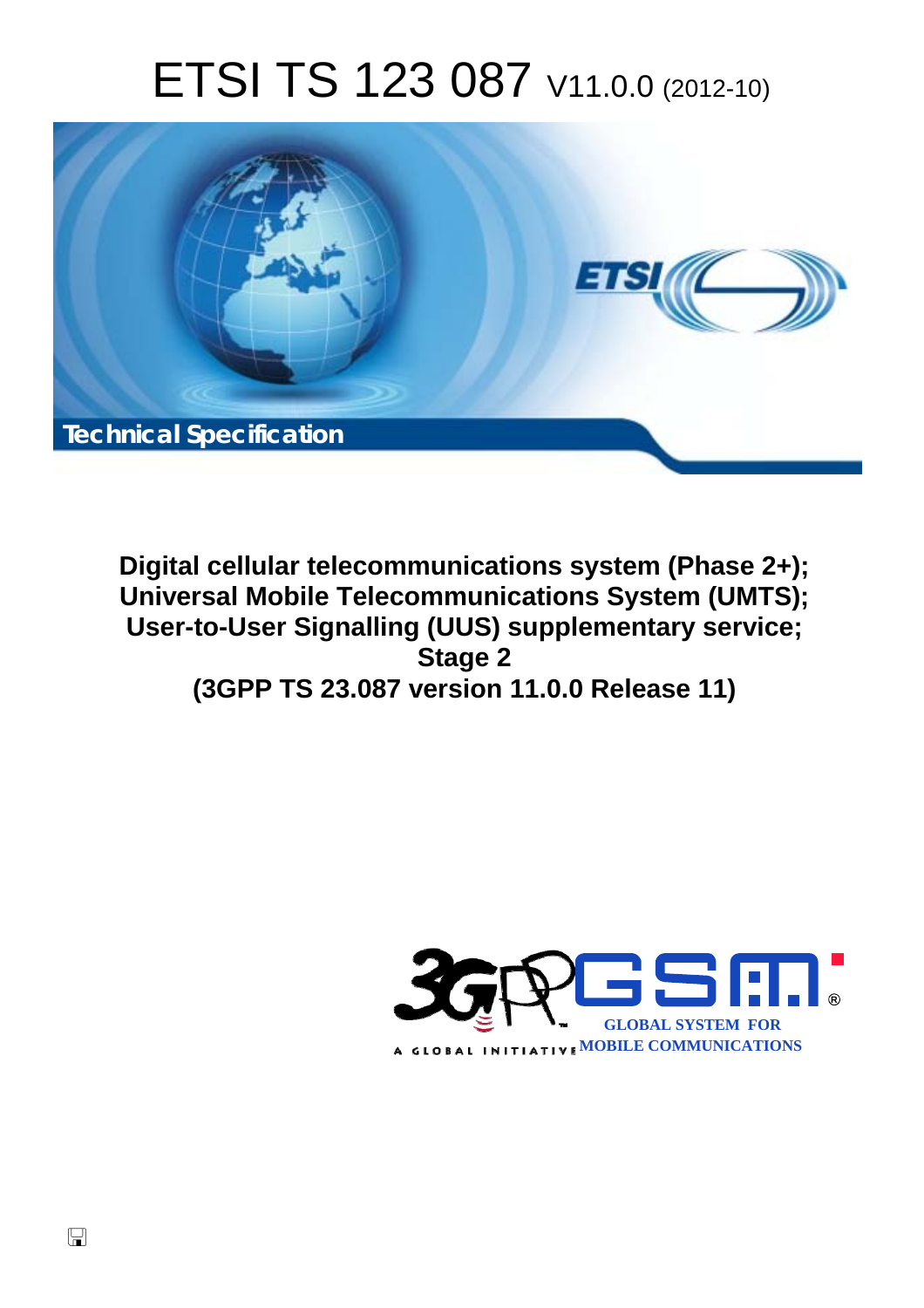Reference RTS/TSGC-0423087vb00

> Keywords GSM,UMTS

#### *ETSI*

#### 650 Route des Lucioles F-06921 Sophia Antipolis Cedex - FRANCE

Tel.: +33 4 92 94 42 00 Fax: +33 4 93 65 47 16

Siret N° 348 623 562 00017 - NAF 742 C Association à but non lucratif enregistrée à la Sous-Préfecture de Grasse (06) N° 7803/88

#### *Important notice*

Individual copies of the present document can be downloaded from: [http://www.etsi.org](http://www.etsi.org/)

The present document may be made available in more than one electronic version or in print. In any case of existing or perceived difference in contents between such versions, the reference version is the Portable Document Format (PDF). In case of dispute, the reference shall be the printing on ETSI printers of the PDF version kept on a specific network drive within ETSI Secretariat.

Users of the present document should be aware that the document may be subject to revision or change of status. Information on the current status of this and other ETSI documents is available at <http://portal.etsi.org/tb/status/status.asp>

If you find errors in the present document, please send your comment to one of the following services: [http://portal.etsi.org/chaircor/ETSI\\_support.asp](http://portal.etsi.org/chaircor/ETSI_support.asp)

#### *Copyright Notification*

No part may be reproduced except as authorized by written permission. The copyright and the foregoing restriction extend to reproduction in all media.

> © European Telecommunications Standards Institute 2012. All rights reserved.

DECT<sup>™</sup>, PLUGTESTS<sup>™</sup>, UMTS<sup>™</sup> and the ETSI logo are Trade Marks of ETSI registered for the benefit of its Members. **3GPP**TM and **LTE**™ are Trade Marks of ETSI registered for the benefit of its Members and of the 3GPP Organizational Partners.

**GSM**® and the GSM logo are Trade Marks registered and owned by the GSM Association.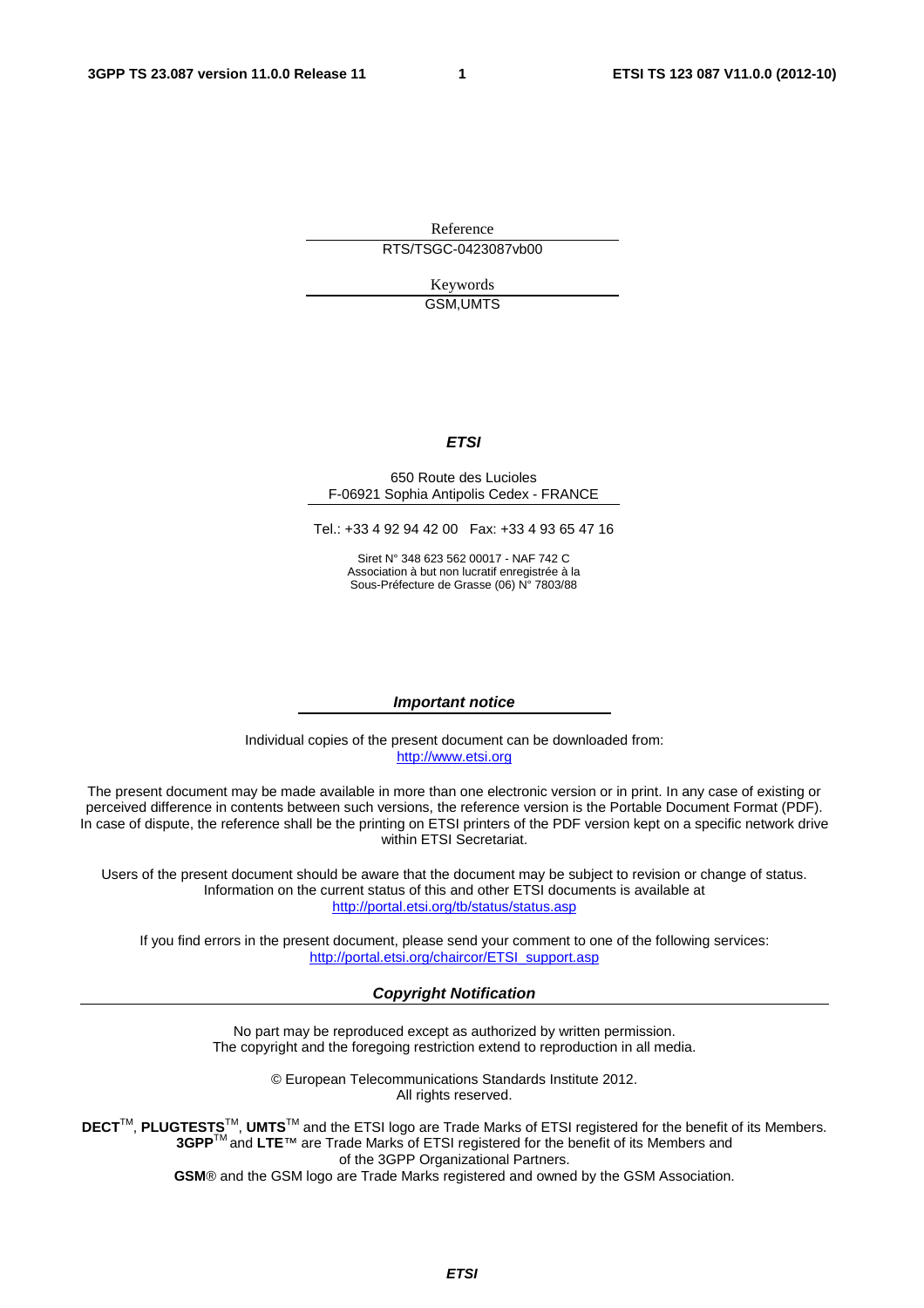## Intellectual Property Rights

IPRs essential or potentially essential to the present document may have been declared to ETSI. The information pertaining to these essential IPRs, if any, is publicly available for **ETSI members and non-members**, and can be found in ETSI SR 000 314: *"Intellectual Property Rights (IPRs); Essential, or potentially Essential, IPRs notified to ETSI in respect of ETSI standards"*, which is available from the ETSI Secretariat. Latest updates are available on the ETSI Web server ([http://ipr.etsi.org\)](http://webapp.etsi.org/IPR/home.asp).

Pursuant to the ETSI IPR Policy, no investigation, including IPR searches, has been carried out by ETSI. No guarantee can be given as to the existence of other IPRs not referenced in ETSI SR 000 314 (or the updates on the ETSI Web server) which are, or may be, or may become, essential to the present document.

## Foreword

This Technical Specification (TS) has been produced by ETSI 3rd Generation Partnership Project (3GPP).

The present document may refer to technical specifications or reports using their 3GPP identities, UMTS identities or GSM identities. These should be interpreted as being references to the corresponding ETSI deliverables.

The cross reference between GSM, UMTS, 3GPP and ETSI identities can be found under [http://webapp.etsi.org/key/queryform.asp.](http://webapp.etsi.org/key/queryform.asp)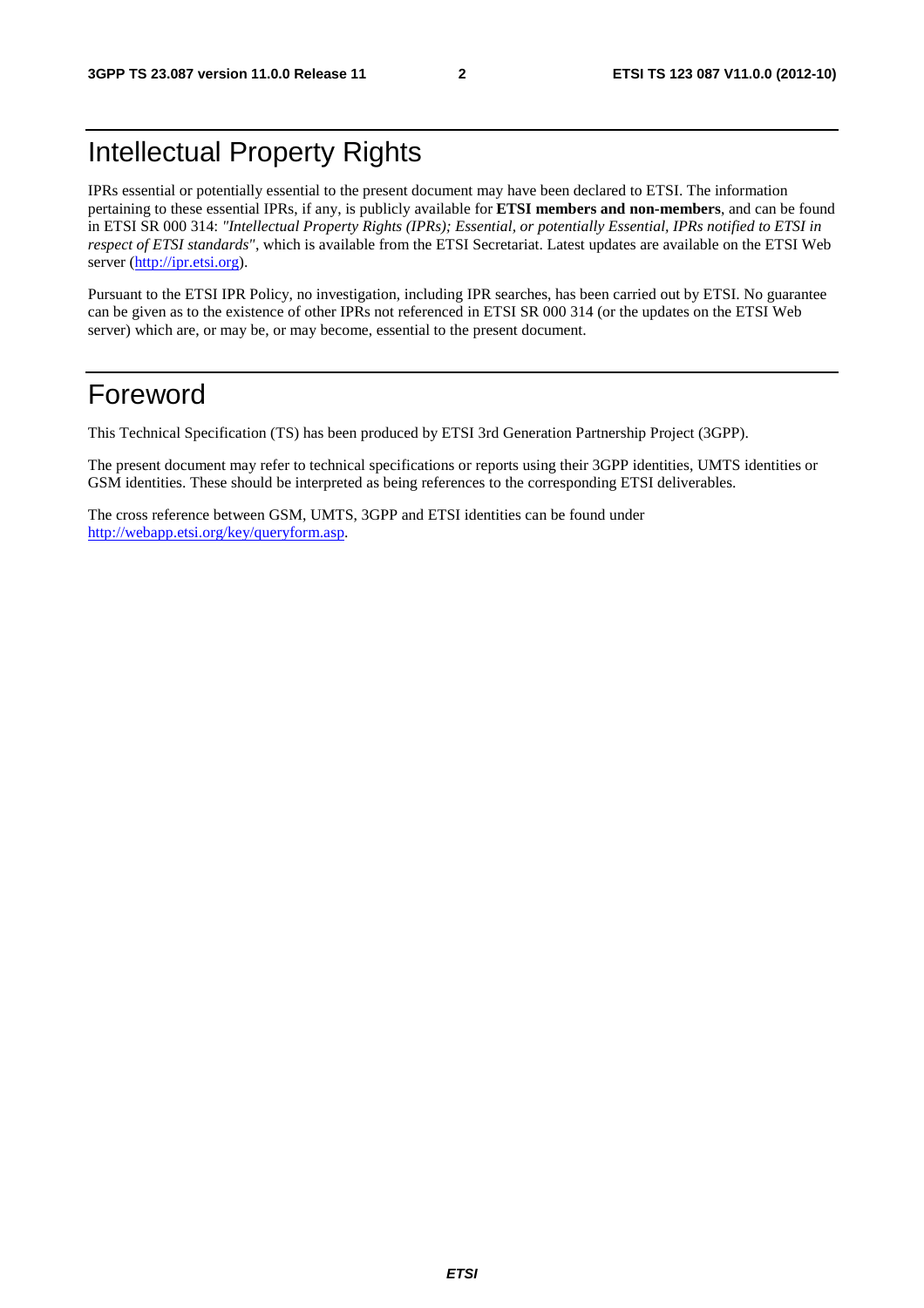$\mathbf{3}$ 

## Contents

| 1            |                                                                                                      |  |
|--------------|------------------------------------------------------------------------------------------------------|--|
| 2            |                                                                                                      |  |
| 3            |                                                                                                      |  |
| 3.1<br>3.2   |                                                                                                      |  |
|              |                                                                                                      |  |
| 4<br>4.1     |                                                                                                      |  |
| 4.1.1        |                                                                                                      |  |
| 4.1.2        |                                                                                                      |  |
| 4.1.3        |                                                                                                      |  |
| 5            |                                                                                                      |  |
| 5.1          |                                                                                                      |  |
| 5.2          |                                                                                                      |  |
| 5.2.1        |                                                                                                      |  |
| 5.2.1.1      |                                                                                                      |  |
| 5.2.1.2      |                                                                                                      |  |
| 5.2.1.2.1    |                                                                                                      |  |
| 5.2.1.2.2    |                                                                                                      |  |
| 5.2.2        |                                                                                                      |  |
| 5.2.2.1      |                                                                                                      |  |
| 5.2.2.2      |                                                                                                      |  |
| 5.2.3        |                                                                                                      |  |
| 5.2.3.1      |                                                                                                      |  |
| 5.2.3.2      |                                                                                                      |  |
| 5.3<br>5.3.1 |                                                                                                      |  |
| 5.3.2        |                                                                                                      |  |
| 5.3.3        |                                                                                                      |  |
| 5.3.4        |                                                                                                      |  |
|              |                                                                                                      |  |
| 6            |                                                                                                      |  |
| 6.1          |                                                                                                      |  |
| 6.2<br>6.3   |                                                                                                      |  |
| 6.4          |                                                                                                      |  |
| 6.5          |                                                                                                      |  |
| 6.6          |                                                                                                      |  |
| 6.7          |                                                                                                      |  |
| 6.8          |                                                                                                      |  |
| 6.9          |                                                                                                      |  |
| 6.10         |                                                                                                      |  |
| 6.11         |                                                                                                      |  |
| 6.12         |                                                                                                      |  |
| 6.13         | Barring of outgoing international calls except those directed to the home PLMN country (BOIC-exHC)22 |  |
| 6.14         |                                                                                                      |  |
| 6.15         | Barring of incoming calls when roaming outside the home PLMN country (BIC-Roam)22                    |  |
| 6.16         |                                                                                                      |  |
| 7            |                                                                                                      |  |
| 7.1          |                                                                                                      |  |
|              |                                                                                                      |  |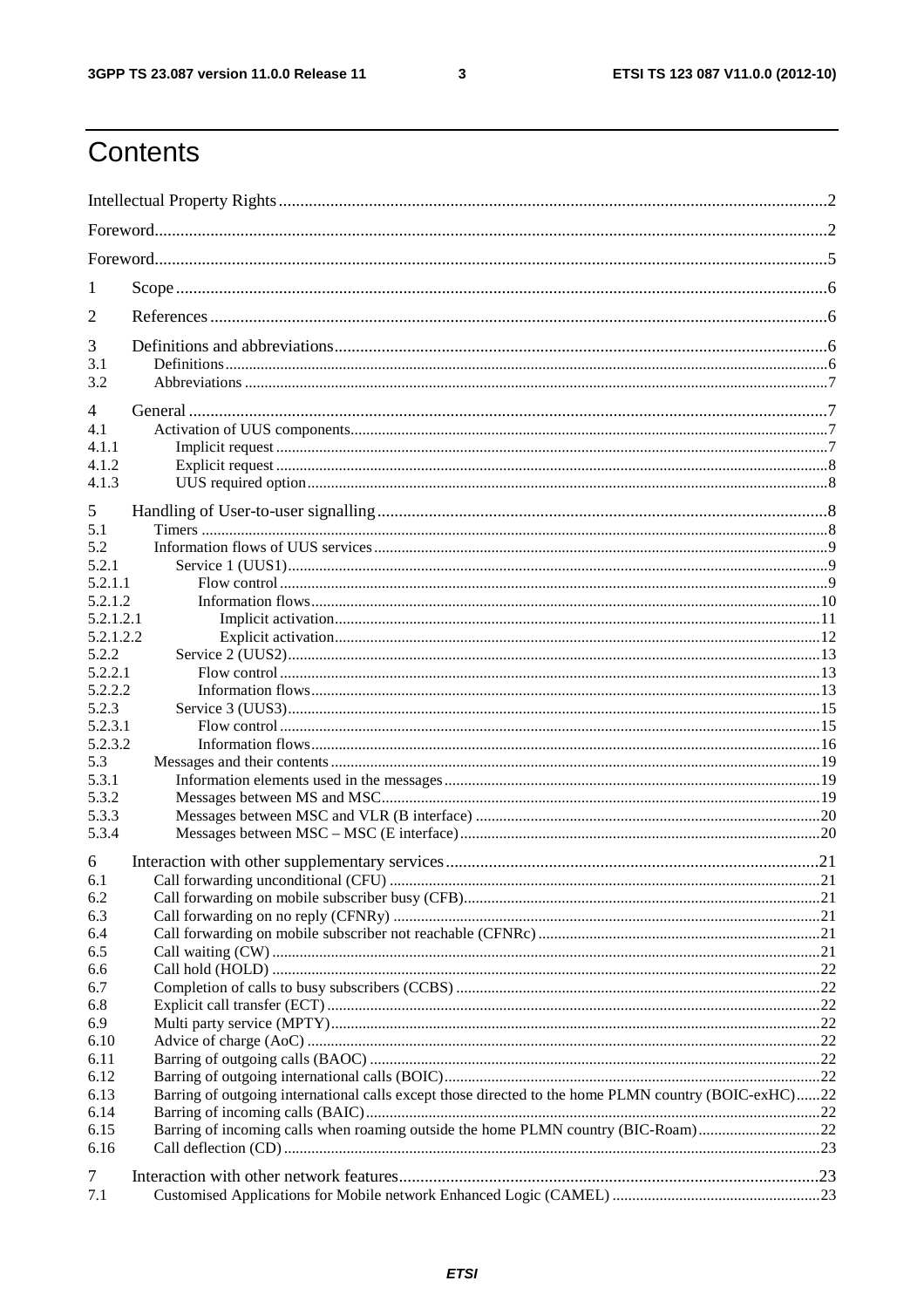#### 3GPP TS 23.087 version 11.0.0 Release 11

#### $\overline{\mathbf{4}}$

| 7.2   |                                                                                         |  |  |  |  |
|-------|-----------------------------------------------------------------------------------------|--|--|--|--|
| 8     |                                                                                         |  |  |  |  |
| 8.1   | Interworking with GSM PLMN/ISDN network supporting only a maximum User-user information |  |  |  |  |
|       |                                                                                         |  |  |  |  |
| 8.2   |                                                                                         |  |  |  |  |
| 9     |                                                                                         |  |  |  |  |
| 9.1   |                                                                                         |  |  |  |  |
| 9.1.1 |                                                                                         |  |  |  |  |
| 9.1.2 |                                                                                         |  |  |  |  |
| 9.2   |                                                                                         |  |  |  |  |
| 9.2.1 |                                                                                         |  |  |  |  |
| 9.2.2 |                                                                                         |  |  |  |  |
| 9.3   |                                                                                         |  |  |  |  |
| 9.4   |                                                                                         |  |  |  |  |
| 9.4.1 |                                                                                         |  |  |  |  |
| 9.4.2 |                                                                                         |  |  |  |  |
| 9.4.3 |                                                                                         |  |  |  |  |
| 10    |                                                                                         |  |  |  |  |
| 10.1  |                                                                                         |  |  |  |  |
| 10.2  |                                                                                         |  |  |  |  |
| 10.3  |                                                                                         |  |  |  |  |
| 11    |                                                                                         |  |  |  |  |
| 12    |                                                                                         |  |  |  |  |
|       | <b>Annex A (informative):</b>                                                           |  |  |  |  |
|       |                                                                                         |  |  |  |  |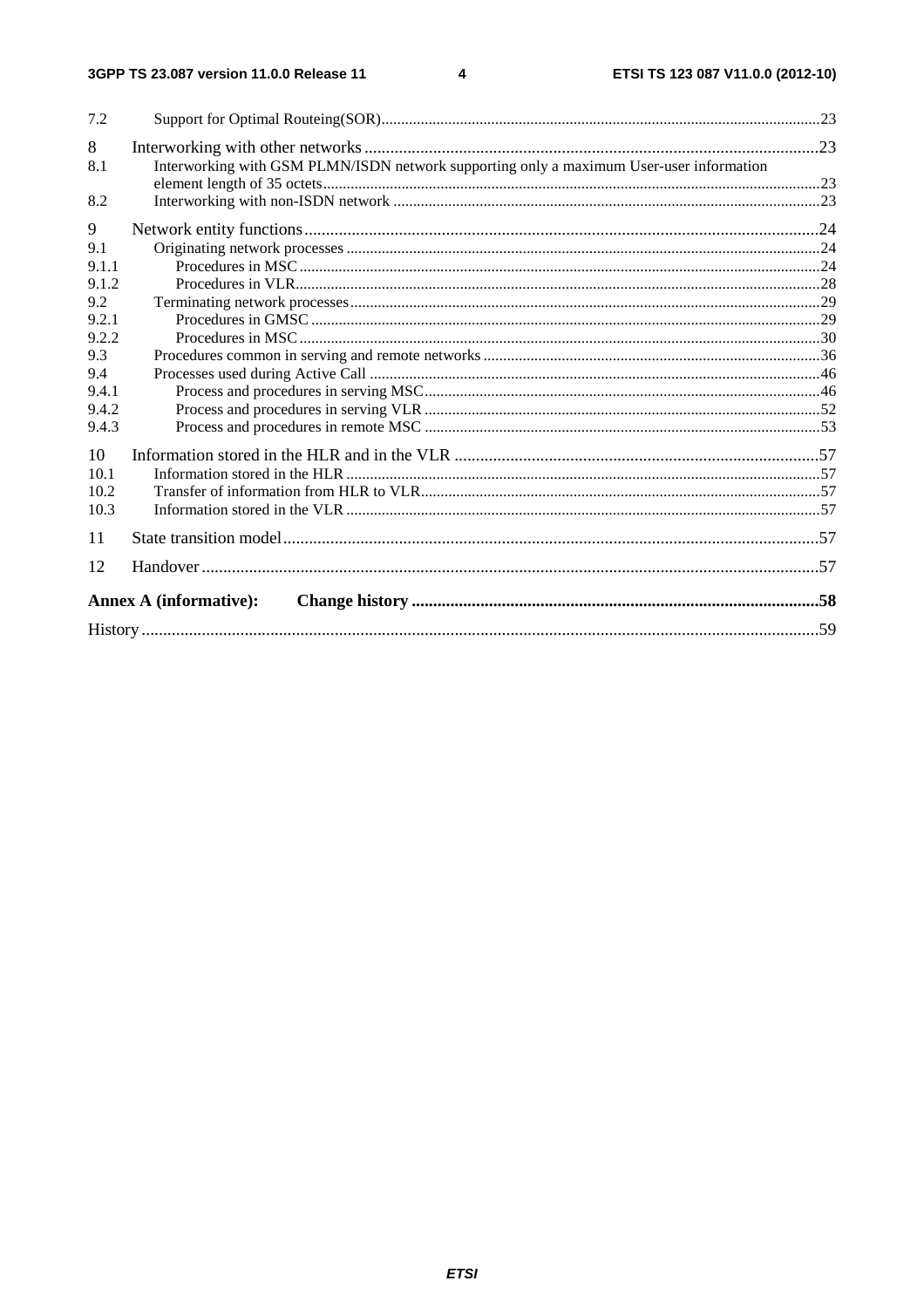## Foreword

This Technical Specification (TS) has been produced by the 3<sup>rd</sup> Generation Partnership Project (3GPP).

The contents of the present document are subject to continuing work within the TSG and may change following formal TSG approval. Should the TSG modify the contents of the present document, it will be re-released by the TSG with an identifying change of release date and an increase in version number as follows:

Version x.y.z

where:

- x the first digit:
	- 1 presented to TSG for information;
	- 2 presented to TSG for approval;
	- 3 or greater indicates TSG approved document under change control.
- y the second digit is incremented for all changes of substance, i.e. technical enhancements, corrections, updates, etc.
- z the third digit is incremented when editorial only changes have been incorporated in the document.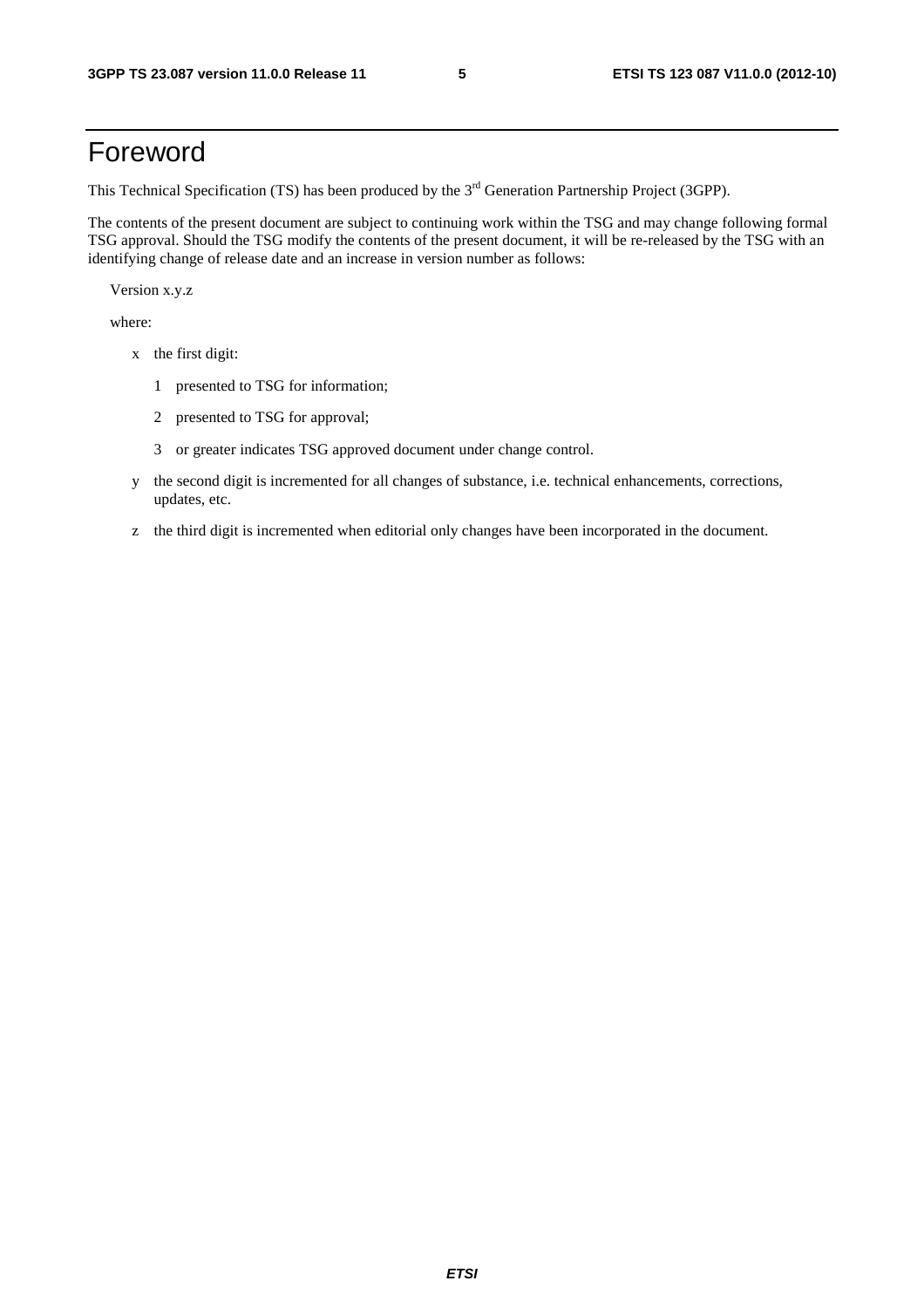#### 1 Scope

The present document gives the stage 2 description of the User-to-User signalling supplementary services.

The User-to-user supplementary service is divided into 3 different services:

- Service 1 (UUS1)
- Service 2 (UUS2)
- Service 3 (UUS3)

### 2 References

The following documents contain provisions which, through reference in this text, constitute provisions of the present document.

- References are either specific (identified by date of publication, edition number, version number, etc.) or non-specific.
- For a specific reference, subsequent revisions do not apply.
- For a non-specific reference, the latest version applies. In the case of a reference to a 3GPP document (including a GSM document), a non-specific reference implicitly refers to the latest version of that document *in the same Release as the present document*.
- [1] 3GPP TS 21.905: "3G Vocabulary".
- [2] 3GPP TS 22.087: "User-to-user signalling (UUS); Stage 1".
- [3] 3GPP TS 23.018: "Basic Call Handling Technical Realization".
- [4] 3GPP TS 23.078: "CAMEL Stage 2".
- [5] 3GPP TS 23.079: "Support for Optimal Routeing (SOR) Technical Realization".

## 3 Definitions and abbreviations

#### 3.1 Definitions

For the purposes of the present document, the following terms and definitions apply.

**Burst parameter:** parameter indicating the absolute maximum number of UUS 3 service related user information messages that can be sent at intervals indicated by the value of timer T2-UUS3

**Remote network:** network of the remote subscriber

**Remote subscriber:** for service 1 and 2 the remote subscriber is the called party of a call to which the served subscriber activates the UUS supplementary service. For service 3 the remote subscriber can be either the called or the calling party of an established call to whom the use of the UUS supplementary service is requested by the served subscriber

**Served subscriber:** subscriber who has a provision of the UUS supplementary service and who activates the UUS supplementary service. For service 1 and 2 the served subscriber is always the calling subscriber, for service 3 either the calling or the called subscriber can be the served subscriber

**Serving network:** network of the served subscriber

**User-to-User Information (UUI):** information transferred by using the UUS supplementary service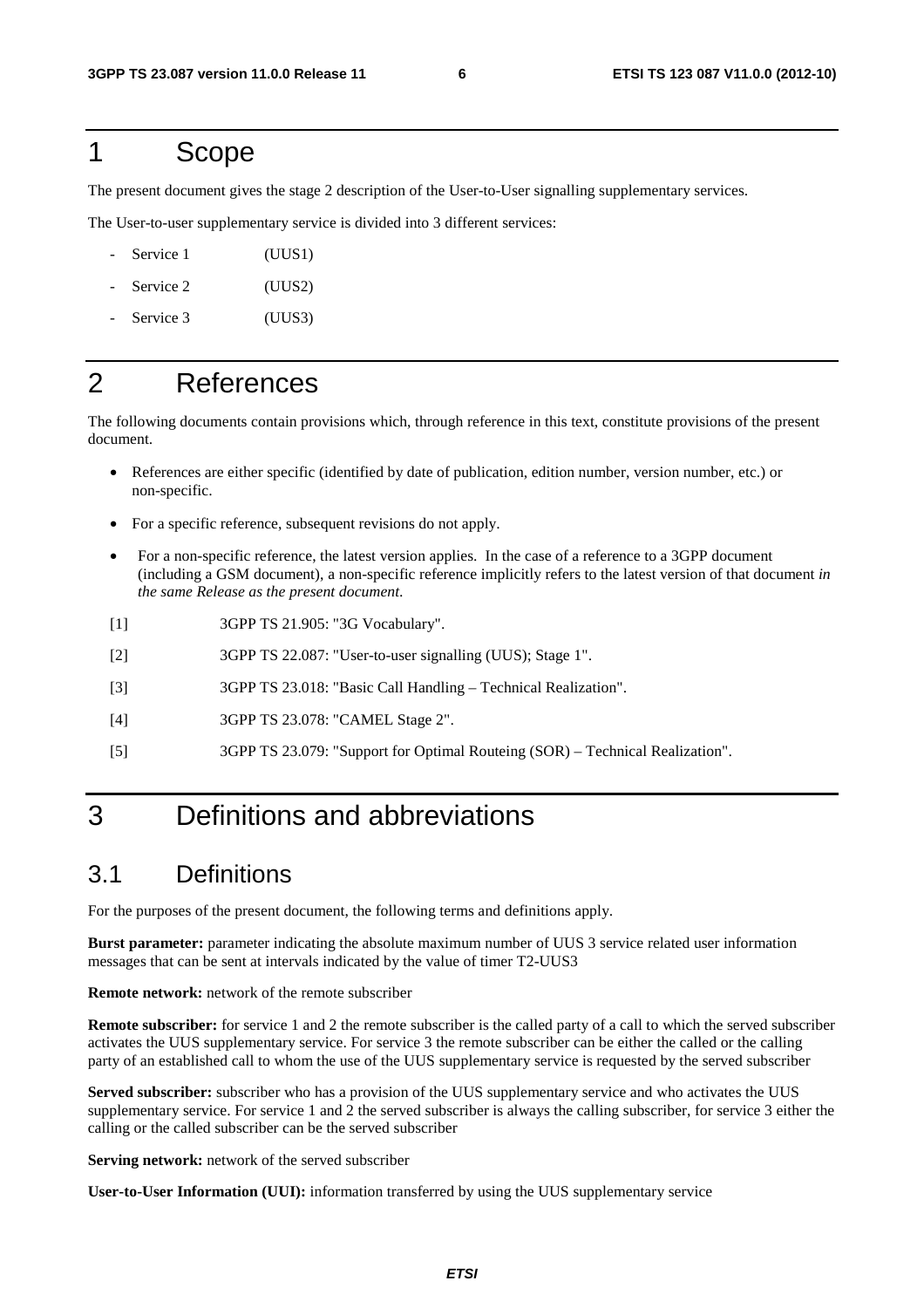#### **3GPP TS 23.087 version 11.0.0 Release 11 7 ETSI TS 123 087 V11.0.0 (2012-10)**

**UUS Service:** UUS services (Service 1, 2 and 3) are components of the UUS supplementary service. If the UUS supplementary service is provided to a subscriber, he can handle the UUS services independently within a call

### 3.2 Abbreviations

For the purposes of the present document, the following abbreviations apply:

| <b>ACM</b>       | <b>Address Complete Message</b>   |
|------------------|-----------------------------------|
| <b>ANM</b>       | <b>ANswer Message</b>             |
| <b>CON</b>       | CONnect                           |
| <b>CPG</b>       | Call ProGress                     |
| <b>IAM</b>       | Initial Address Message           |
| <b>MS</b>        | Mobile Station                    |
| <b>REL</b>       | RELease                           |
| <b>SIFOC</b>     | Send Info For Outgoing Call       |
| <b>SRI</b>       | Send Routing Info                 |
| UUI              | User-to-User Information          |
| <b>UUS</b>       | User-to-User Signalling           |
| UUS1             | User-to-User Signalling Service 1 |
| UUS <sub>2</sub> | User-to-User Signalling Service 2 |
| UUS3             | User-to-User Signalling Service 3 |
|                  |                                   |

Further GSM related abbreviations are listed in GSM 01.04.

## 4 General

The UUS supplementary service allows the transfer of UUI to a remote subscriber over the signalling channel in association with a call to this subscriber. The UUS supplementary service is divided in Service 1, Service 2 and Service 3.

The UUS Service 1 allows the transfer of UUI embedded within Call Control messages.

The UUS Service 2 allows the transfer of UUI with a specific User-to-user message after the served subscriber has received an address complete indication and prior to the answer indication from the B-side.

The UUS Service 3 allows the transfer of UUI with a specific User-to-user message during an active call.

For the use of the UUS supplementary service in GSM PLMNs the support of UUS capabilities within the inter-exchange signalling system (e.g. ISUP) is necessary. However this is out of scope of the present document.

#### 4.1 Activation of UUS components

If any of the UUS Services 1, 2 or 3 shall be used within a call, the UUS capabilities have to be activated by the served subscriber either when initiating this outgoing call (Service 1, 2 and 3) or during an established call (Service 3).

The UUS capabilities for a call can be requested by means of an implicit request or an explicit request. UUS Service 1 can be requested either implicitly or explicitly. Service 2 and 3 can only be requested explicitly.

#### 4.1.1 Implicit request

The UUS1 service is activated implicitly by the presence of UUI in the set-up request from the mobile station. The network shall transfer the received UUI transparently to the B-side. For the purpose of UUS service 1 implicitly requested, no explicit check for the availability of UUS capabilities at the destination network has to be performed by the originating network.

If the calling subscriber has UUS 1 provisioned and implicitly requested, the network shall transfer all UUI contained in call control messages.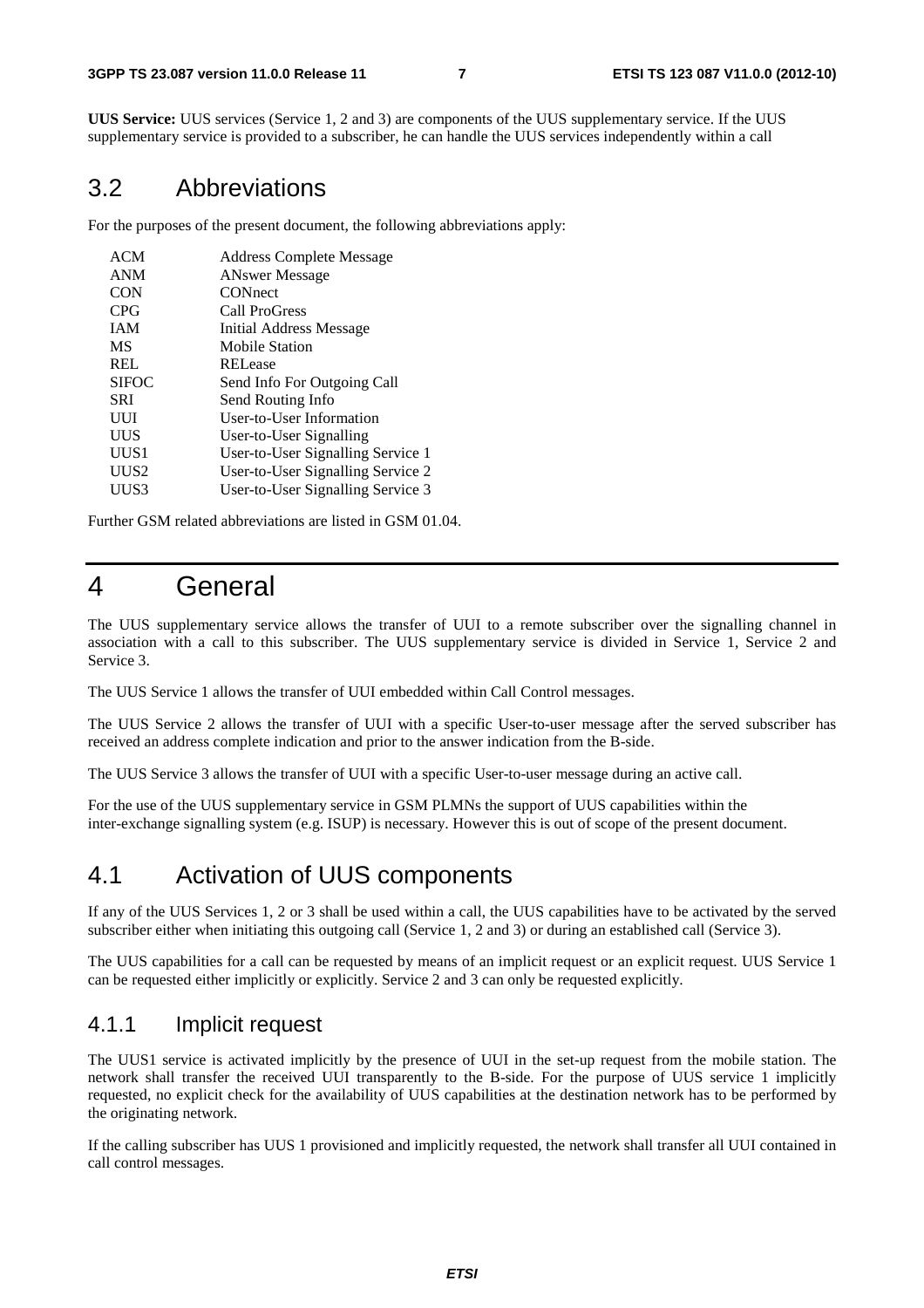If the calling subscriber has UUS1 not provisioned, the contained UUI shall be discarded by the serving MSC. The call shall be established without further restrictions.

The served subscriber shall not be informed whether the implicit request was successful or not.

#### 4.1.2 Explicit request

Any UUS Service can be explicitly activated by the served subscriber within the set-up request initiating a mobile originated call. In addition UUS Service 3 can be activated during an established call with a Facility message. A UUS Service 1 request can be accompanied by appropriate UUI.

The network shall check for the availability of UUS capabilities for the call by passing the UUS request and the eventually accompanied UUI to the remote side. If a UUS Service is available for the call an appropriate "UUS provided" indication for this UUS Service shall be sent within the first backward message from the remote side.

A UUS Service shall not be activated for the call if a "UUS not provided" indication or no indication about the availability of this UUS Service is received from the remote side.

Service 3 can be explicitly activated during an active call by both parties. This may lead to a collision of activation requests. The collision of activation requests occurs when there is an outstanding request for service 3 and a subsequent request is received from the remote user. The entity (user or network) that observes the collision shall reject the second request with Facility message. This leads to the rejection of both requests.

#### 4.1.3 UUS required option

As an option at call set-up the served subscriber can specify whether the requested UUS Service is required or not required for the call. If service 1 is implicitly requested or if service 3 is requested during the call, it cannot be requested as required.

If the served subscriber has specified that one of the UUS services is required for the call and this UUS service can not be activated by the network, the call attempt of the served subscriber shall be cleared.

If the served subscriber has specified that one of the UUS services is not required for the call and this UUS service can not be activated by the network, the call establishment shall be continued.

## 5 Handling of User-to-user signalling

#### 5.1 Timers

UUS related timers are needed only for UUS service 3. Timers T1-UUS3, T3-UUS3 and T4-UUS3 are used only when UUS service 3 is requested during an active call.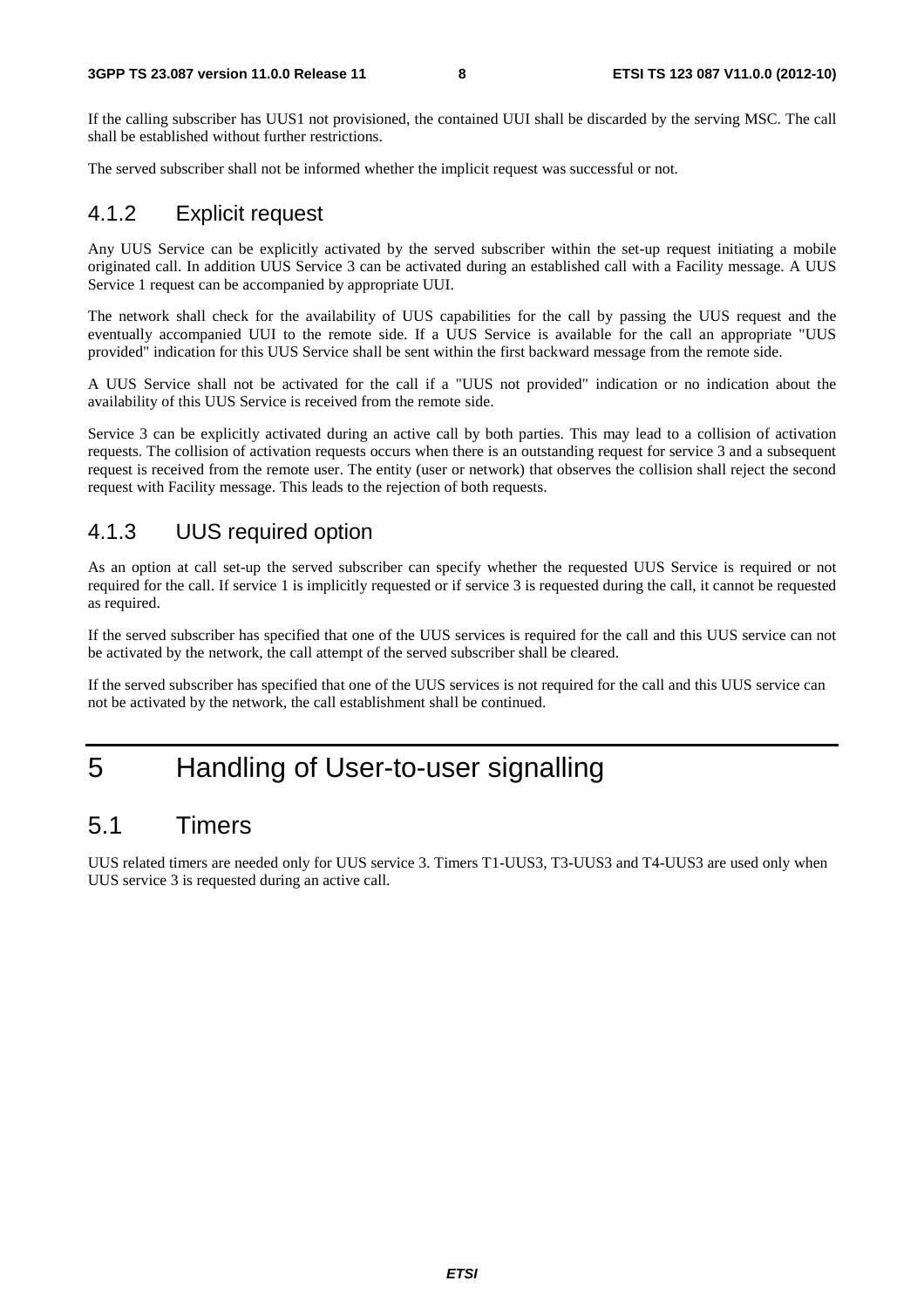| <b>Timer</b>                     | <b>Name</b>                             | Value           | Run at                                                                                    | <b>Started</b>                                                                                     | <b>Stopped</b>                                            | <b>Expiry</b>                                                                          |
|----------------------------------|-----------------------------------------|-----------------|-------------------------------------------------------------------------------------------|----------------------------------------------------------------------------------------------------|-----------------------------------------------------------|----------------------------------------------------------------------------------------|
| T <sub>1</sub> -UUS <sub>3</sub> | Remote<br>network<br>control            | 10 <sub>s</sub> | MSC of the<br>remote subscriber                                                           | UUS3 service request Answer to UUS3<br>sent to the remote<br><b>Isubscriber</b>                    | service request<br>received from the<br>remote subscriber | Rejection of UUS3<br>service is sent<br>toward the<br>requesting<br>network            |
| T2-UUS3                          | <b>UUS3 flow</b><br>control             | 10 <sub>s</sub> | IMSC of the served The MSC receives<br>Isubscriber and<br>MSC of the<br>remote subscriber | service acceptance                                                                                 | When UUS3 service is<br>deactivated                       | <b>Flow control</b><br>parameter is<br>lincremented.<br>Timer is restarted.<br>Note 1. |
| T3-UUS3                          | Served<br><b>Isubscriber</b><br>control | 10 <sub>s</sub> | <b>IMS</b> of the served<br>subscriber                                                    | UUS3 service request Acceptance to UUS3<br>sent to the requesting service received from<br>network | requesting network                                        | Consider UUS3<br>Iservice as not<br>activated                                          |
| T4-UUS3                          | Serving<br>network<br>control           | 10 <sub>s</sub> | subscriber                                                                                | MSC of the served UUS3 service request Acceptance to UUS3<br>sent to the remote<br>network         | service received from<br>remote network                   | Rejection of UUS3<br>service is sent<br>toward the served<br>subscriber                |

#### **Table 5.1: UUS Timers**

NOTE: If a user information message has been discarded due to flow control, a congestion control message shall be sent to the user.

## 5.2 Information flows of UUS services

#### 5.2.1 Service 1 (UUS1)

#### 5.2.1.1 Flow control

No specific flow control is needed to restrict the amount of messages sent for either implicit or explicit UUS service 1 as the user-to-user information is transferred in call control messages.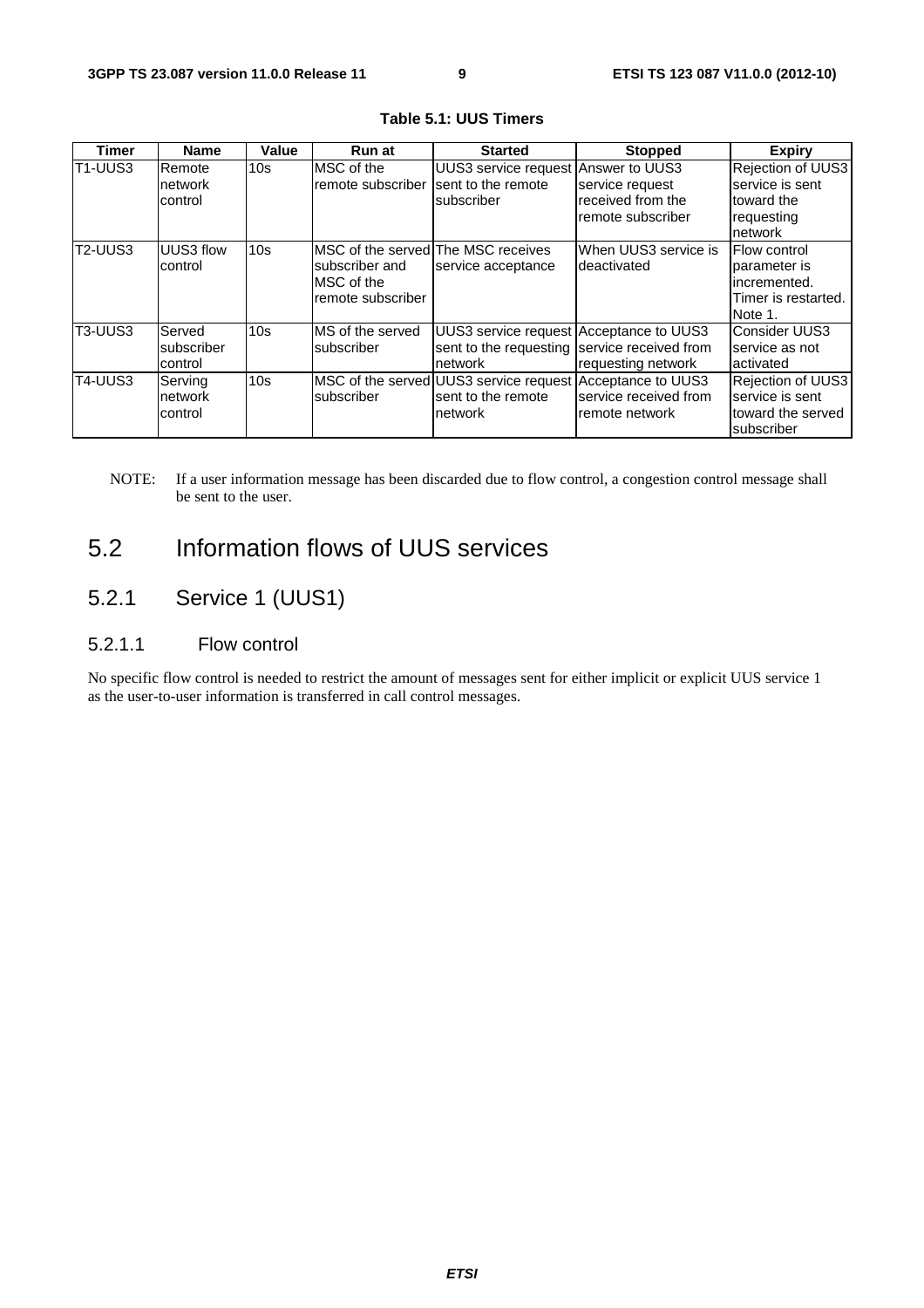#### 5.2.1.2 Information flows



**Figure 5.2.1.2: MAF043**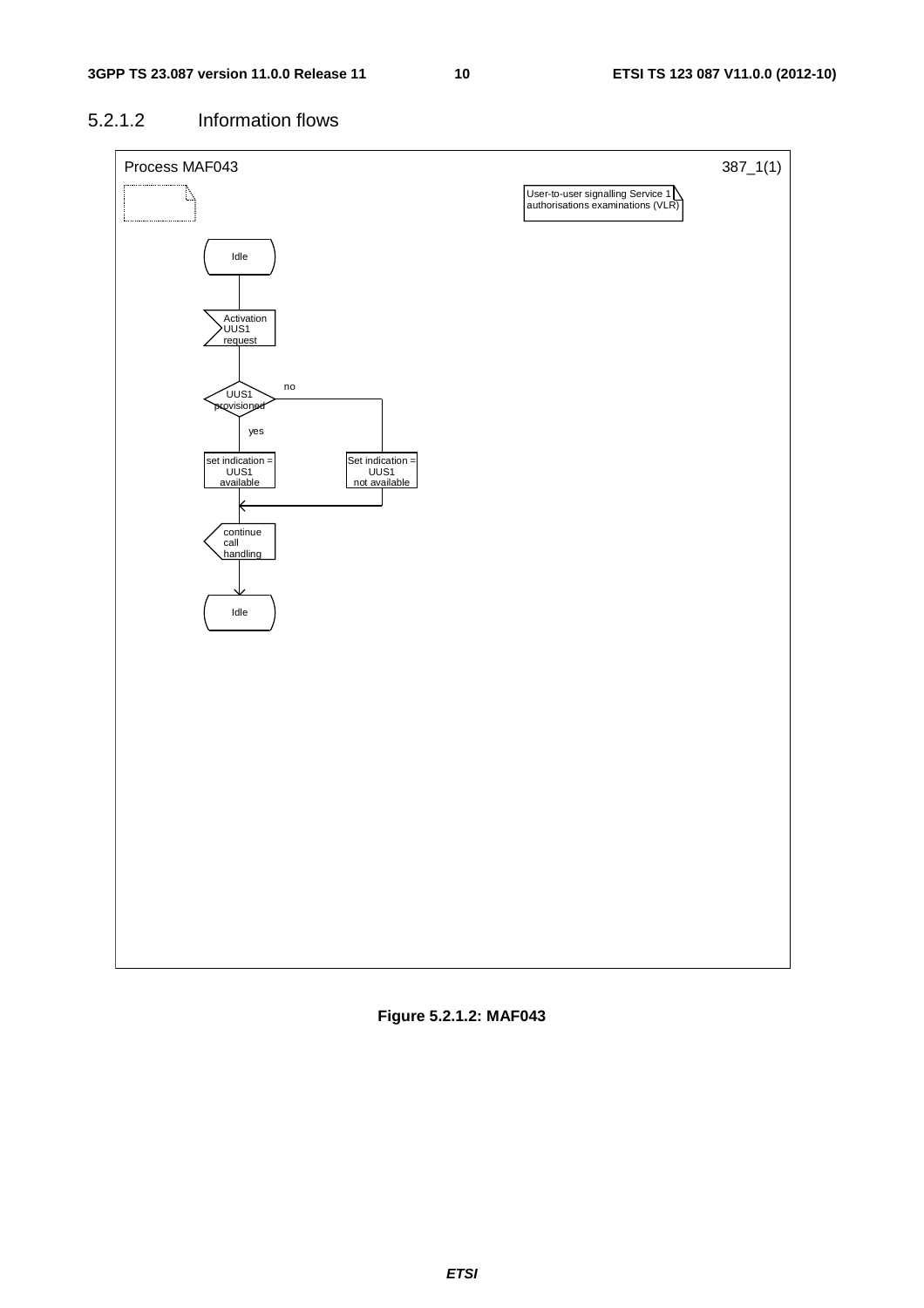

#### 5.2.1.2.1 Implicit activation

**Figure 5.2.1.2.1.1: Information flow for UUS1 implicit request (mobile to mobile call)**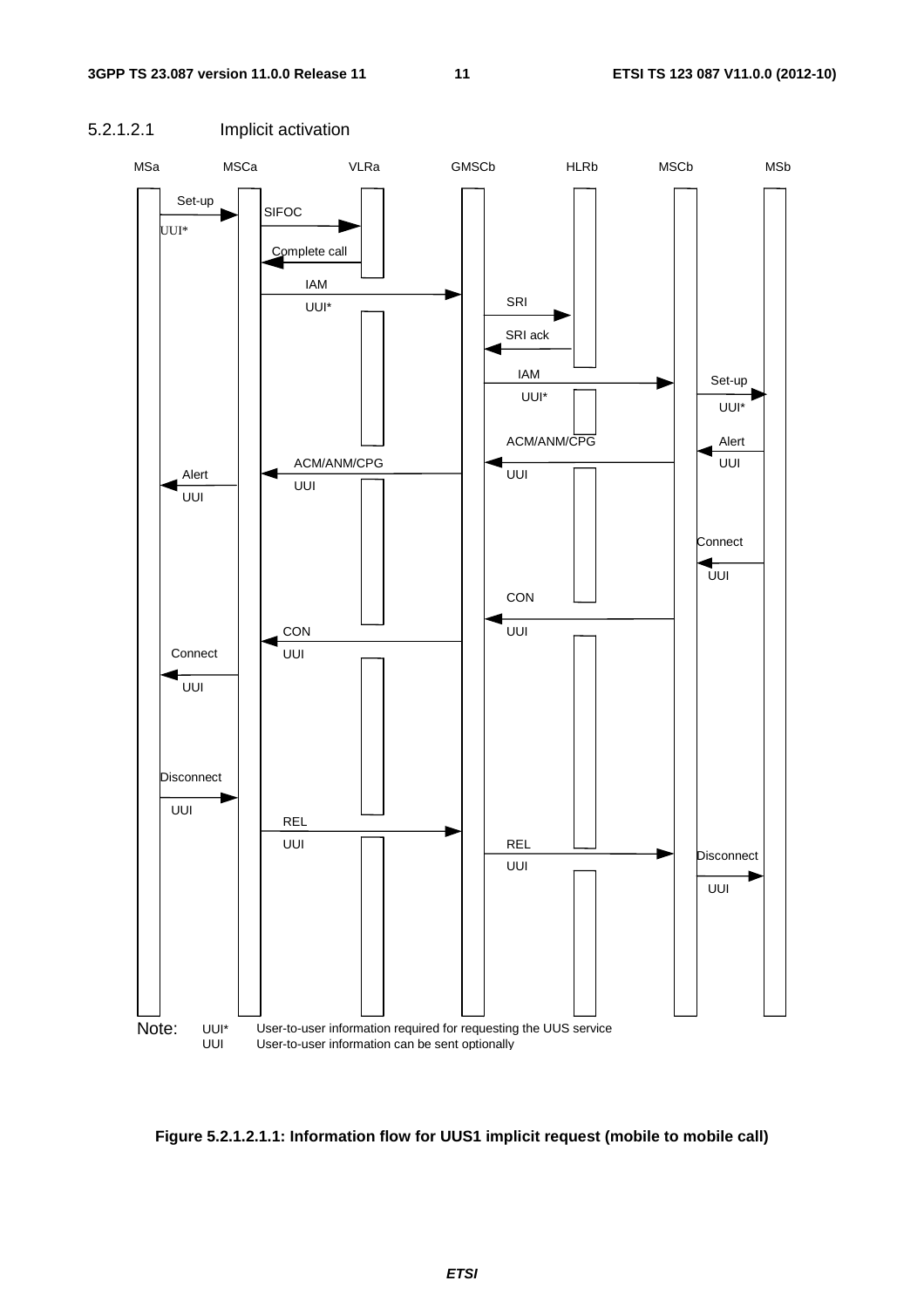

**Figure 5.2.1.2.2.1: Information flow for UUS 1 explicit request (mobile to mobile call)** 

#### 5.2.1.2.2 Explicit activation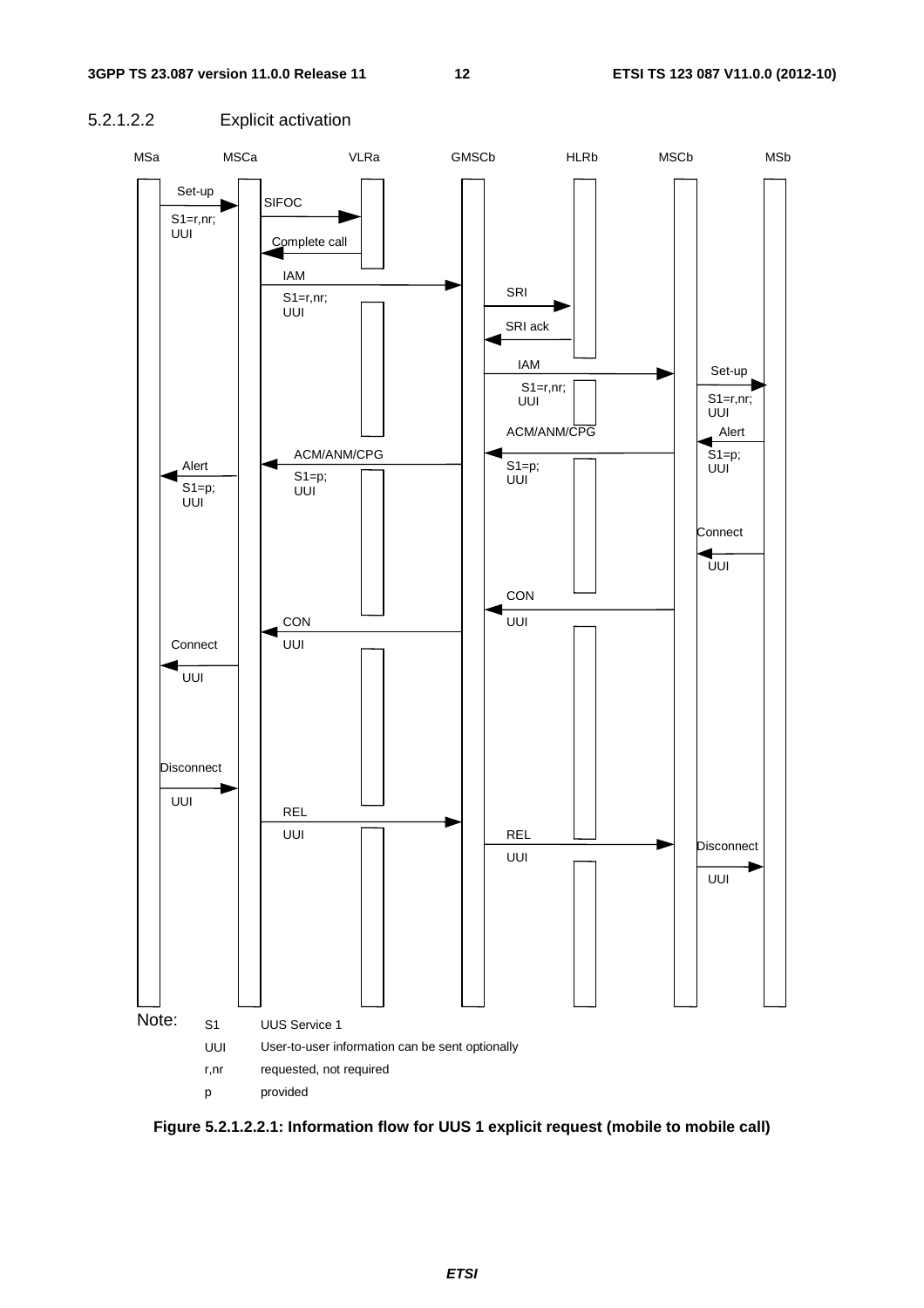## 5.2.2 Service 2 (UUS2)

#### 5.2.2.1 Flow control

Up to two UUI messages can be sent in each direction. If either party tries to send more than two UUI messages, they are discarded.

#### 5.2.2.2 Information flows



**Figure 5.2.2.2: MAF044**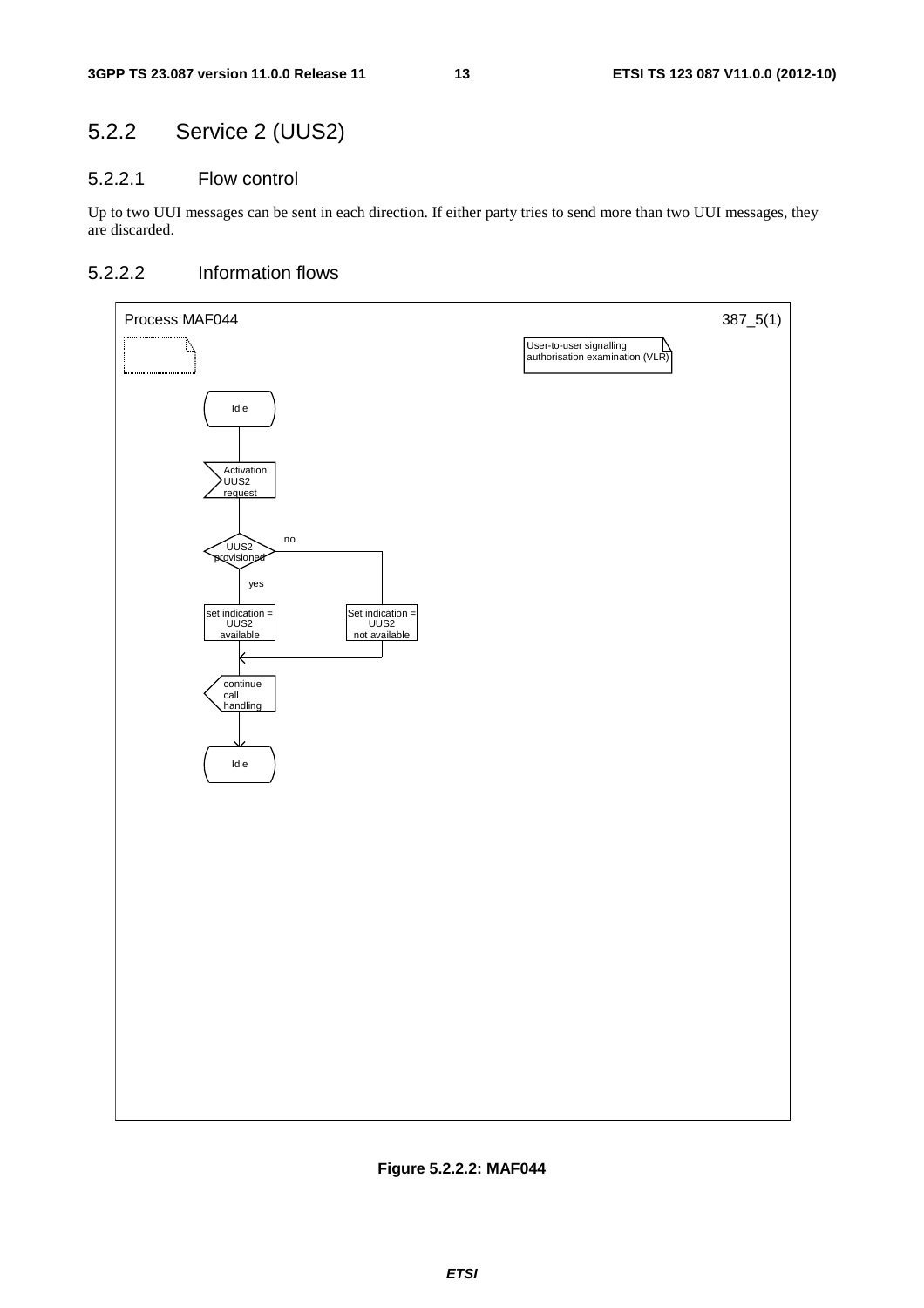

**Figure 5.2.2.2.1: Information flow for UUS2 explicit request (mobile to mobile call)**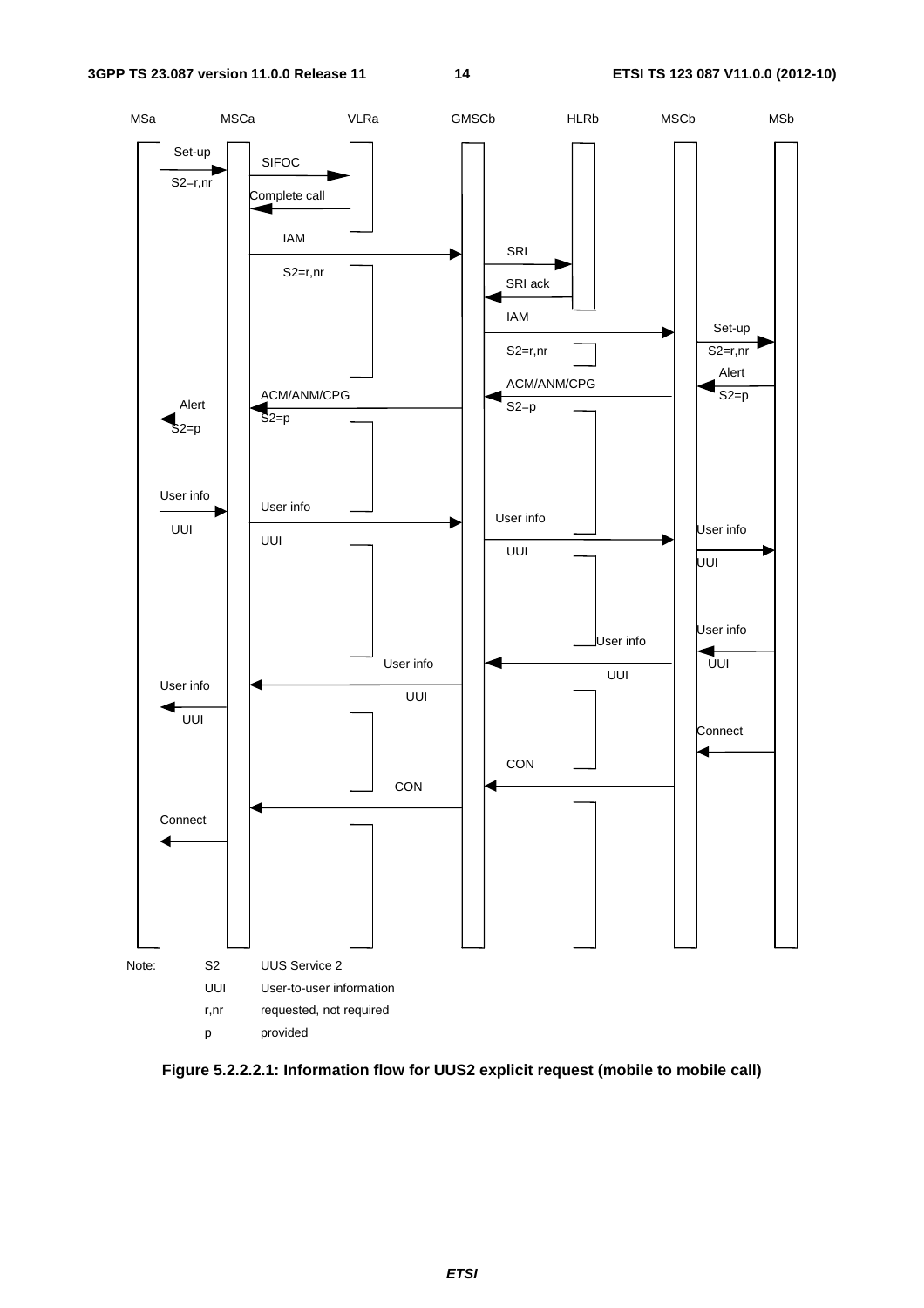#### 5.2.3 Service 3 (UUS3)

#### 5.2.3.1 Flow control

Network flow control mechanisms shall exist after the connection has been established in order to restrict the amount of UUI sent in each direction. A burst capability of sending N messages shall immediately be available to each user, where N initially equals the value of the burst parameter X. The value of N shall be decremented by one for every message sent by the user and incremented by Y at regular intervals of T2-UUS3 (see table 5.1). The value of N shall be limited to a maximum of X.

The value of the burst parameter X shall be 16.

The value of the replenishment parameter Y shall be 8.

Network flow control shall be performed only by the sending user"s network.

If the MSC receives UUI messages from the MS at a rate which exceeds the flow control limit, it shall discard the UUI messages that cannot be handled and respond to the first discarded UUI message with a congestion control message.

When the flow control restrictions are removed, an indication that further UUI messages can be accepted shall be given. See the Processes Serving\_MSC\_Handle\_UUS\_In\_Active\_Call and Remote\_ MSC\_Handle\_UUS\_In\_Active\_Call.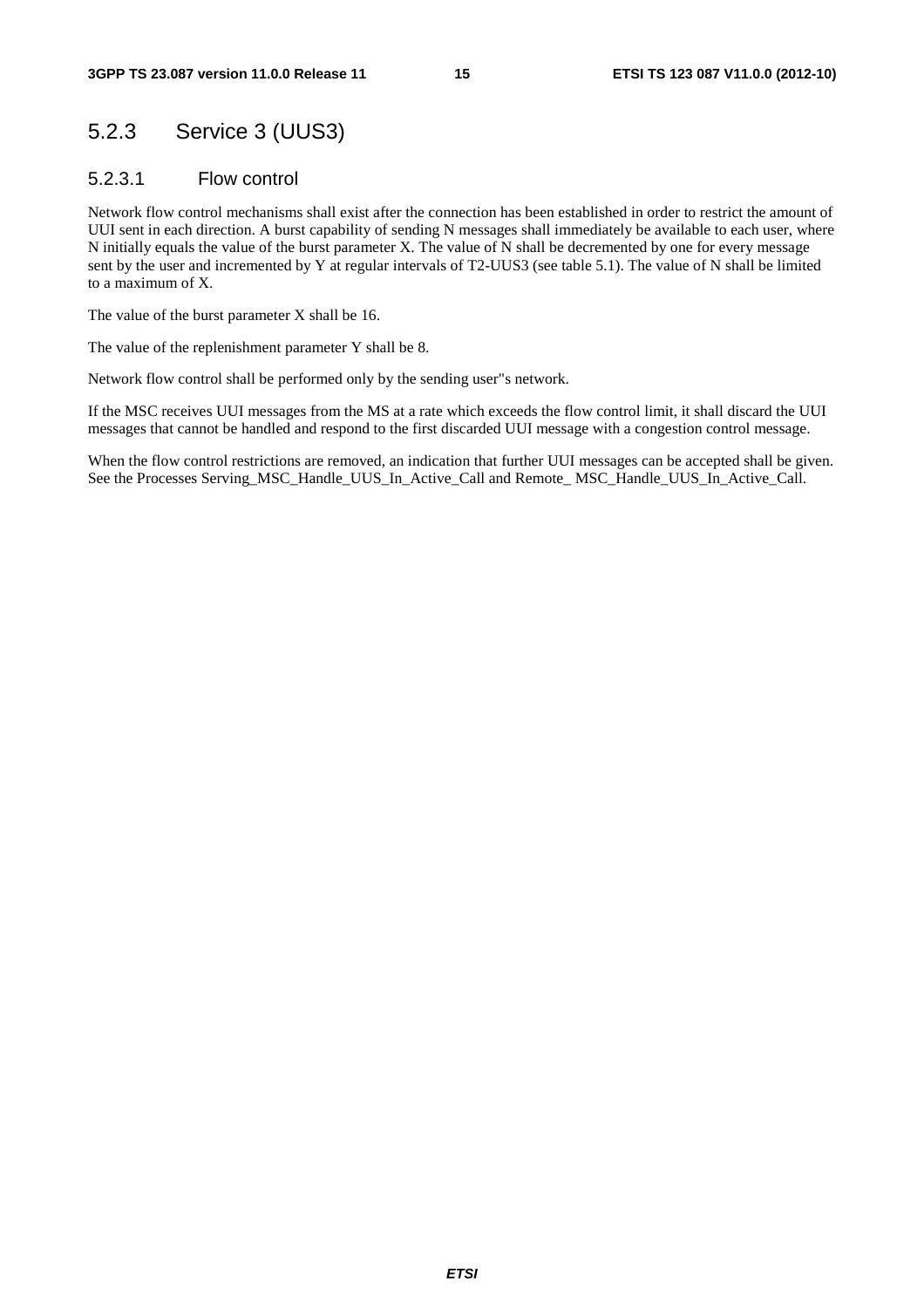#### 5.2.3.2 Information flows



**Figure 5.2.3.2: MAF045**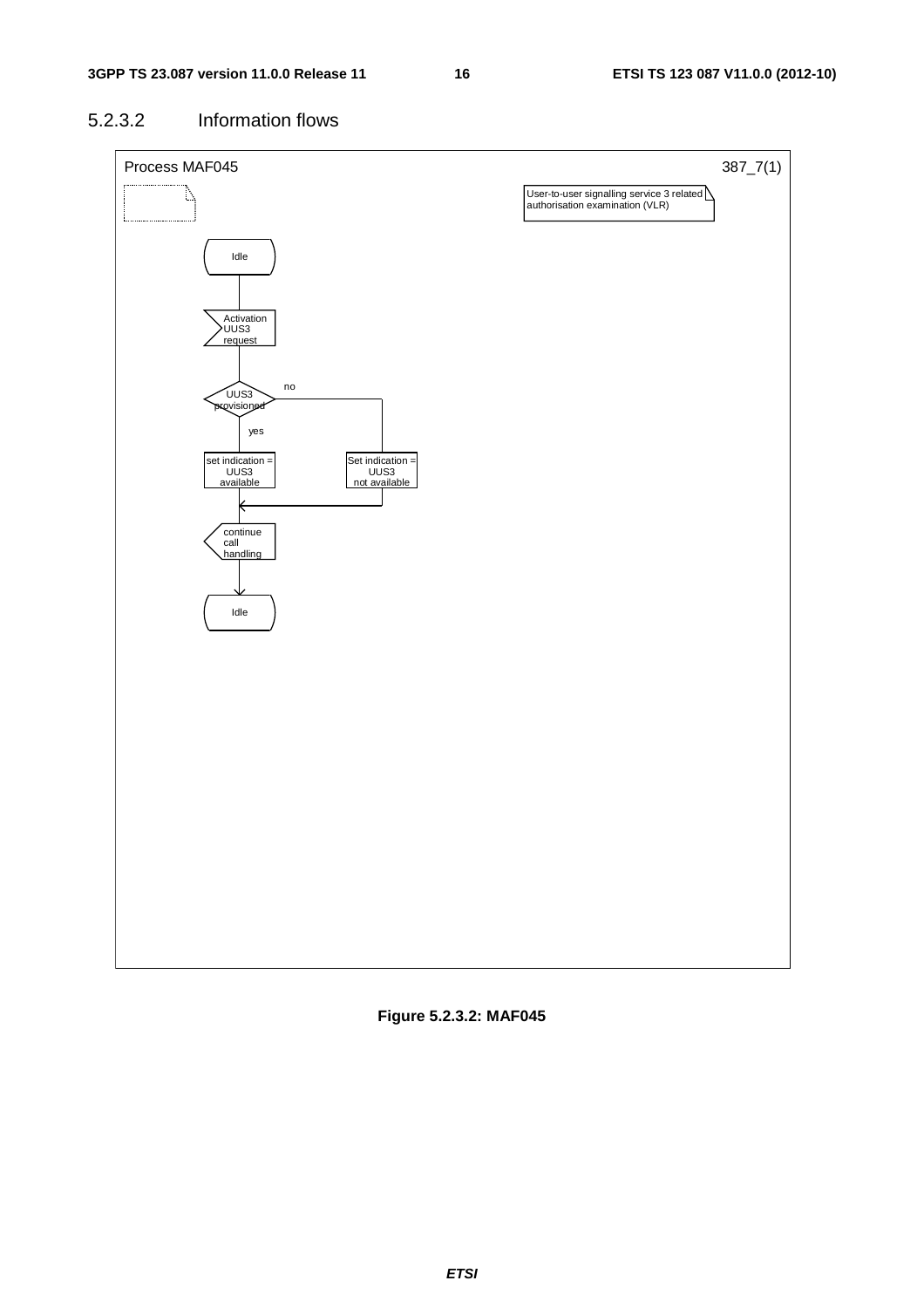

**Figure 5.2.3.2.1: Information flow for UUS3 explicit request during call establishment (mobile to mobile call)**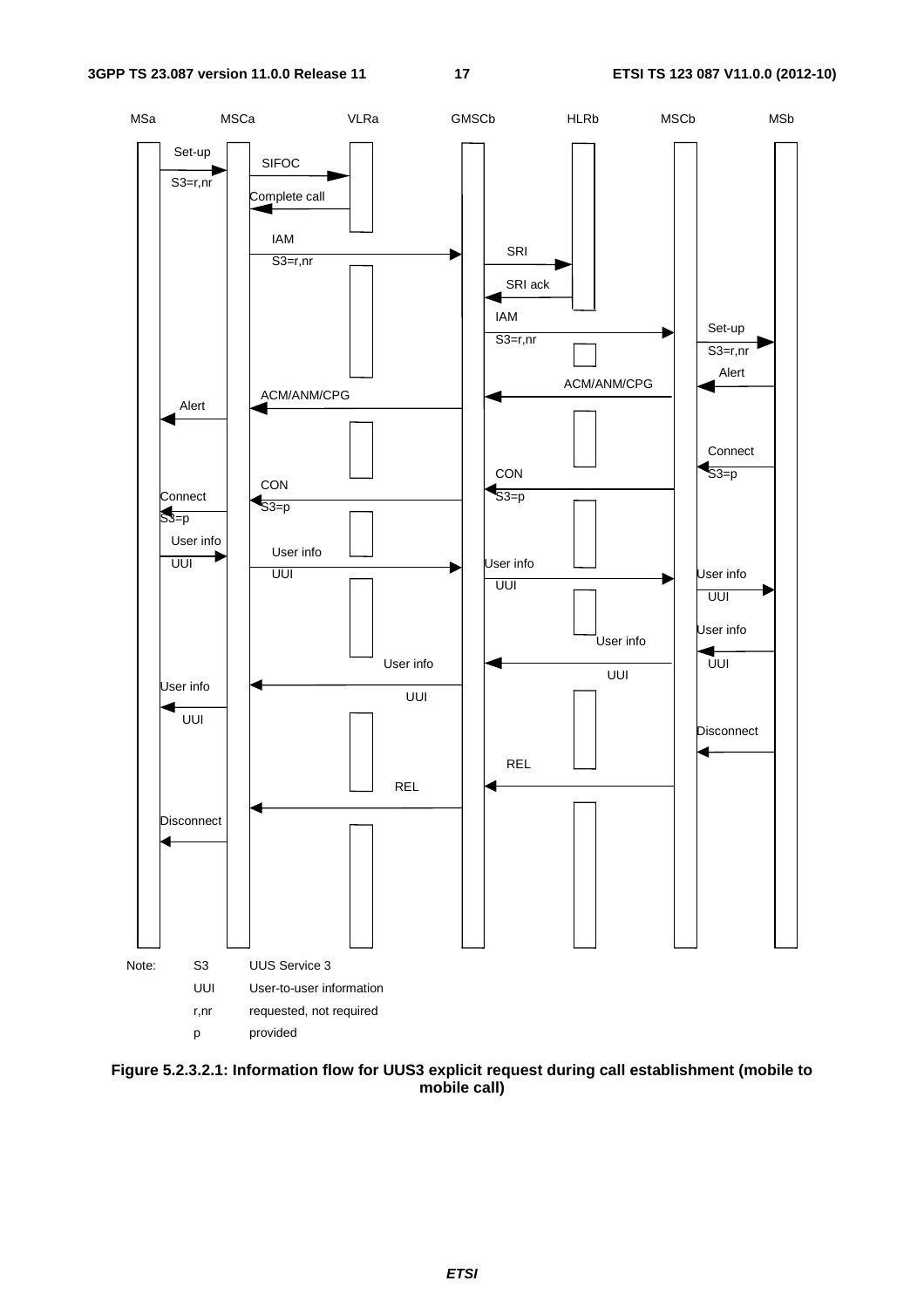

**Figure 5.2.3.2.2: Information flow for UUS3 explicit request during active call (mobile to mobile call)**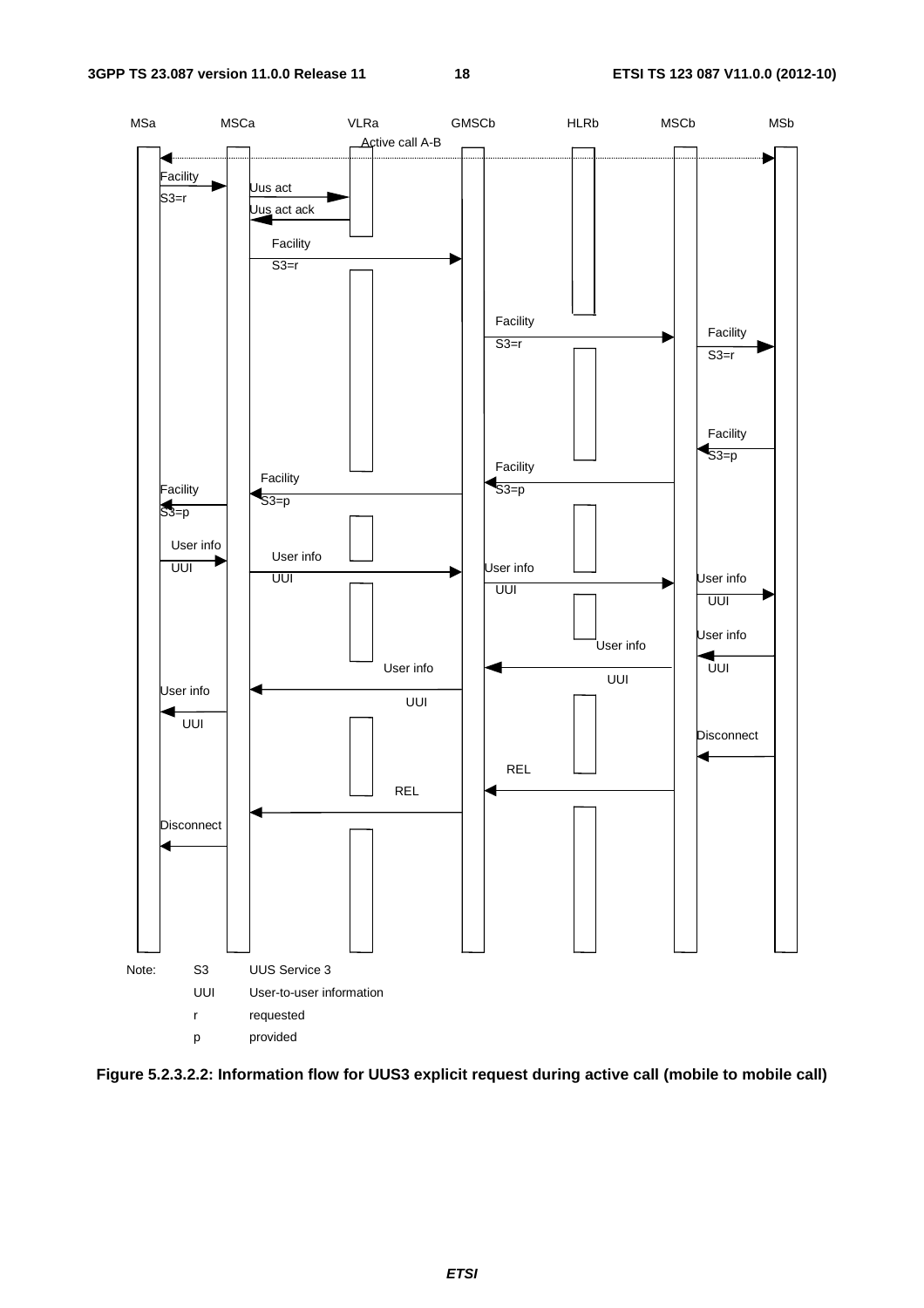### 5.3 Messages and their contents

This subclause contains the detailed description of the information flows used by UUS.

Each Information Element, IE is marked as (M) Mandatory, (C) Conditional, or (O) Optional. A mandatory information element shall always be present. A conditional information element shall be present if certain conditions are fulfilled; if those conditions are not fulfilled it shall be absent. An optional information element may be present or absent, at the discretion of the application at the sending entity. This categorisation is a functional classification, i.e. stage 2 information and not a stage 3 classification to be used for the protocol.

The stage 2 and stage 3 message and information element names are not necessarily identical.

#### 5.3.1 Information elements used in the messages

The following UUS specific constructed information elements are used in the messages.

| Parent Information<br><b>Element</b> | <b>Child Information</b><br>Element name | <b>Information</b><br>element | Information element description                             |
|--------------------------------------|------------------------------------------|-------------------------------|-------------------------------------------------------------|
|                                      |                                          | <b>Required</b>               |                                                             |
| <b>UUS options</b>                   | UUS1                                     | С                             | The information element is present if UUS1 service is       |
|                                      |                                          |                               | requested; otherwise it shall be absent. It may contain the |
|                                      |                                          |                               | following values:                                           |
|                                      |                                          |                               | Required                                                    |
|                                      |                                          |                               | Not Required                                                |
|                                      | UUS <sub>2</sub>                         | С                             | The information element is present if UUS2 service          |
|                                      |                                          |                               | is requested; otherwise it shall be absent. It may          |
|                                      |                                          |                               | contain the following values:<br>Required                   |
|                                      |                                          |                               | Not Required                                                |
|                                      | UUS3                                     | С                             | The information element is present if UUS3 service          |
|                                      |                                          |                               | is requested; otherwise it shall be absent. It may          |
|                                      |                                          |                               | contain the following values:                               |
|                                      |                                          |                               | Required                                                    |
|                                      |                                          |                               | Not Required                                                |
| <b>UUS</b> provision                 | UUS1                                     | C                             | If UUS1 services is requested and provisioned the           |
|                                      |                                          |                               | information element is present, otherwise it shall be       |
|                                      | UUS <sub>2</sub>                         | С                             | absent.                                                     |
|                                      |                                          |                               | If UUS2 services is requested and provisioned the           |
|                                      | UUS3                                     | С                             | information element is present, otherwise it shall be       |
|                                      |                                          |                               | absent.                                                     |
|                                      |                                          |                               | If UUS3 services is requested and provisioned the           |
|                                      |                                          |                               | information element is present, otherwise it shall be       |
|                                      |                                          |                               | absent.                                                     |

#### **Table 5.3.1.1: UUS specific information elements**

#### 5.3.2 Messages between MS and MSC

Call control messages (Setup, Alert, Connect, Disconnect, Release and Release Complete, refer to GSM 04.08) may carry UUS service activation request and response. They can carry also UUI for UUS1.

Facility message, refer to GSM 04.08, can carry UUS service 3 activation request and response.

Dedicated User-To-User message, refer to GSM 04.08, carries UUI for UUS service 2 and 3.

These messages are used both in serving and remote networks.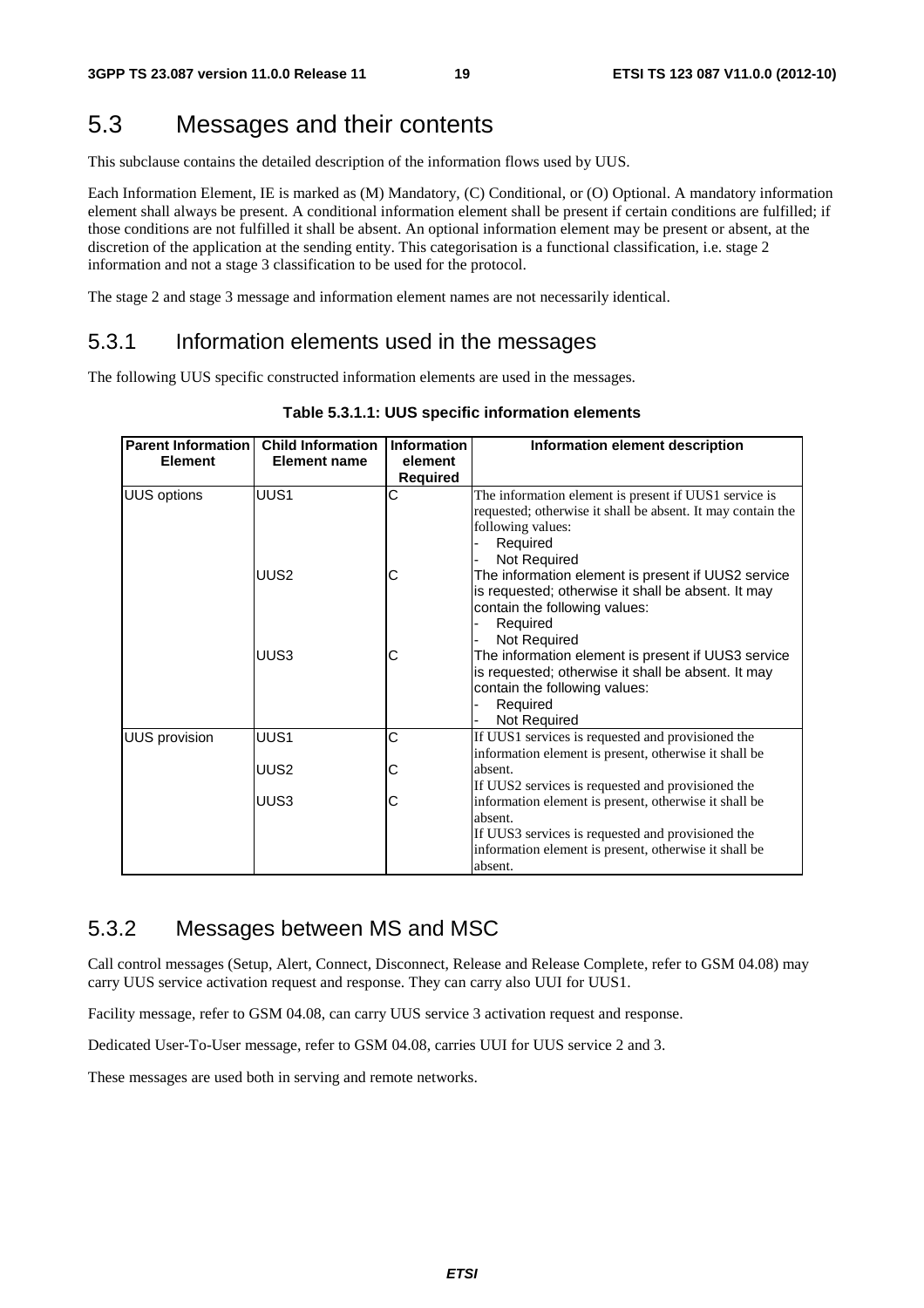#### 5.3.3 Messages between MSC and VLR (B interface)

These messages are used in the serving network.

| <b>Message</b>          | <b>Message</b> | Information          | <b>Information</b> | Information element description                        |
|-------------------------|----------------|----------------------|--------------------|--------------------------------------------------------|
|                         | sender         | element name         | element            |                                                        |
|                         |                |                      | <b>Required</b>    |                                                        |
| Send Info For           | <b>MSC</b>     |                      |                    | Refer to GSM 03.18.                                    |
| <b>Outgoing Call</b>    |                |                      |                    |                                                        |
|                         |                |                      |                    | In addition:                                           |
|                         |                | <b>UUS options</b>   | С                  | The information element is present if MS A requested   |
|                         |                |                      |                    | UUS service; otherwise it shall be absent. The         |
|                         |                |                      |                    | structure of UUS options is defined in table 5.3.1.1   |
| Send Info For           | <b>VLR</b>     |                      |                    | Refer to GSM 03.18                                     |
| Outgoing Call           |                |                      |                    |                                                        |
| negative response       |                |                      |                    | In addition:                                           |
|                         |                | <b>UUS</b> reject    | С                  | The information element is present, if required UUS    |
|                         |                |                      |                    | service was requested by MS A and service is not       |
|                         |                |                      |                    | provided, otherwise it shall be absent.                |
| <b>Complete Call</b>    | <b>VLR</b>     |                      |                    | Refer to GSM 03.18                                     |
|                         |                |                      |                    |                                                        |
|                         |                |                      |                    | In addition:                                           |
|                         |                | <b>UUS provision</b> | С                  | The information element is present if MS A requested   |
|                         |                |                      |                    | UUS service(s); otherwise it shall be absent. The      |
|                         |                |                      |                    | structure of UUS Provision is defined in table 5.3.1.1 |
| Send Info For UUS3 IMSC |                |                      |                    | The message is sent when UUS3 service is requested     |
|                         |                |                      |                    | during active call. NOTE: This message is used in      |
|                         |                |                      |                    | serving and remote MSCs.                               |
| Send Info For UUS3 VLR  |                | <b>UUS provision</b> | С                  | The information element is present if UUS3 service is  |
| Ack                     |                |                      |                    | provisioned; otherwise it shall be absent              |

#### **Table 5.3.3.1: Messages between MSC and VLR**

#### 5.3.4 Messages between MSC – MSC (E interface)

These messages are used in the remote network when UUS is supported in remote MSC in conjunction of SOR, refer to GSM 03.79.

| <b>Message</b> | <b>Message</b> | <b>Information</b>  | <b>Information</b> | Information element description                       |
|----------------|----------------|---------------------|--------------------|-------------------------------------------------------|
|                | sender         | element name        | element            |                                                       |
|                |                |                     | Required           |                                                       |
| Resume Call    | <b>MSCB</b>    |                     |                    | Refer to GSM 03.79.                                   |
| Handling       |                |                     |                    |                                                       |
|                |                |                     |                    | In addition:                                          |
|                |                | <b>UUS1 Service</b> | C                  | The information element is present if UUS1 Service    |
|                |                | request             |                    | was requested in the original call and remote MSC     |
|                |                |                     |                    | supports UUS service; otherwise it shall be absent.   |
|                |                |                     | С                  | The information element is present if UUS2 Service    |
|                |                | <b>UUS2 Service</b> |                    | was requested in the original call and remote MSC     |
|                |                | request             |                    | supports UUS service; otherwise it shall be absent    |
|                |                |                     | С                  | The information element is present if UUS3 Service    |
|                |                |                     |                    | was requested in the original call and remote MSC     |
|                |                | <b>UUS3 Service</b> |                    | supports UUS service; otherwise it shall be absent.   |
|                |                | request             | С                  | The information element is present if UUS1 UUI was    |
|                |                |                     |                    | present in the original call and remote MSC supports  |
|                |                |                     |                    | UUS service; otherwise it shall be absent.            |
|                |                | UUS1 UUI            | С                  | The information element is present if the remote      |
|                |                |                     |                    | subscriber has accepted UUS1 service request and      |
|                |                |                     |                    | call forwarding or call deflection has been activated |
|                |                | UUS CF interaction  |                    | after that; otherwise it shall be absent.             |

**Table 5.3.4.1: Messages between MSC – MSC**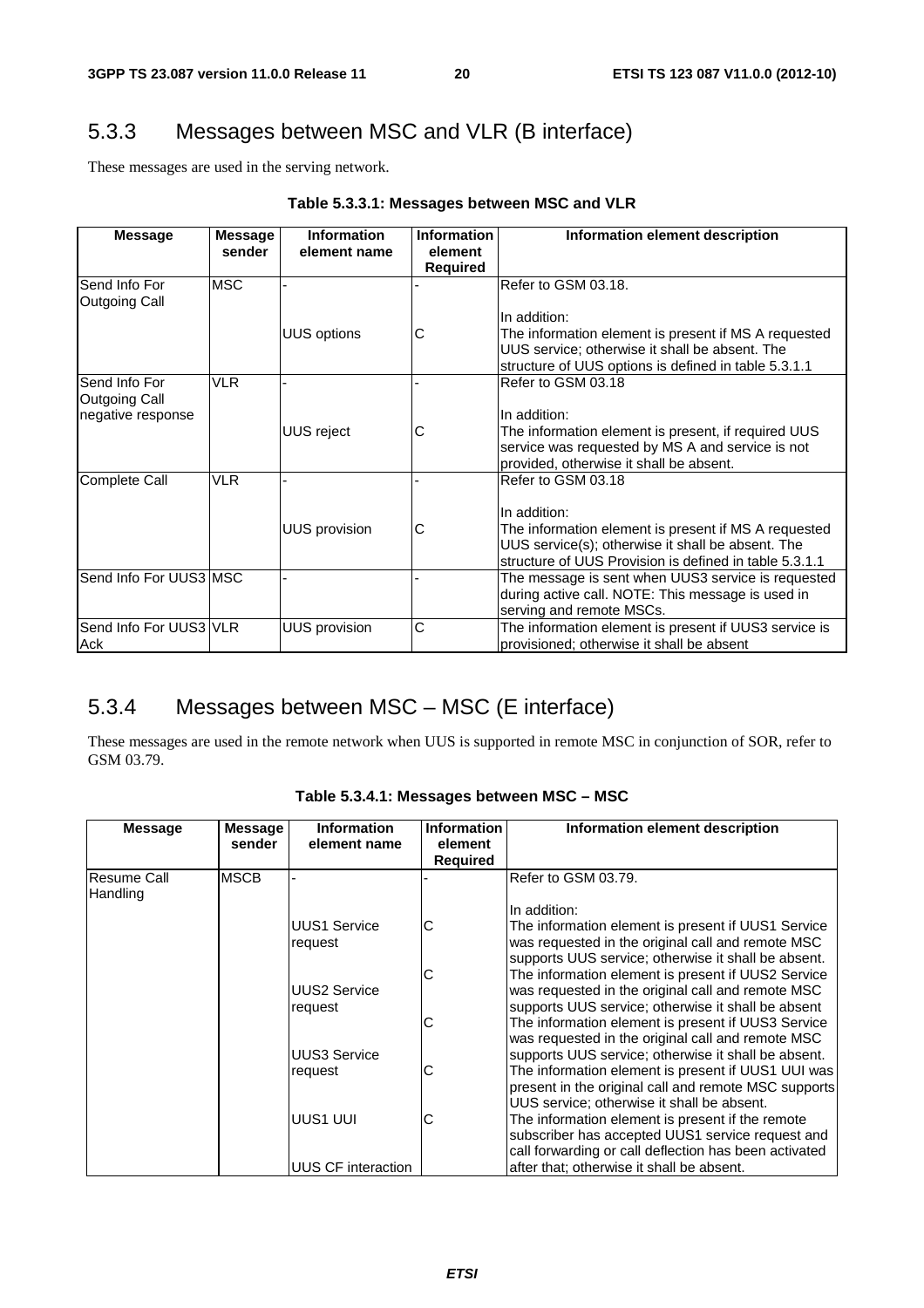## 6 Interaction with other supplementary services

GSM 02.87 specifies interaction of UUS with other supplementary services. Additional details are provided in this clause.

## 6.1 Call forwarding unconditional (CFU)

No impact.

### 6.2 Call forwarding on mobile subscriber busy (CFB)

No impact, if CFB is invoked due to a NDUB condition or due to UDUB before an alerting message was received from the mobile station.

If CFB is invoked due to a UDUB indication from the B forwarding subscriber the same interaction as for CFNRy shall apply.

### 6.3 Call forwarding on no reply (CFNRy)

If UUS Service 1 is implicitly requested for a call to a subscriber who has Call Forwarding on no reply active and operative, the forwarding MSC shall store the UUI. If CFNRy is invoked, the stored UUI shall be forwarded with the call.

If UUS Service 1 is explicitly requested as not required for a call to a subscriber who has Call Forwarding on no reply active and operative, the forwarding MSC shall store UUS 1 service request and UUI, if any. If the forwarding user accepts the UUS1 supplementary service request in the Alerting message, the CFNRy supplementary service can be invoked and the stored UUS1 service request and UUI, if any, shall be forwarded with the call. If the forwarding user rejects the UUS1 supplementary service request or does not include a response related to it in the Alerting message, then the CFNRy supplementary service can be invoked but the UUS1 service request and UUI, if any, shall not be forwarded with the call.

If UUS Service 1 is explicitly requested as required for a call to a subscriber who has Call Forwarding on no reply active and operative and the no reply condition timer expires, the remote MSC shall release the call towards the calling subscriber.

If Call Forwarding on no reply is invoked for a call for which UUS Service 2 was requested as not required, UUS Service 2 shall not be requested for the forwarding leg, i.e. UUS 2 is no longer available for the call.

Call Forwarding on no reply shall not be invoked if UUS Service 2 was requested required for the initial mobile terminated call.

If UUS Service 3 is requested for a call to a subscriber who has Call Forwarding on no reply active and operative, the forwarding MSC shall store the UUS3 request. If CFNRy is invoked the UUS3 request shall be forwarded with the call.

For further details refer to procedures UUS\_ICH\_Check\_Forwarding and UUS\_MSC\_Clear\_UUS.

### 6.4 Call forwarding on mobile subscriber not reachable (CFNRc)

No impact.

#### 6.5 Call waiting (CW)

No impact.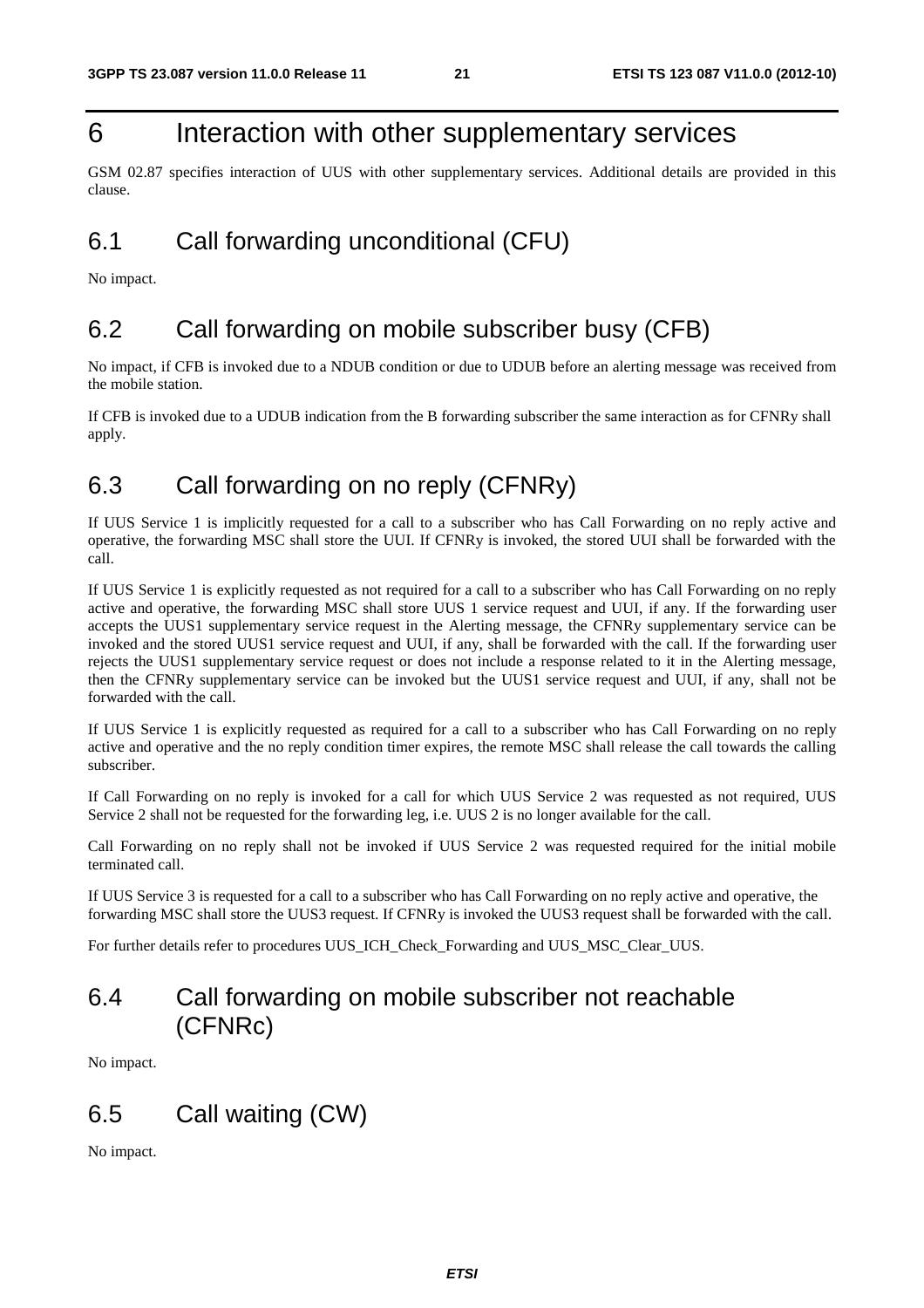## 6.6 Call hold (HOLD)

No impact.

## 6.7 Completion of calls to busy subscribers (CCBS)

Requests for the activation of the UUS supplementary service contained in the original call request shall be maintained along with other call information used for the CCBS supplementary service.

The network shall also store any UUI containing in the original call request and use this stored UUI in the CCBS call.

## 6.8 Explicit call transfer (ECT)

When calls are transferred as a result of invocation of explicit call transfer supplementary service, the UUS supplementary service activated on either of the calls prior to the invocation of the explicit call transfer supplementary service shall be cancelled by the network.

No specific notification shall be sent to the users on the resulting call when the UUS supplementary service is no longer activated.

The users on the resulting call can request service 3 again, if required.

### 6.9 Multi party service (MPTY)

No impact.

6.10 Advice of charge (AoC)

No impact.

#### 6.11 Barring of outgoing calls (BAOC)

No impact.

#### 6.12 Barring of outgoing international calls (BOIC)

No impact.

6.13 Barring of outgoing international calls except those directed to the home PLMN country (BOIC-exHC)

No impact.

6.14 Barring of incoming calls (BAIC)

No impact.

6.15 Barring of incoming calls when roaming outside the home PLMN country (BIC-Roam)

No impact.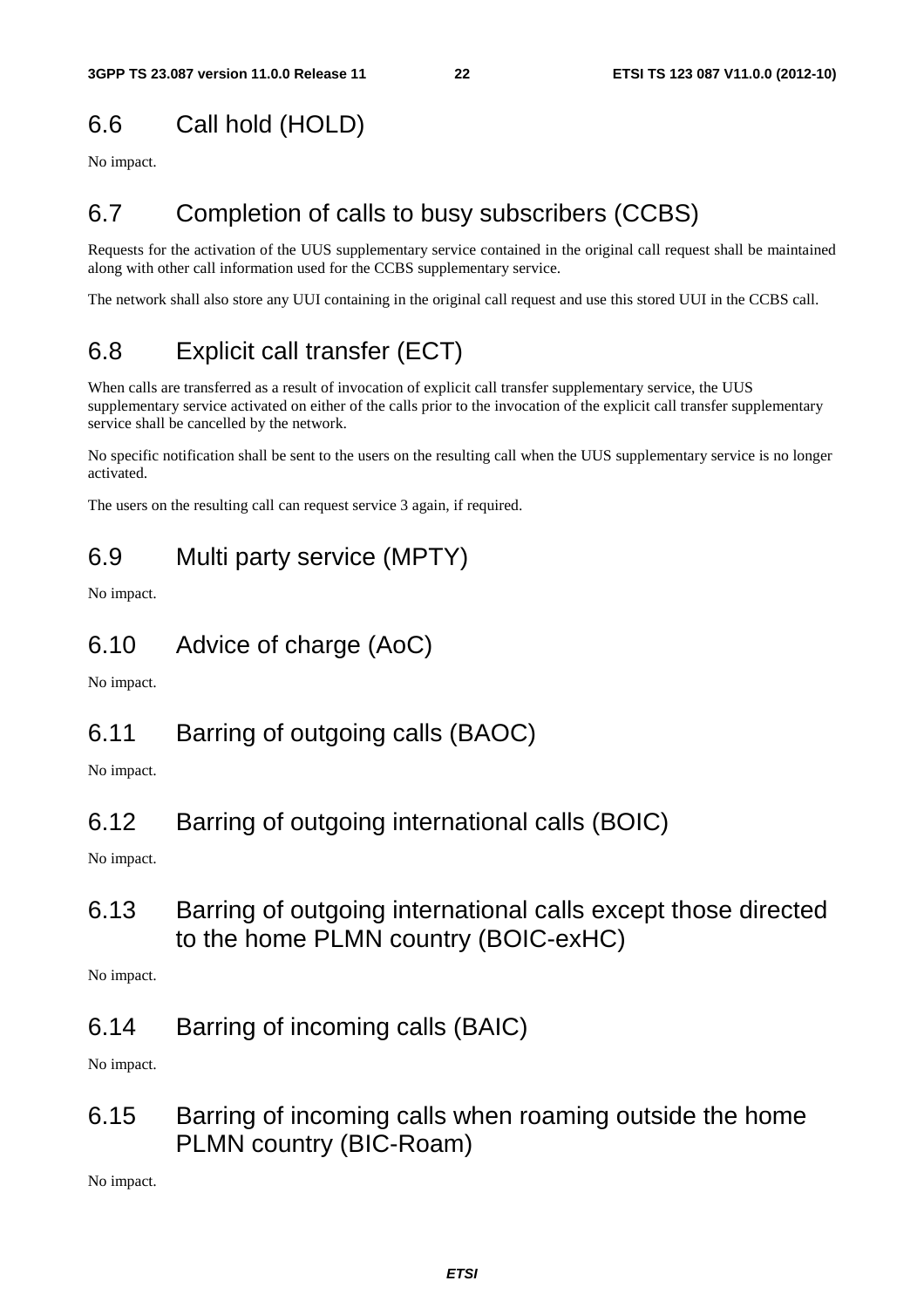## 6.16 Call deflection (CD)

If Call Deflection is invoked before alerting there is no impact.

If Call Deflection is invoked after alerting the same interactions as for Call forwarding on no reply shall apply.

## 7 Interaction with other network features

## 7.1 Customised Applications for Mobile network Enhanced Logic (CAMEL)

No impact.

## 7.2 Support for Optimal Routeing(SOR)

The invocation of Optimal Routeing in case of late call forwarding shall have no impact on the interactions of UUS with the call forwarding supplementary services as defined in clause 6.

The UUS request, UUI and UUS CF interaction indicator, if any, shall be added to the Resume Call Handling message in remote MSC when SOR late call forwarding is applied. For details refer to the procedure UUS\_ICH\_Handle\_LCF in SDLs and the procedure Handle\_ORLCF\_VMSC (see GSM 03.79).

The UUS request and UUI, if any, shall be copied from the Resume Call Handling message to the IAM in GMSC when SOR late call forwarding is applied. For details refer to the procedure UUS\_GMSC\_Check\_Forwarding in SDLs and the procedure OR\_Handle\_RCH (see GSM 03.79).

If UUS CF interaction indicator was present in Resume Call Handling message, the presence of UUS1 Service acceptance and UUI, if any, shall be modified during call setup time. For further details refer to the procedure MT\_CF\_MSC (see GSM 03.18) and UUS\_MSC\_Clear\_UUS.

## 8 Interworking with other networks

#### 8.1 Interworking with GSM PLMN/ISDN network supporting only a maximum User-user information element length of 35 octets

If interworking occurs with a network supporting only a maximum of User-user information element length of 35 octets, no notification shall be given to the calling user or called user sending the user information.

#### 8.2 Interworking with non-ISDN network

In the case of interworking with non-ISDN network or with a non-ISDN called user, a progress indicator information element indicating #1 "call is not end-to-end ISDN; further progress information may be available in-band" or #2 "destination address is non-ISDN", respectively, is sent to the calling user as part of basic call.

This progress information shall serve as indication that the requested service cannot be guaranteed.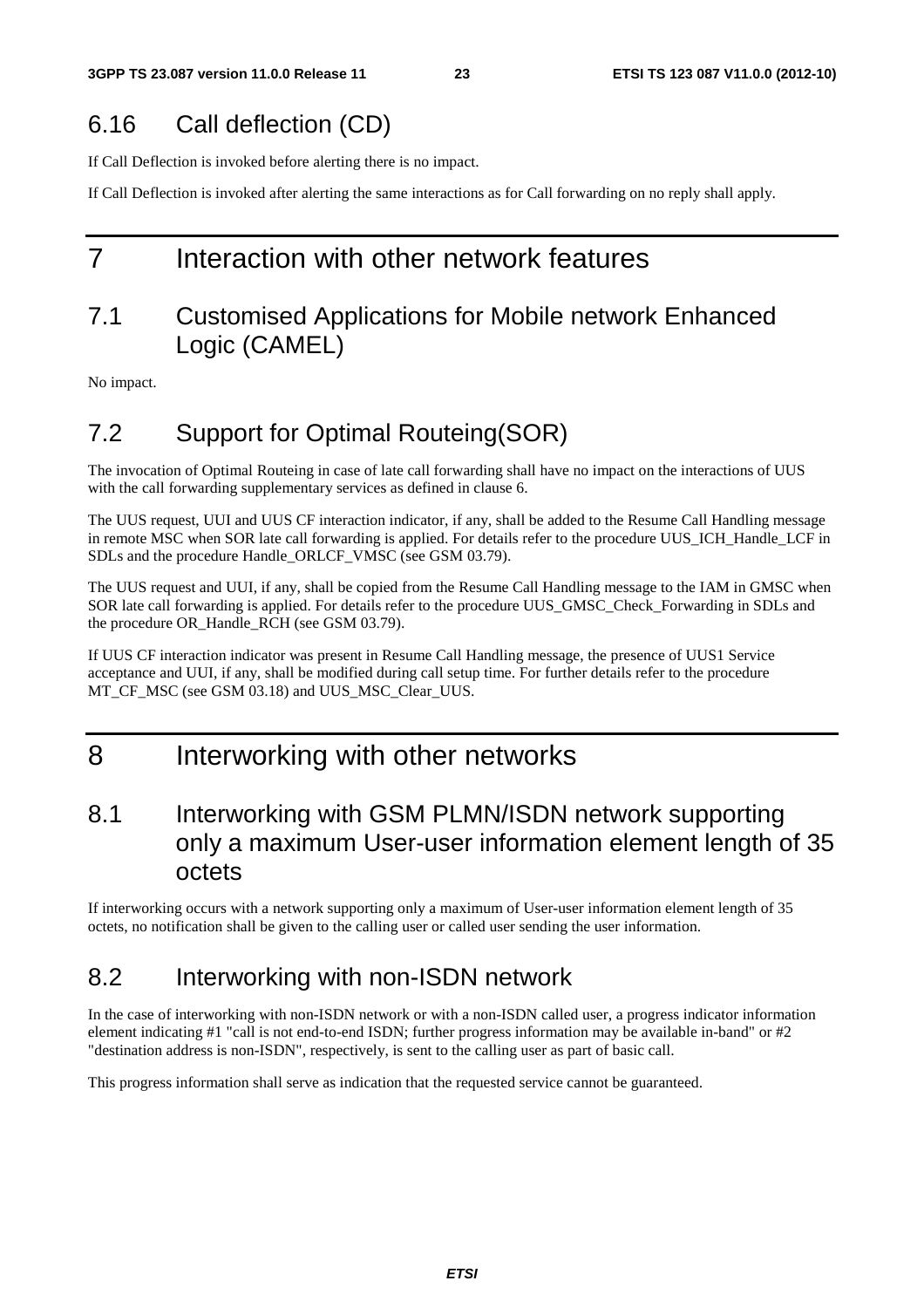## 9 Network entity functions

## 9.1 Originating network processes

#### 9.1.1 Procedures in MSC

Figure 9.1.1.1 Procedure UUS\_OCH\_Check\_Setup

This procedure is called when Setup is received from A-subscriber. It sets requested UUS service options into SIFOC message.

Figure 9.1.1.2 Procedure UUS\_OCH\_Set\_Info\_In\_IAM

Requested UUS service options and possible UUS1 data is copied in IAM. The procedure is controlled by the Complete Call message parameters from the VLR.

Figure 9.1.1.3 Procedure UUS\_OCH\_Set\_Alert\_And\_Connect\_Param

In this procedure UUS related parameters are checked and set into the Alerting/Connect message that is sent to A-subscriber. If any of the UUS services is requested as required and positive service acknowledgement is not received from the remote end, the check will fail and the call will be cleared.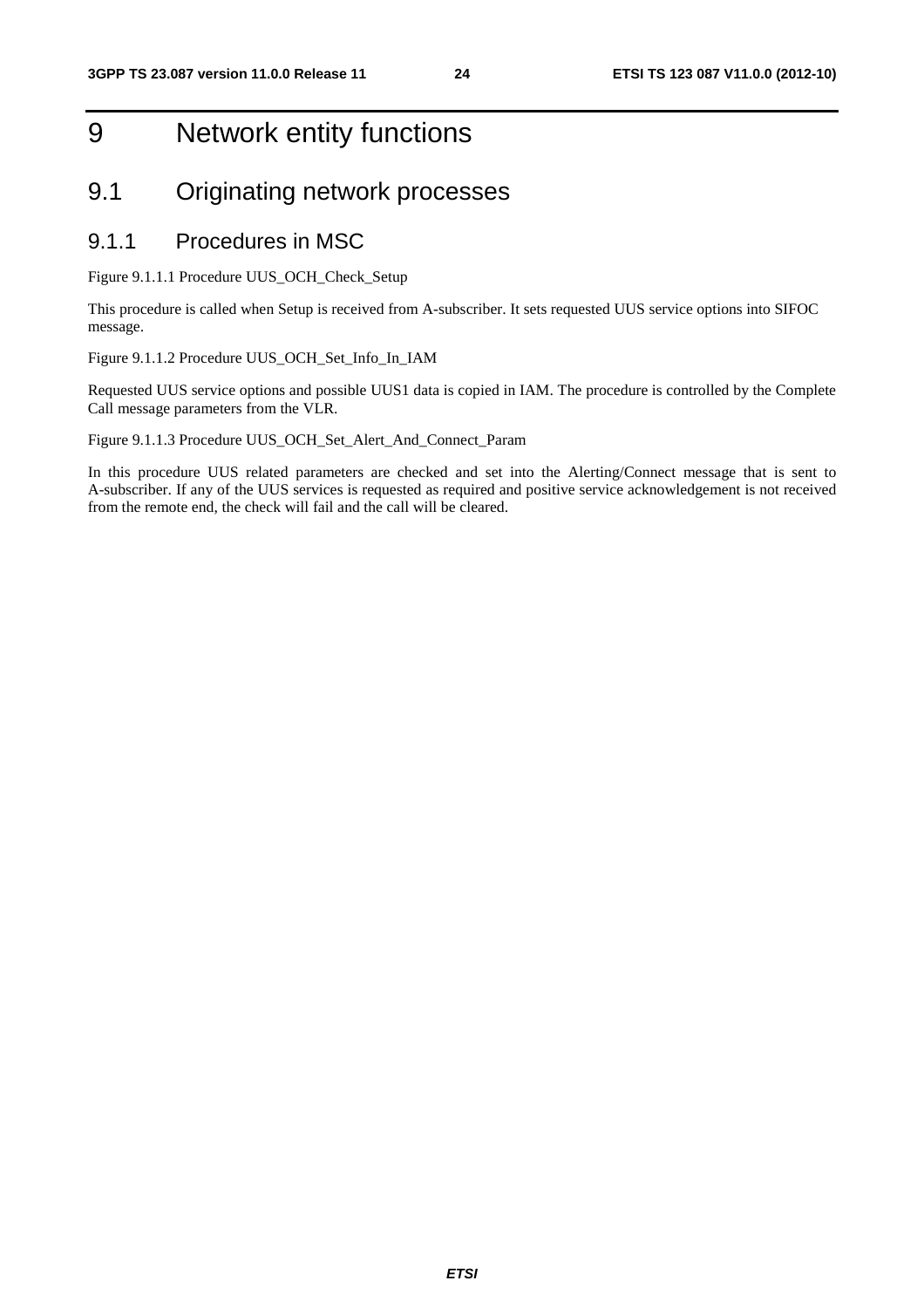

**Figure 9.1.1.1: Procedure UUS\_OCH\_Check\_Setup**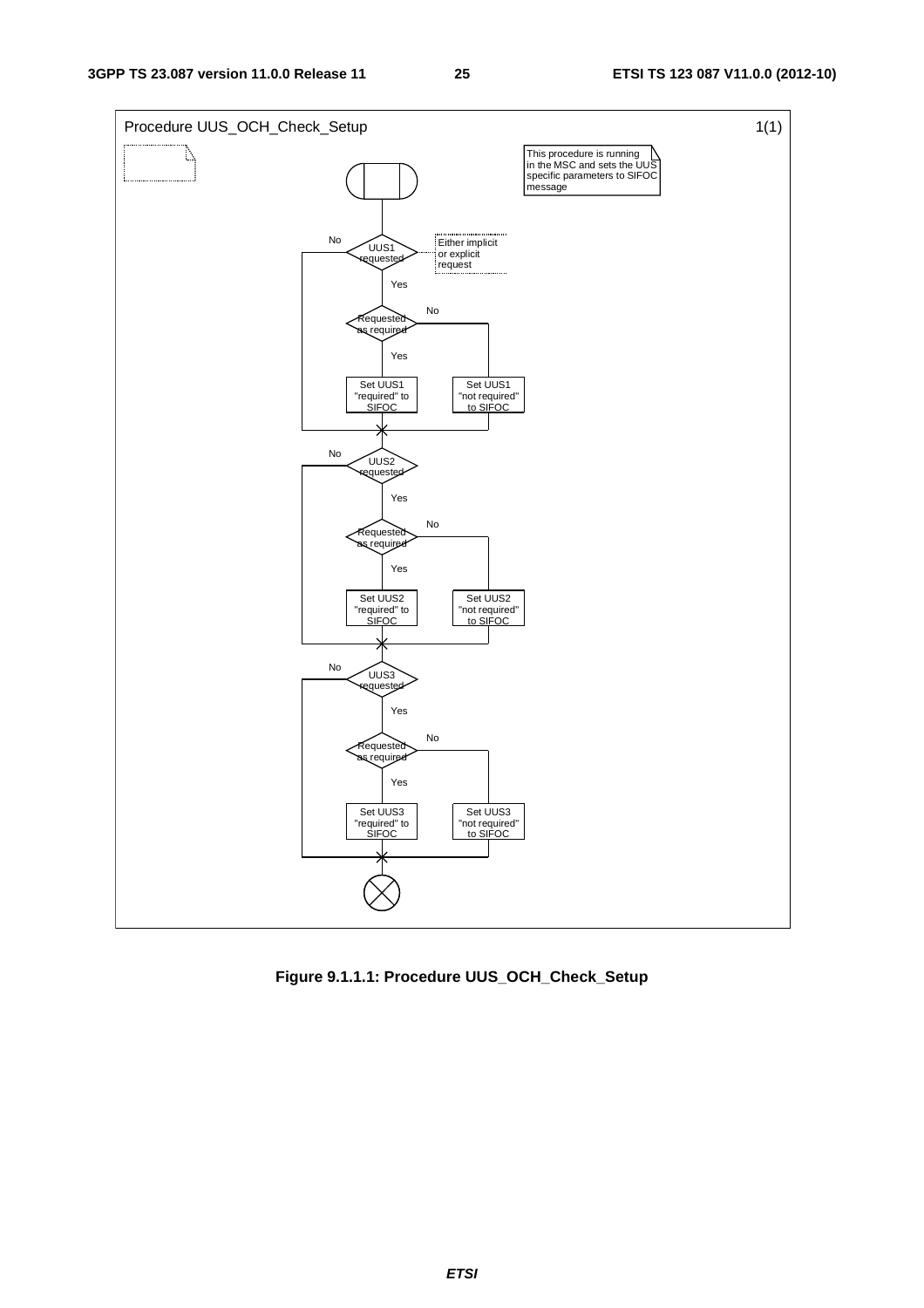

**Figure 9.1.1.2: Procedure UUS\_OCH\_Set\_Info\_In\_IAM**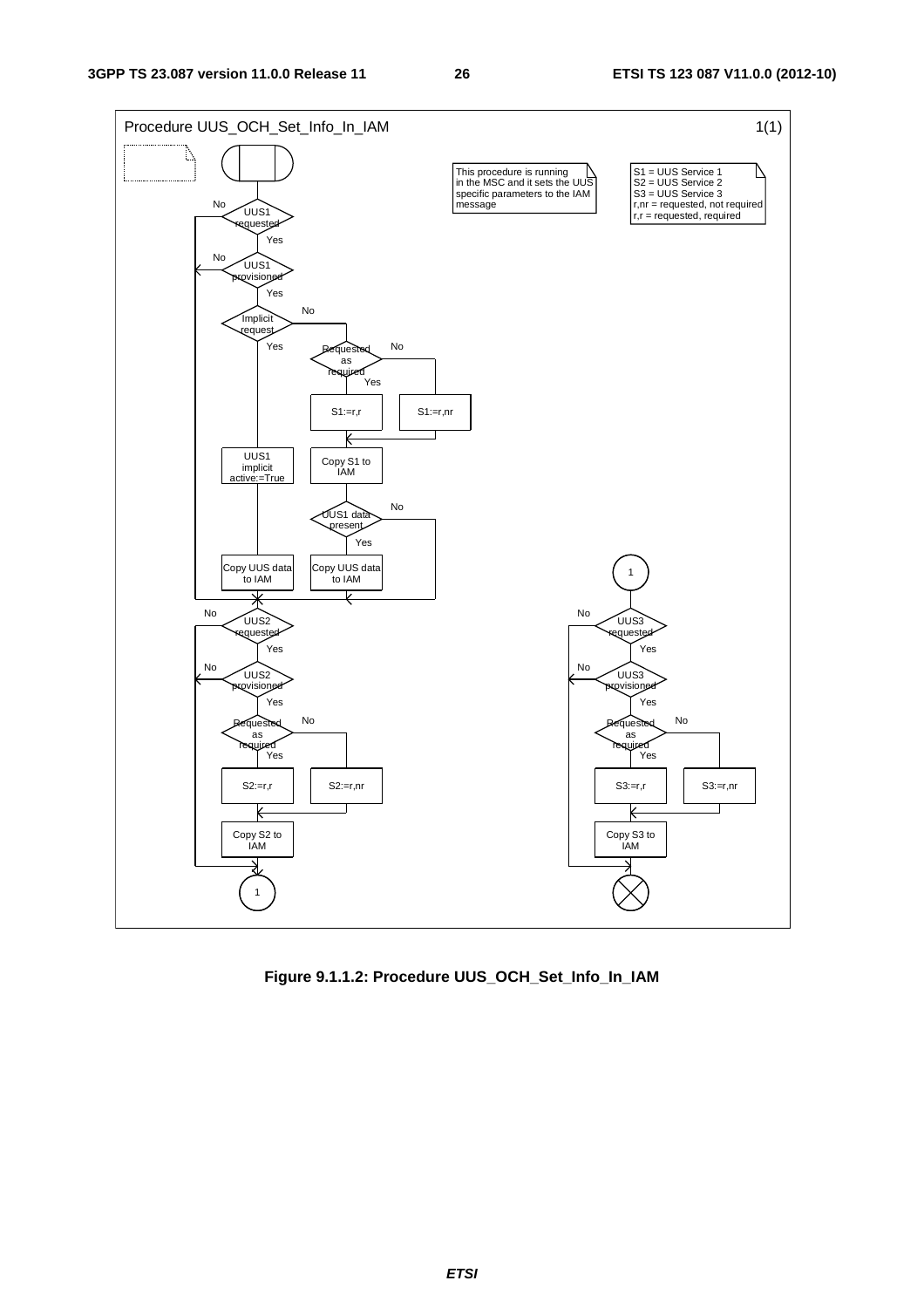

**Figure 9.1.1.3: Procedure UUS\_OCH\_Set\_Alert\_And\_Connect\_Param**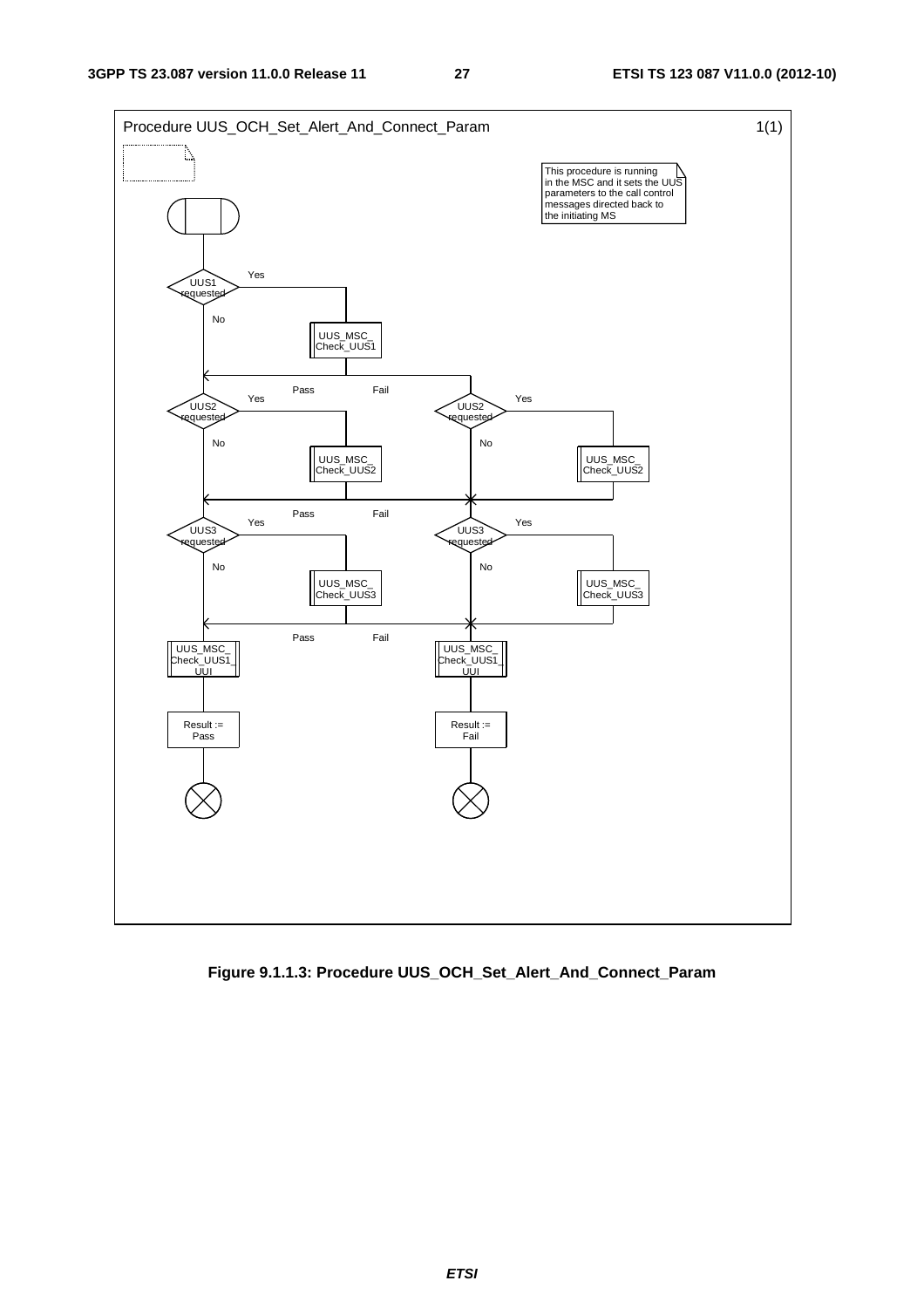#### 9.1.2 Procedures in VLR

Figure 9.1.2.1 Procedure UUS\_OCH\_Check\_Provision.

This procedure is called in the VLR during subscription checks for an outgoing call. It sets requested UUS service provision information in Complete call message. If any of the UUS services is requested as required and the service is not provided to the subscription, the check will fail and the call will be cleared.



**Figure 9.1.2.1: Procedure UUS\_OCH\_Check\_Provision**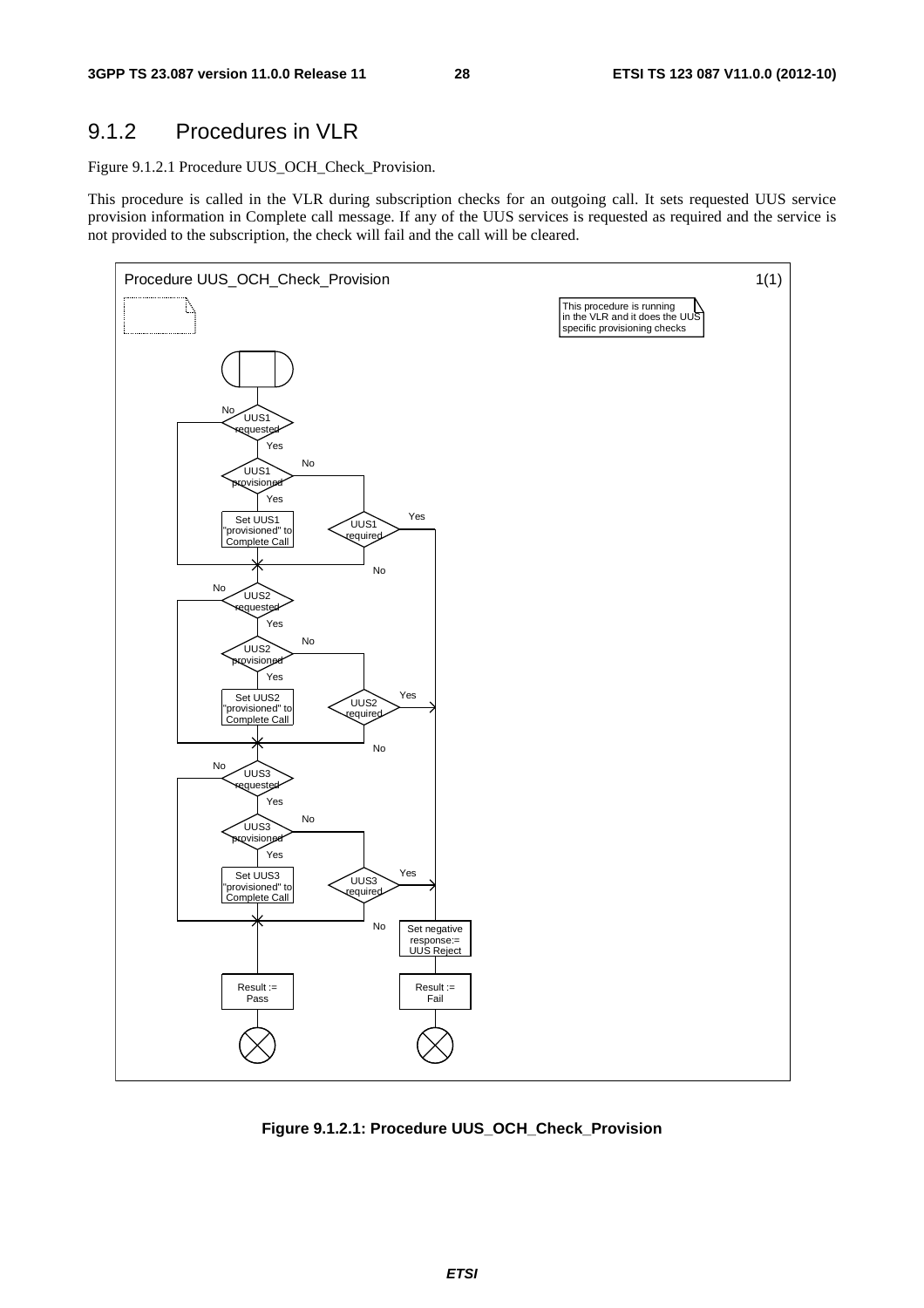## 9.2 Terminating network processes

#### 9.2.1 Procedures in GMSC

Figure 9.2.1.1 Procedure UUS\_GMSC\_Check\_Forwarding.

This procedure is called when Resume Call Handling message is received from the remote MSC. If the message contains UUS related information, that is copied to the subsequent IAM message.



**Figure 9.2.1.1: Procedure UUS\_GMSC\_Check\_Forwarding**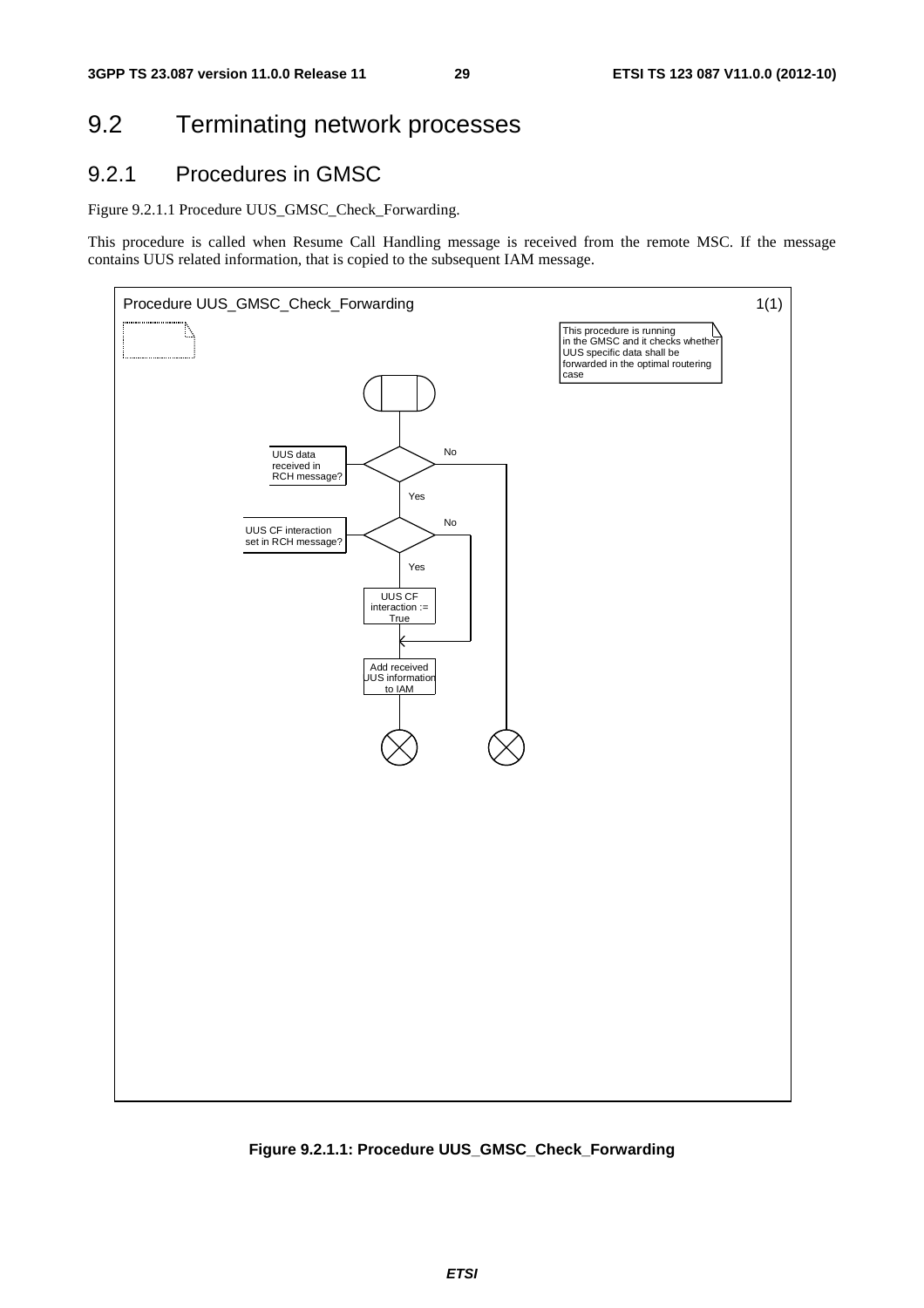#### 9.2.2 Procedures in MSC

Figure 9.2.2.1 Procedure UUS\_ICH\_Check\_Support.

This procedure is called after Alerting/Connect message is received from B-subscriber. It checks whether UUS service is possible and if not whether the call setup can be continued.

Figure 9.2.2.2 Procedure UUS\_ICH\_Check\_Forwarding.

This procedure is called when no reply is received from B-subscriber. It checks whether call forwarding is allowed from UUS service point of view.

Figure 9.2.2.3 Procedure UUS\_ICH\_Handle\_LCF.

This procedure is used to add UUS information to Resume Call Handling message when Optimal Routeing late call forwarding is supported.

Figure 9.2.2.4 Procedure UUS\_ICH\_Set\_Info\_In\_IAM.

This procedure is used to add UUS specific information to forwarded call IAM message.

Figure 9.2.2.5 Procedure UUS\_ICH\_UUS1\_Implicit\_Active.

This procedure is used to set UUS1 implicit service active at the remote MSC when only UUI for service 1 is received.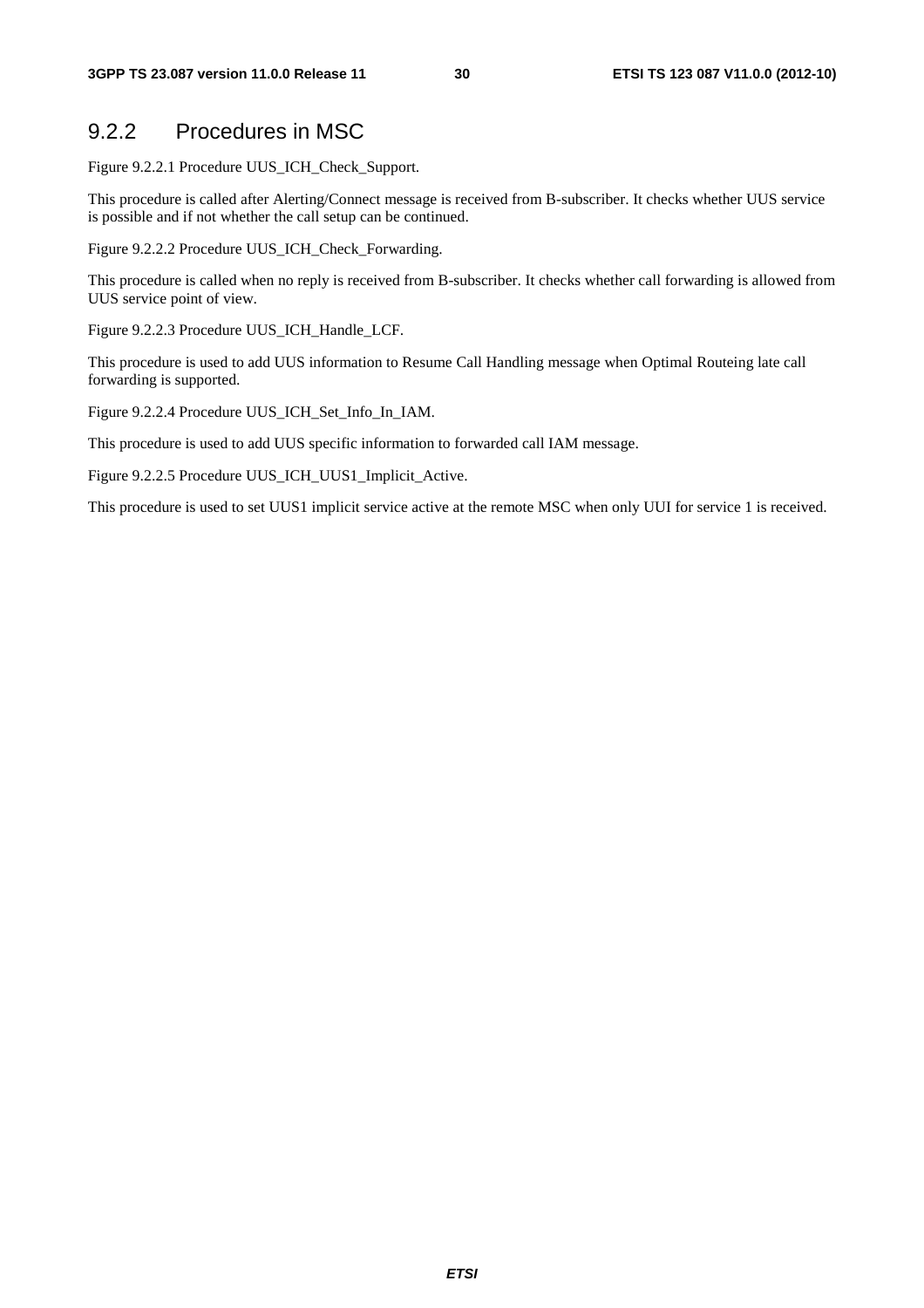

**Figure 9.2.2.1: Procedure UUS\_ICH\_Check\_Support**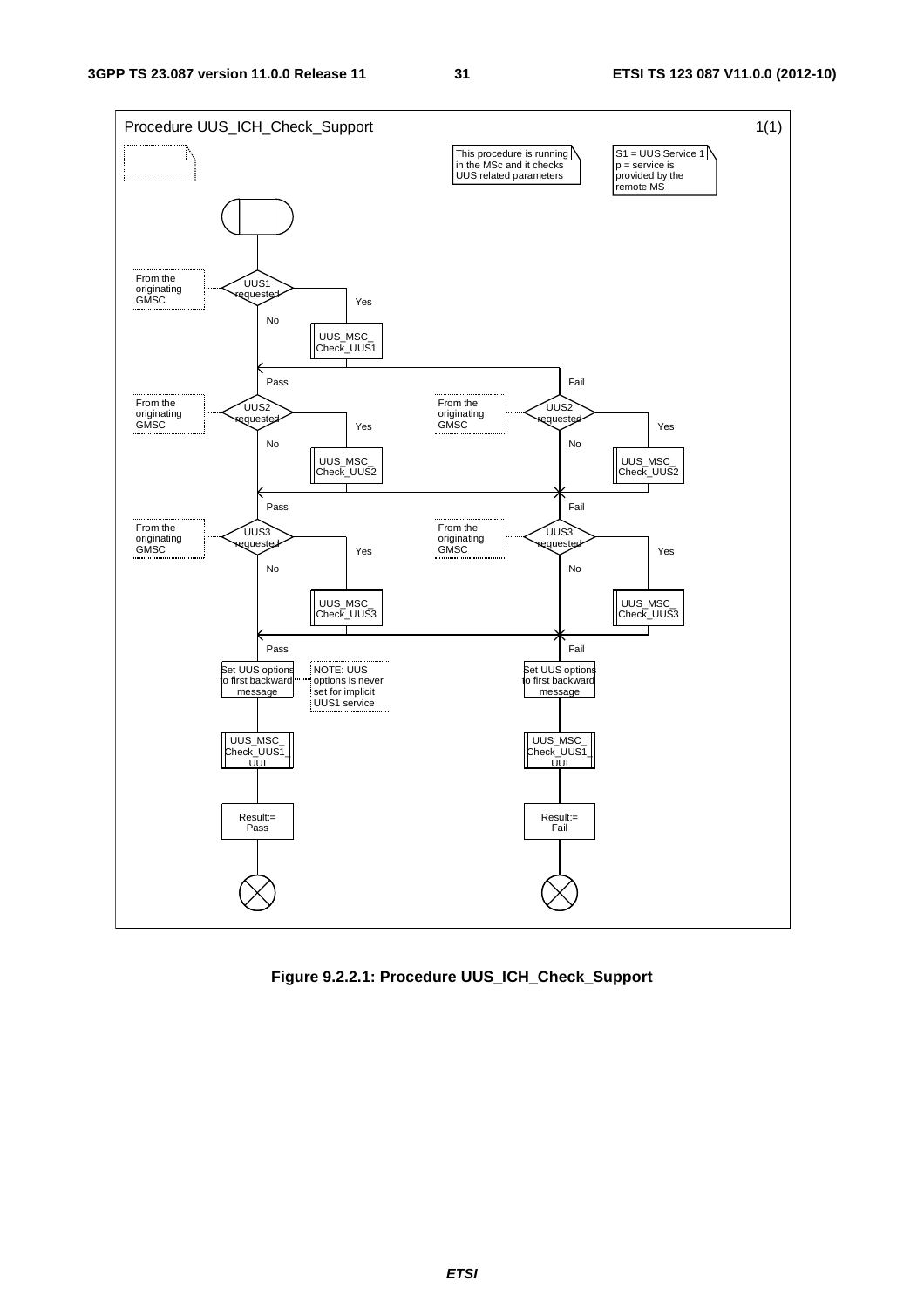

**Figure 9.2.2.2: Procedure UUS\_ICH\_Check\_Forwarding**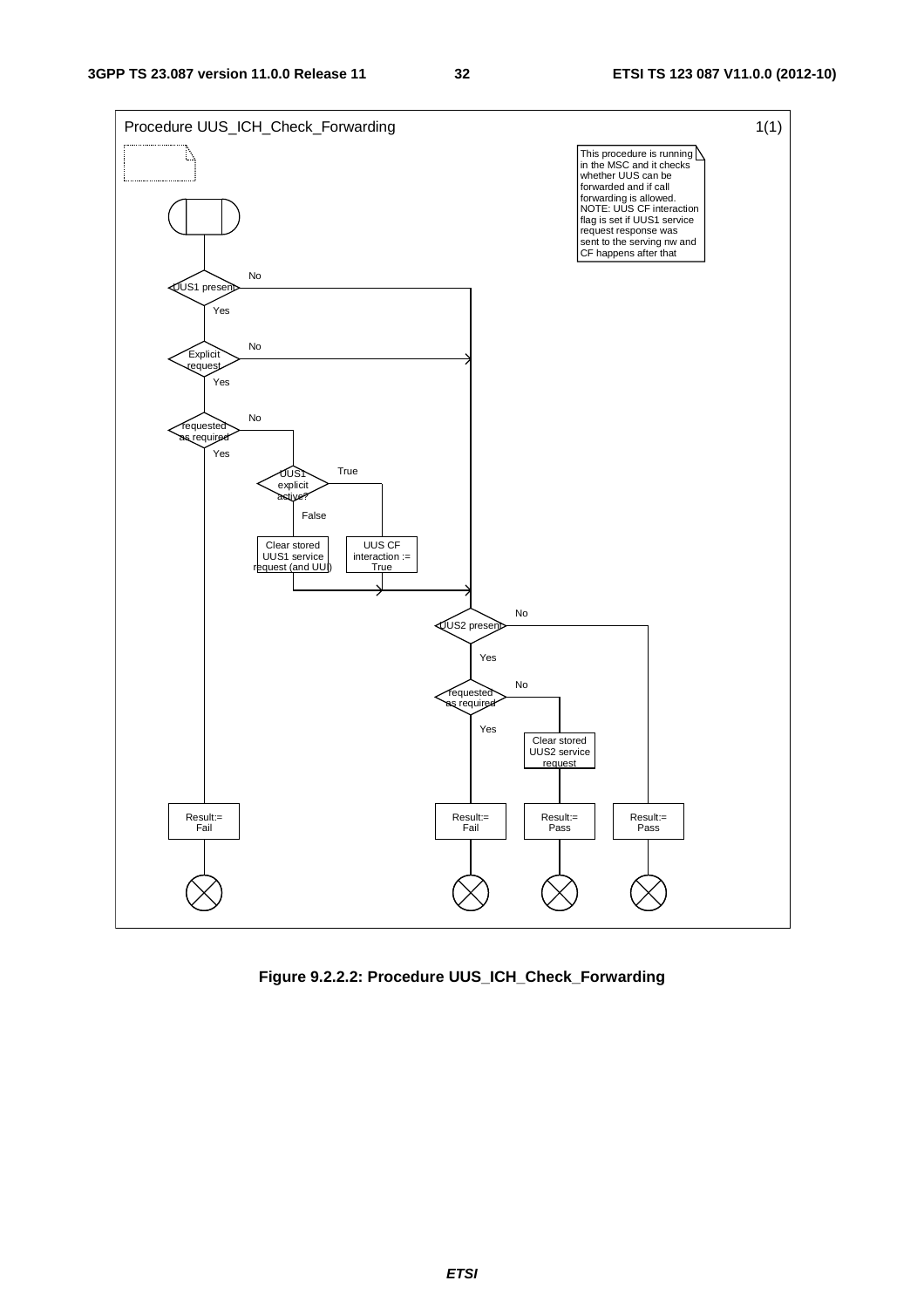

**Figure 9.2.2.3: Procedure UUS\_ICH\_Handle\_LCF**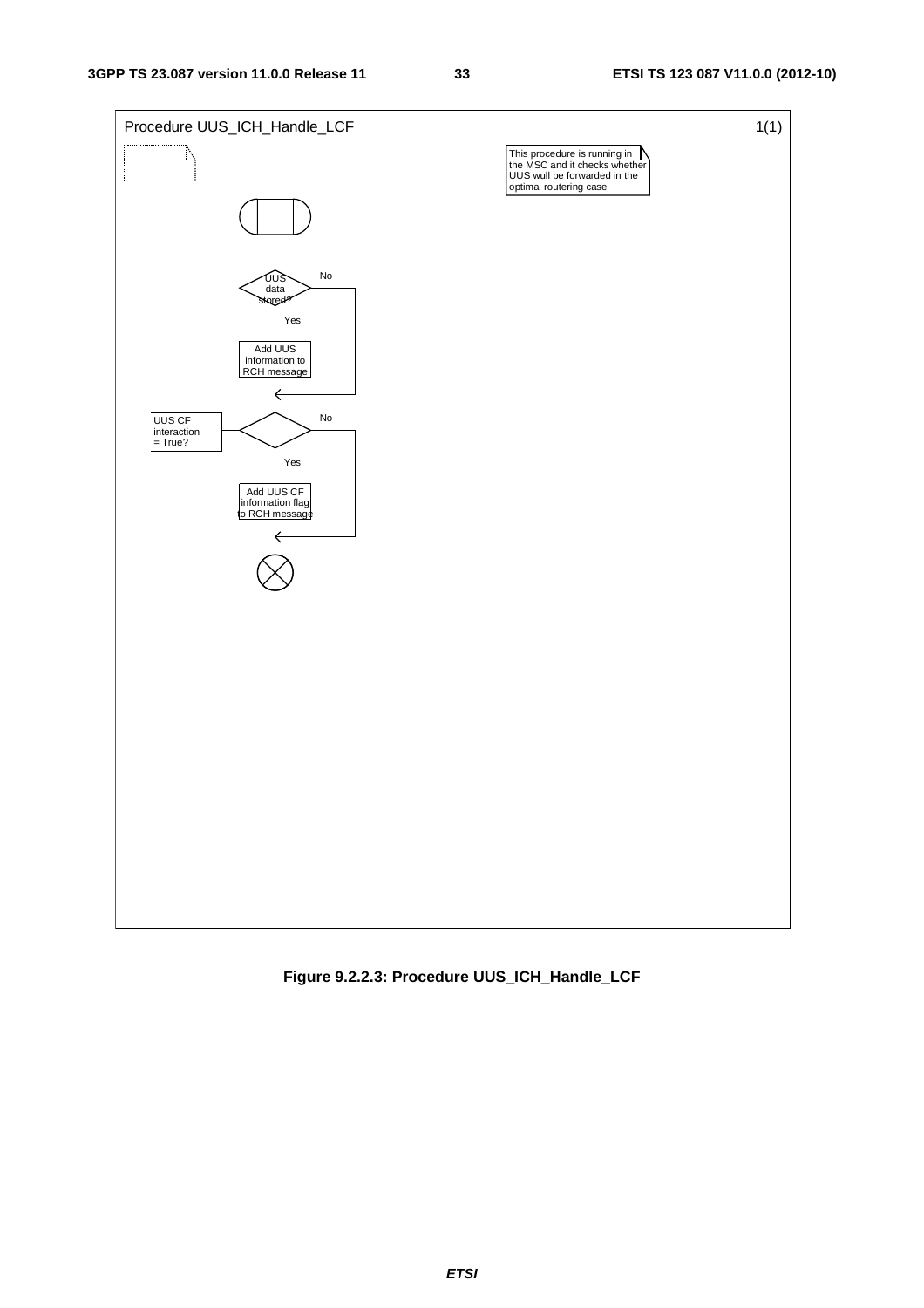

**Figure 9.2.2.4: Procedure UUS\_ICH\_Set\_Info\_In\_IAM**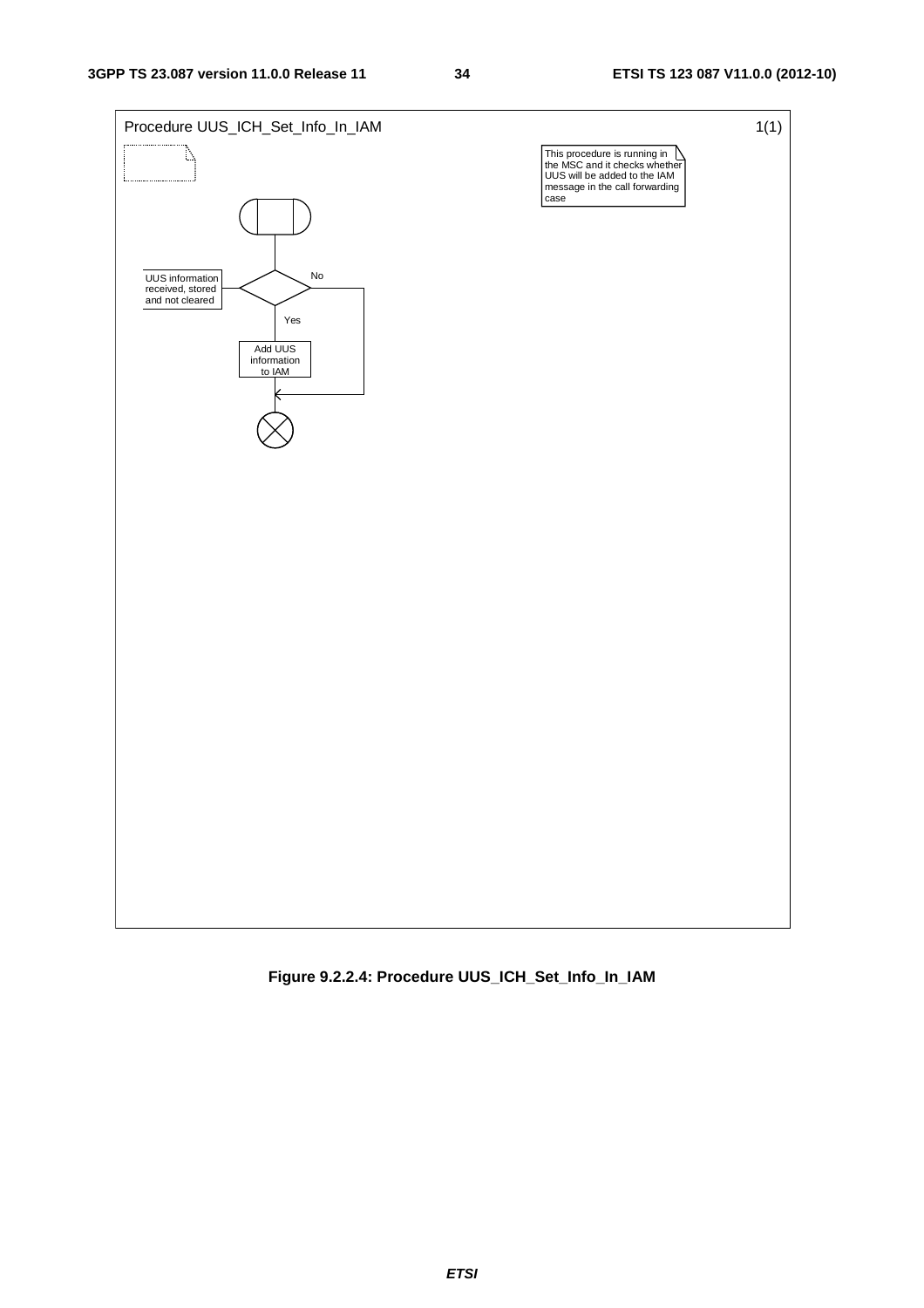

**Figure 9.2.2.5: Procedure UUS\_ICH\_UUS1\_Implicit\_Active**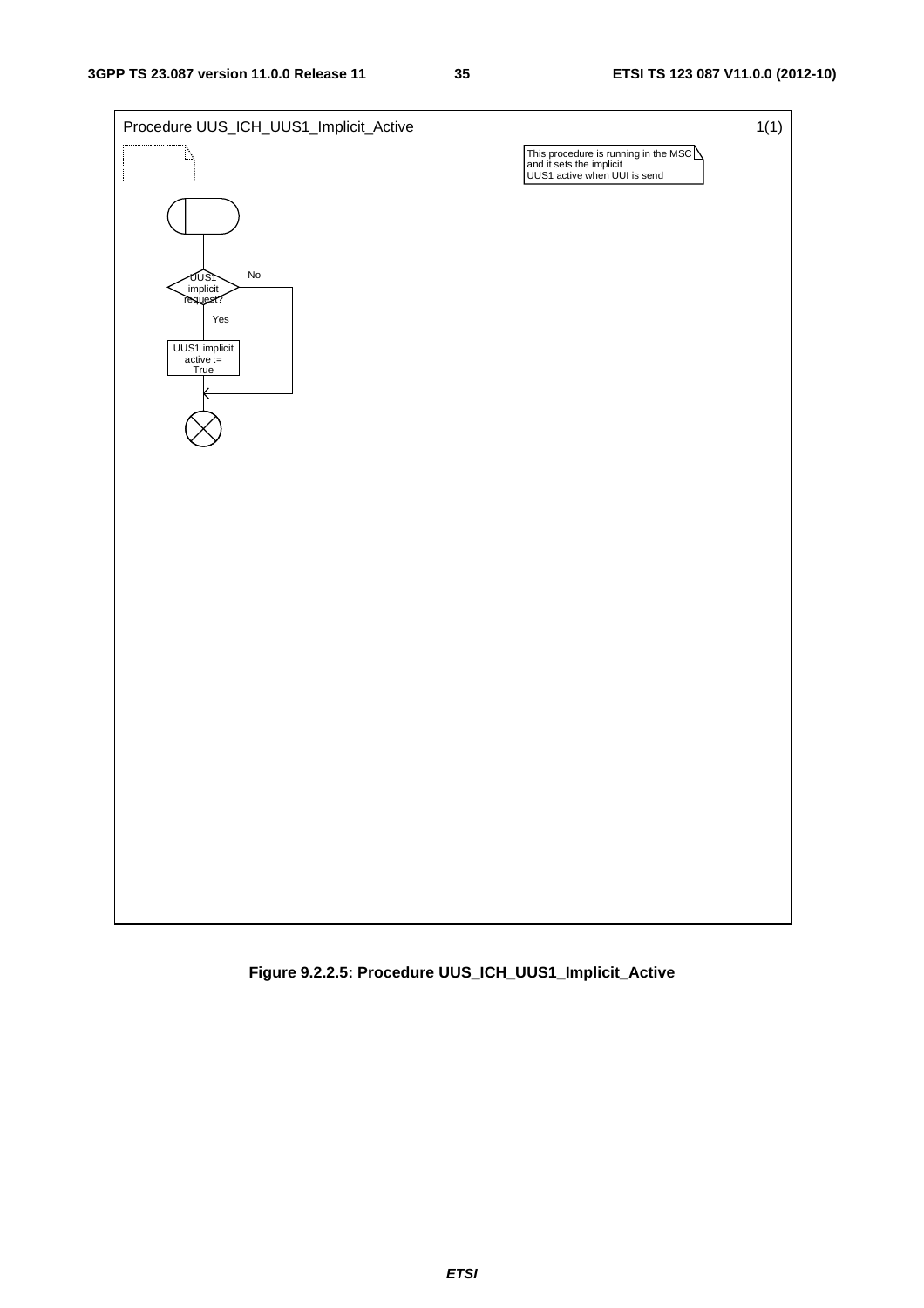#### 9.3 Procedures common in serving and remote networks

Figure 9.3.1 Procedure UUS\_MSC\_Check\_UUS1\_UUI.

This procedure is used to check whether it is allowed to pass UUI for UUS1 from MS to network or vice versa.

Figure 9.3.2 Procedure UUS\_MSC\_Check\_UUS2\_UUI\_to\_MS.

This procedure is used to check whether it is allowed to pass User-To-User messages for UUS2 from network to MS.

Figure 9.3.3 Procedure UUS\_MSC\_Check\_UUS2\_UUI\_to\_NW.

This procedure is used to check whether it is allowed to pass User-To-User messages for UUS2 from MS to network.

Figure 9.3.4 Procedure UUS\_MSC\_Check\_UUS3\_UUI\_to\_MS.

This procedure is used to check whether it is allowed to pass User-To-User messages for UUS3 from network to MS.

Figure 9.3.5 Procedure UUS\_MSC\_Check\_UUS3\_UUI\_to\_NW.

This procedure is used to check whether it is allowed to pass User-To-User messages for UUS3 from MS to network.

Figure 9.3.6 Procedure UUS\_MSC\_Clear\_UUS.

This procedure is used to handle the call forwarding interaction with UUS when call control messages are received from the forwarded-to NW.

Figure 9.3.7 Macrodefinition UUS\_MSC\_Check\_UUS1.

Macro used in procedures UUS\_OCH\_Set\_Alert\_And\_Connect\_Param and UUS\_ICH\_Check\_Support. It checks whether UUS service 1 is supported.

Figure 9.3.8 Macrodefinition UUS\_MSC\_Check\_UUS2.

Macro used in procedures UUS\_OCH\_Set\_Alert\_And\_Connect\_Param and UUS\_ICH\_Check\_Support. It checks whether UUS service 2 is supported.

Figure 9.3.9 Macrodefinition UUS\_MSC\_Check\_UUS3.

Macro used in procedures UUS\_OCH\_Set\_Alert\_And\_Connect\_Param and UUS\_ICH\_Check\_Support. It checks whether UUS service 3 is supported.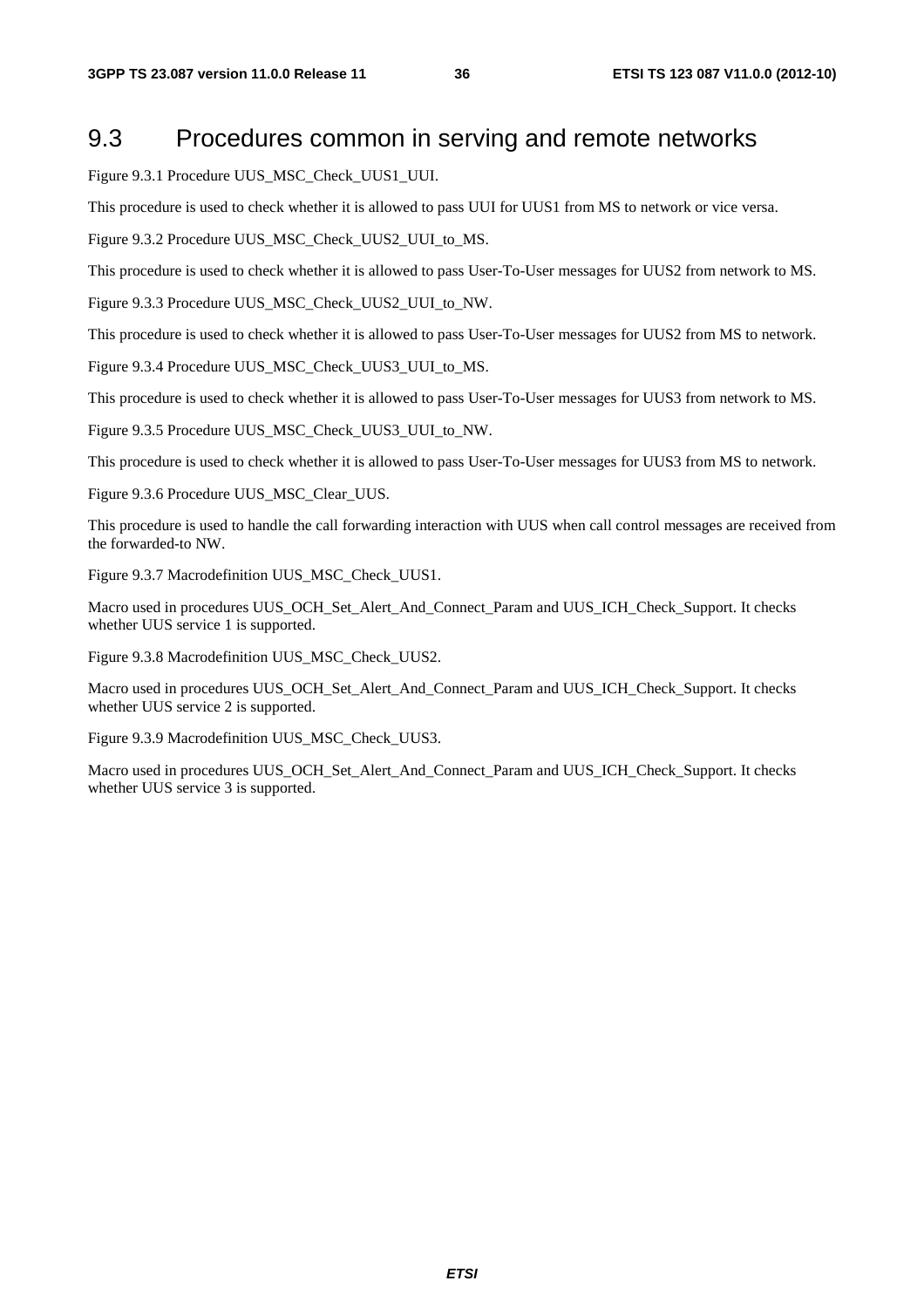

**Figure 9.3.1: Procedure UUS\_MSC\_Check\_UUS1\_UUI**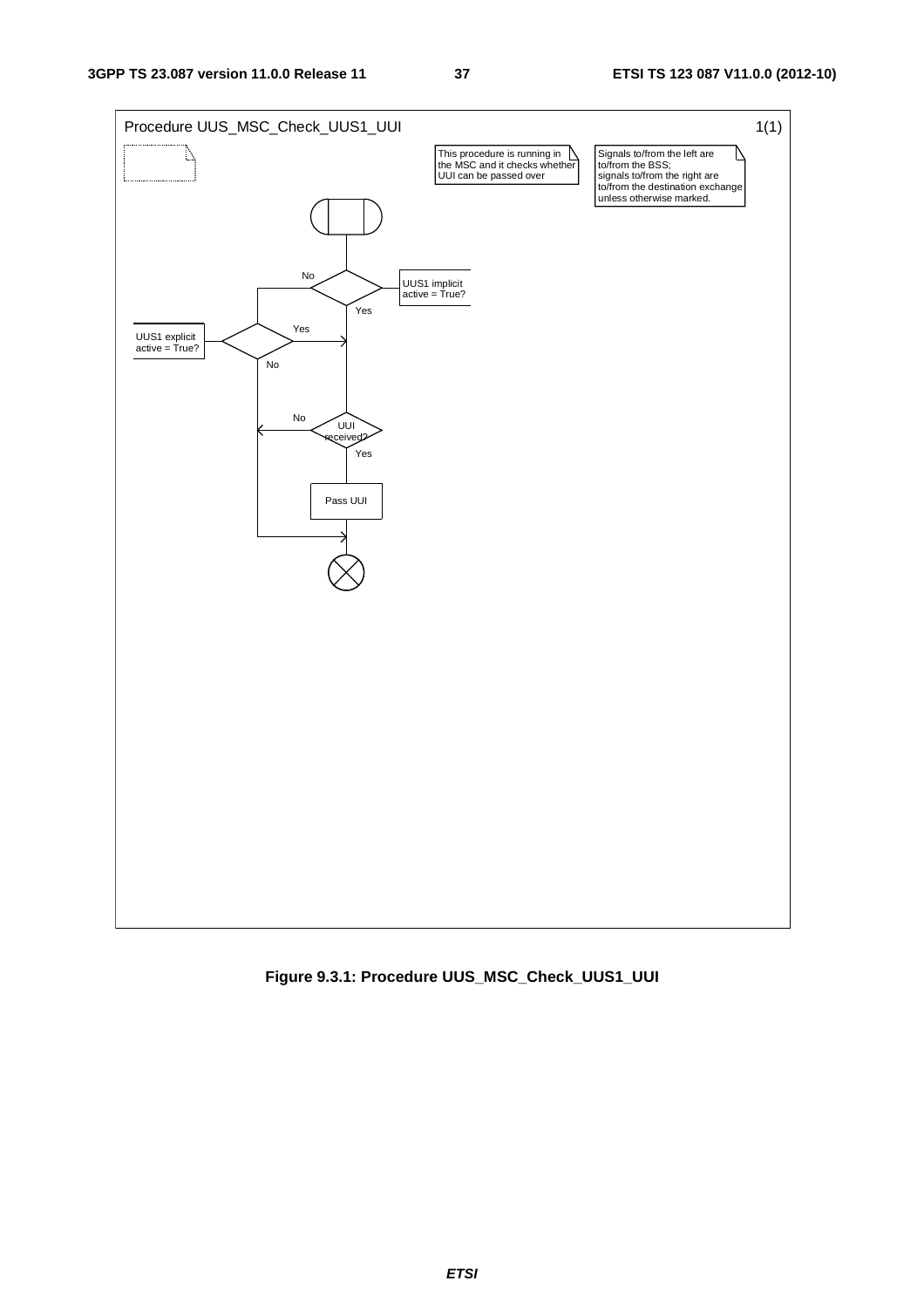

**Figure 9.3.2: Procedure UUS\_MSC\_Check\_UUS2\_UUI\_to\_MS**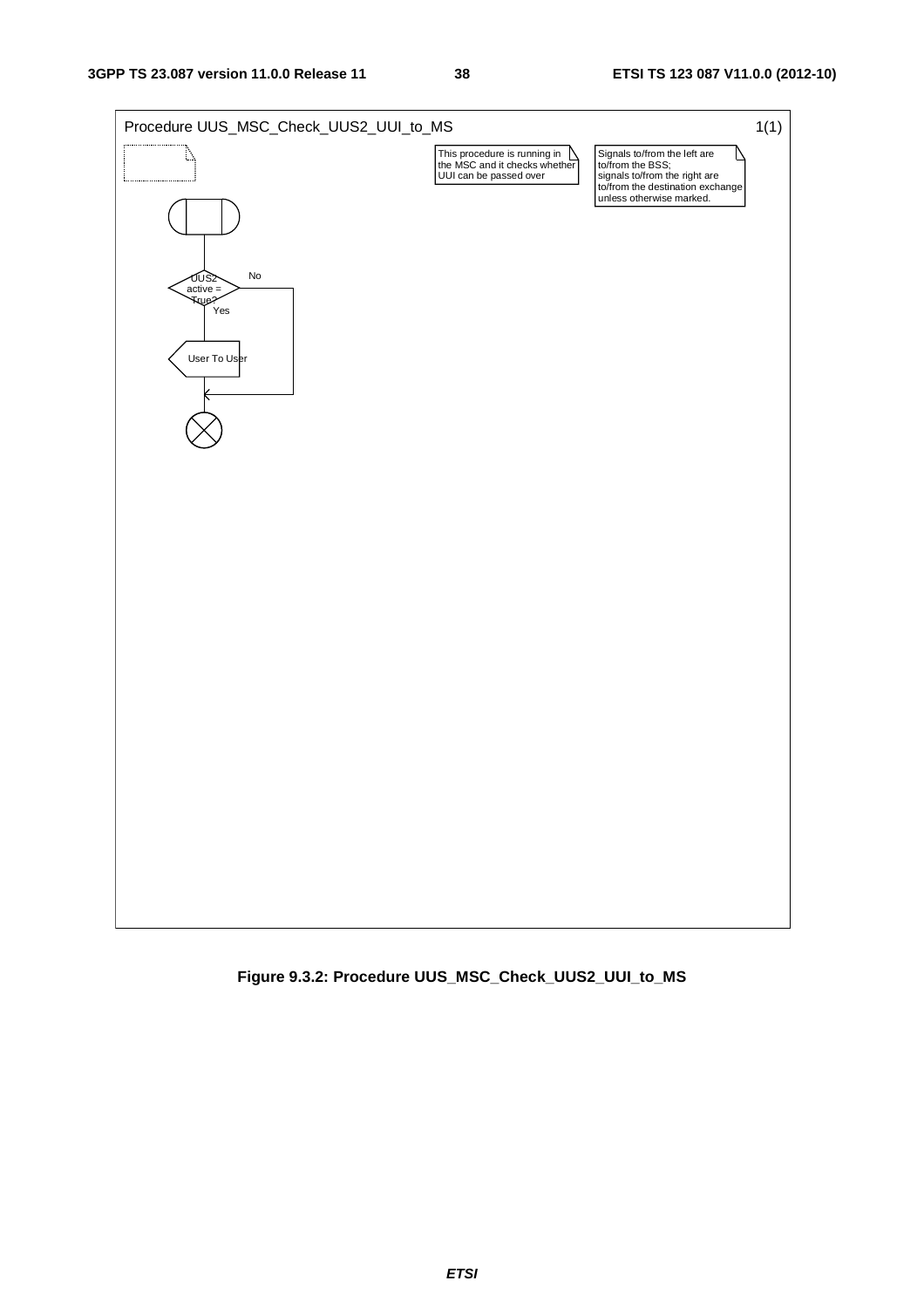

#### **Figure 9.3.3: Procedure UUS\_MSC\_Check\_UUS2\_UUI\_to\_NW**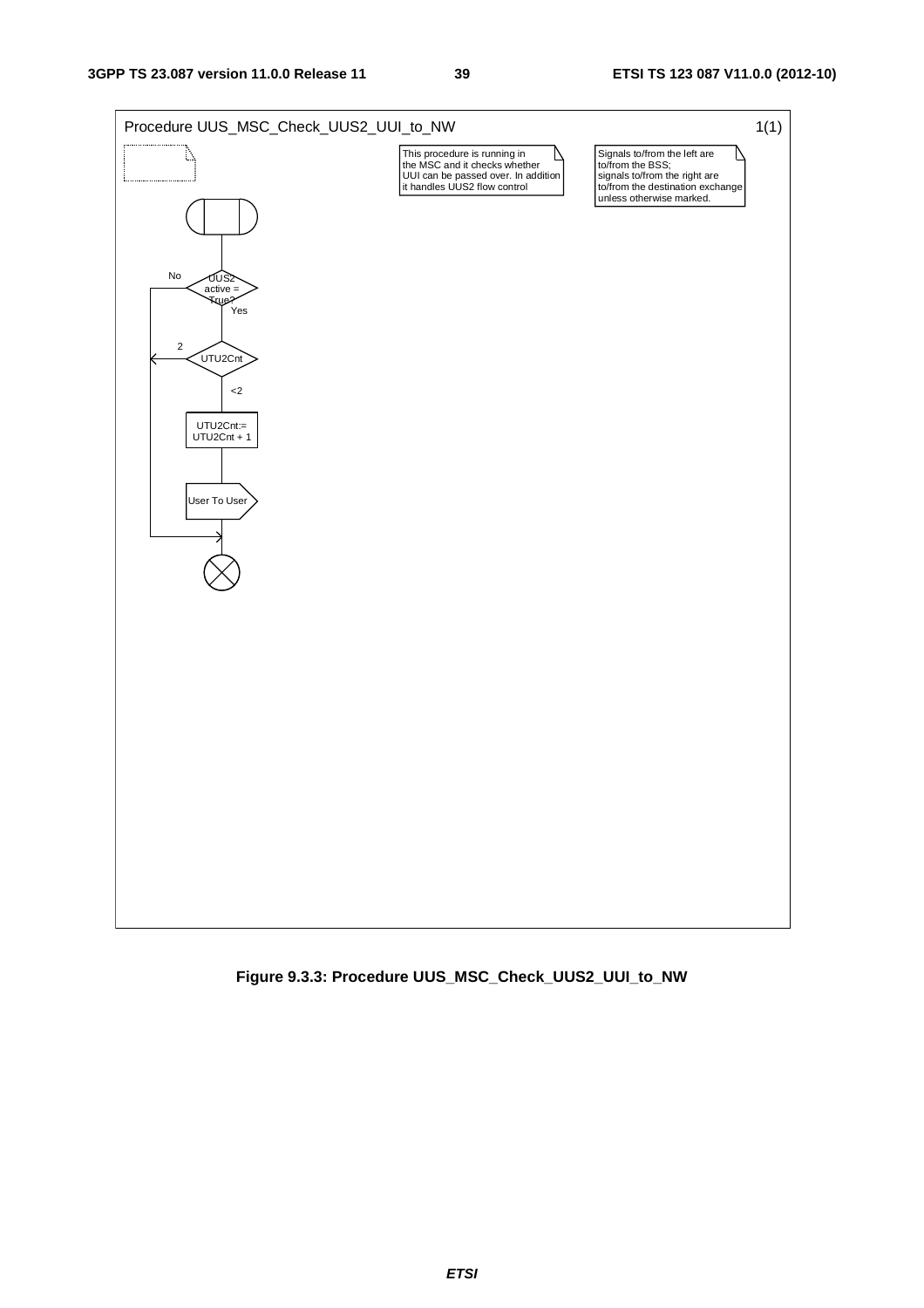

**Figure 9.3.4: Procedure UUS\_MSC\_Check\_UUS3\_UUI\_to\_MS**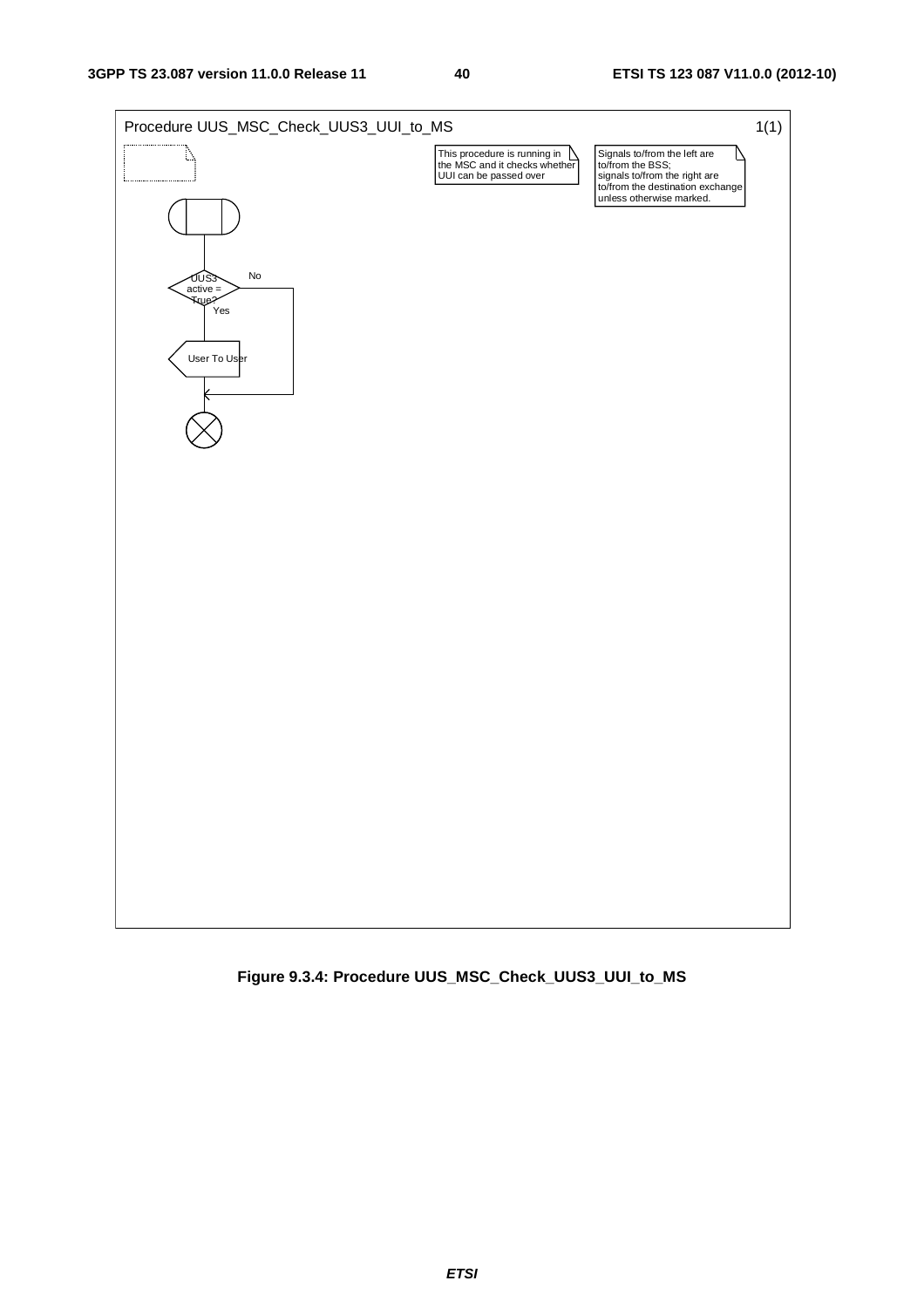

**Figure 9.3.5: Procedure UUS\_MSC\_Check\_UUS3\_UUI\_to\_NW**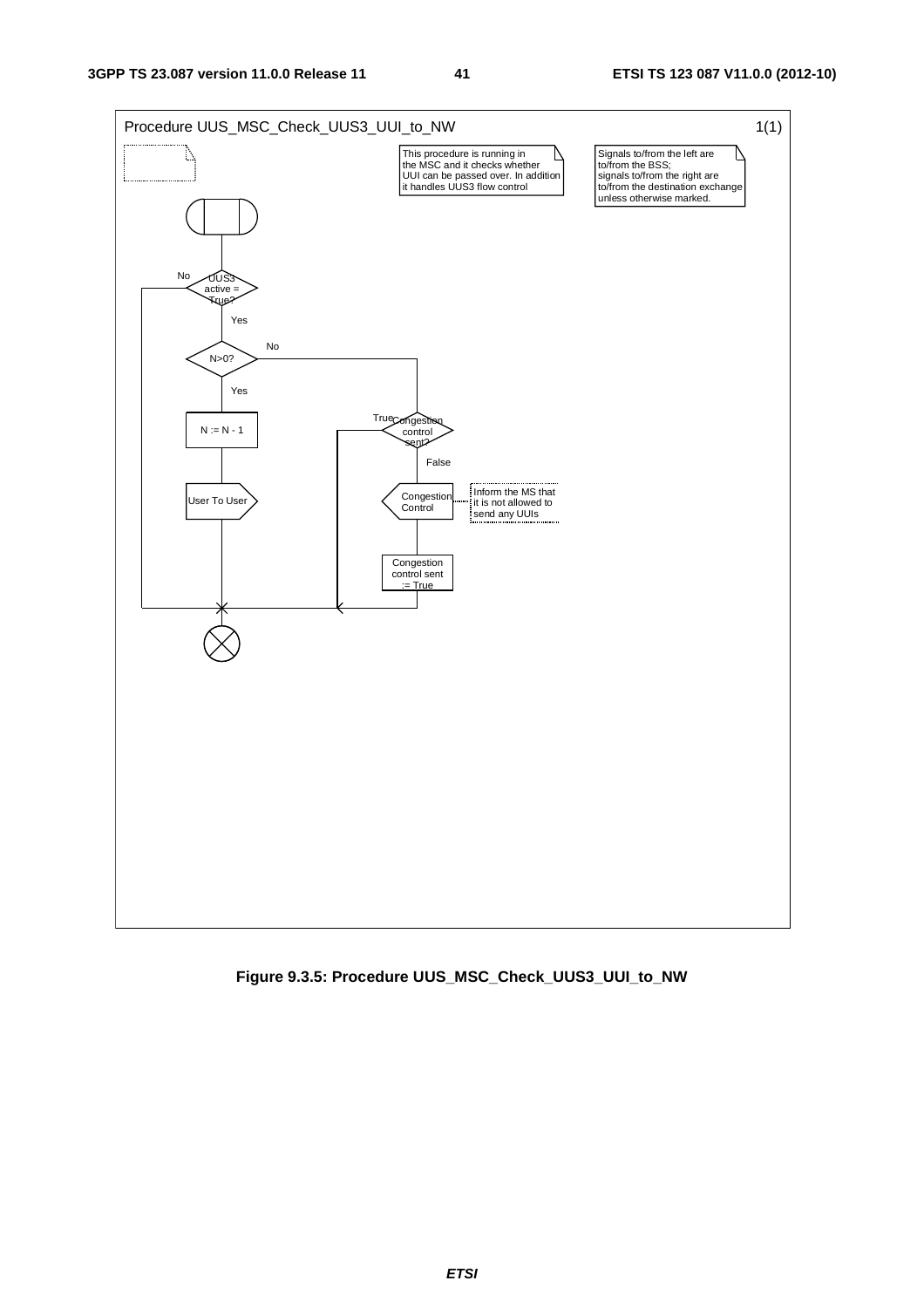

#### **Figure 9.3.6: Procedure UUS\_MSC\_Clear\_UUS**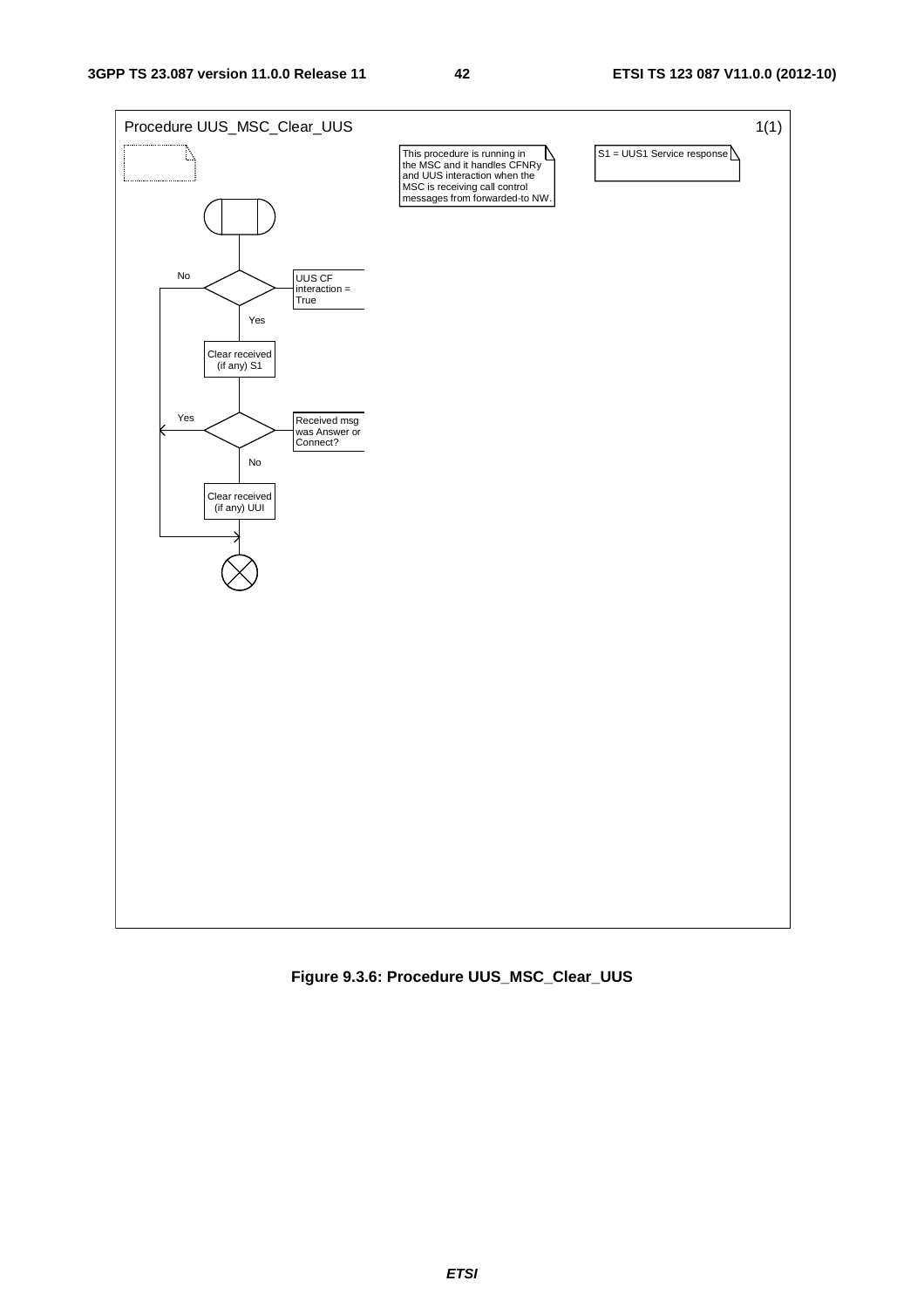

**Figure 9.3.7: Macrodefinition UUS\_MSC\_Check\_UUS1**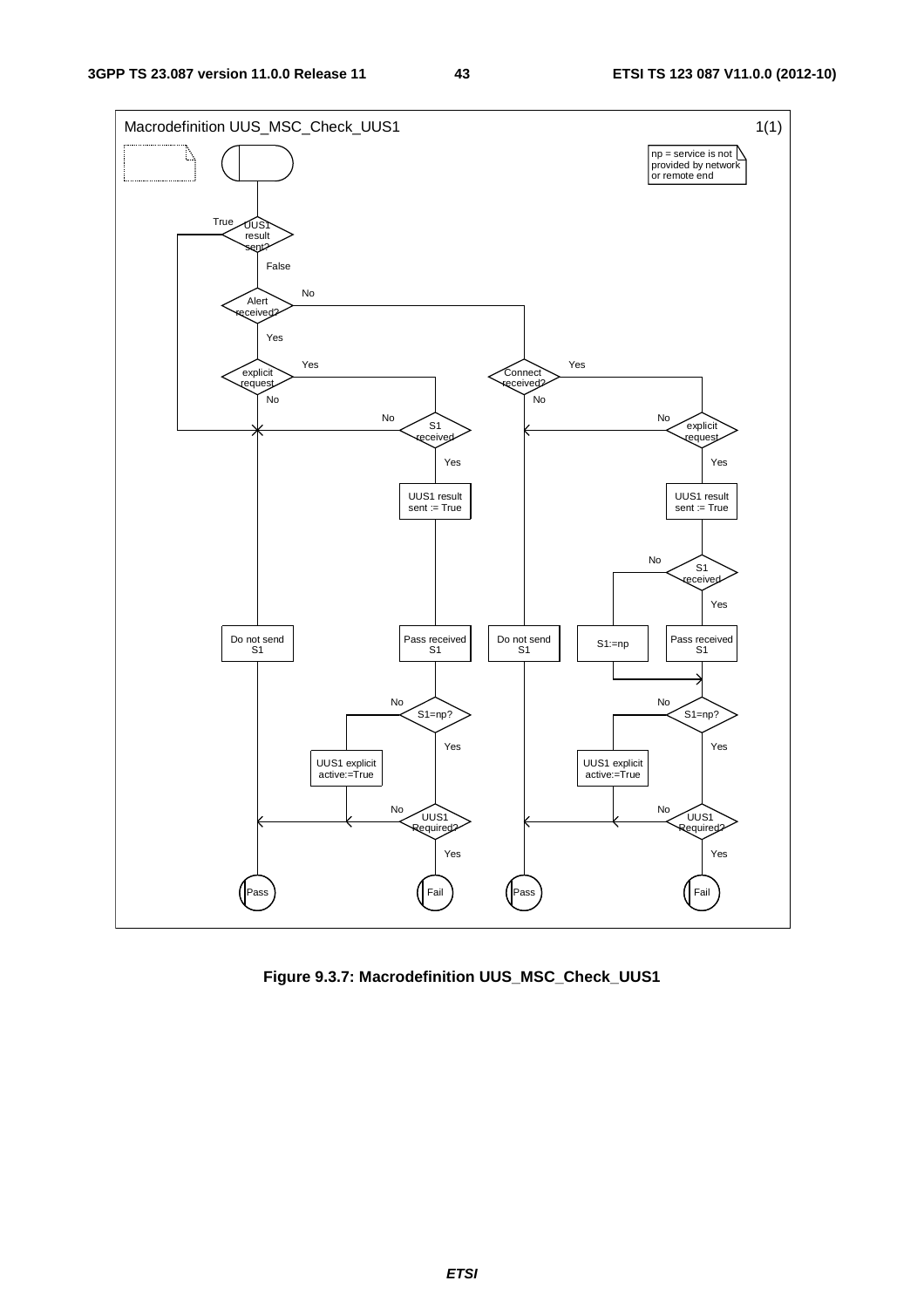

**Figure 9.3.8: Macrodefinition UUS\_MSC\_Check\_UUS2**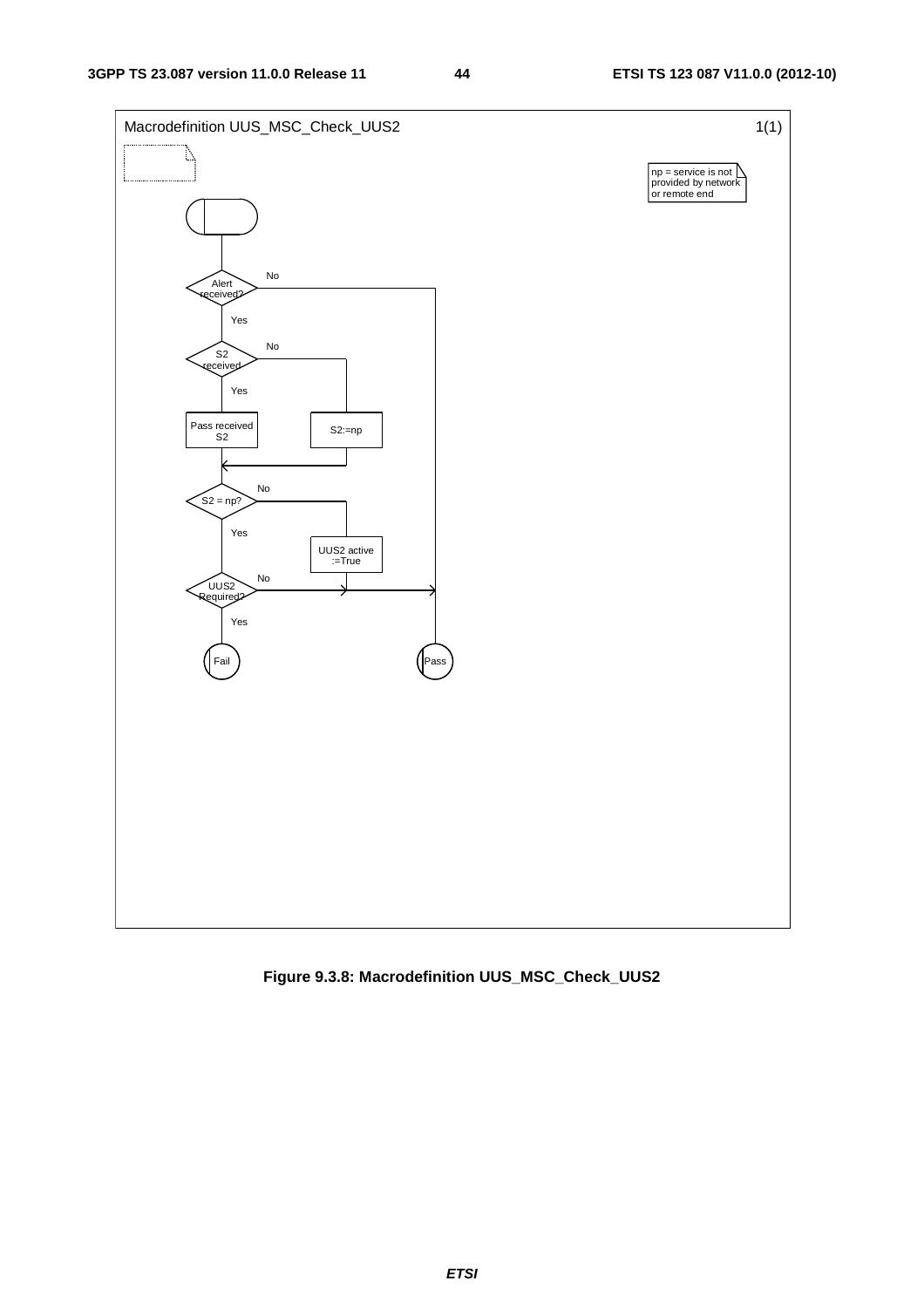

**Figure 9.3.9: Macrodefinition UUS\_MSC\_Check\_UUS3**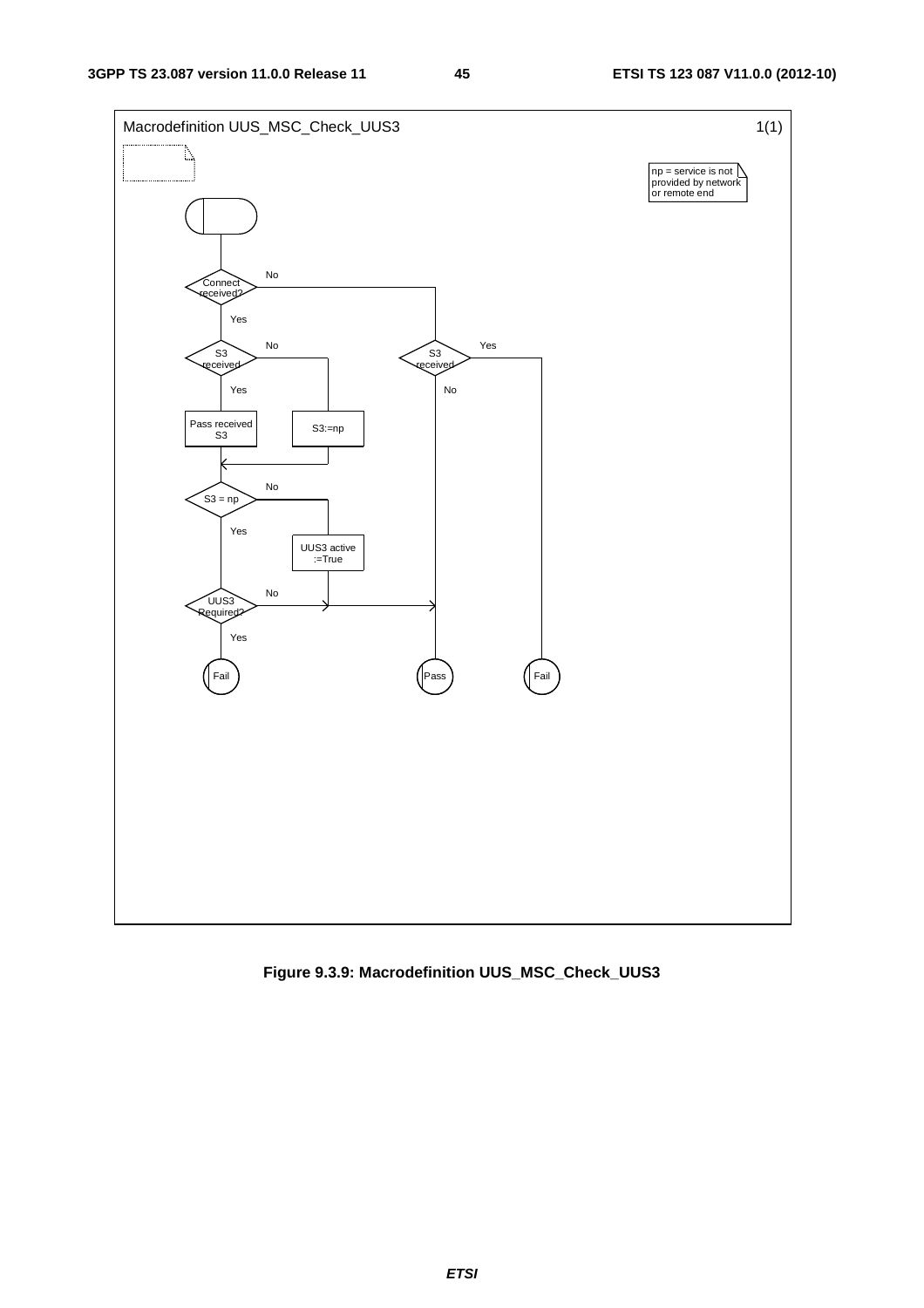#### 9.4 Processes used during Active Call

There are different processes running for UUS3 during active call in serving and remote network. However, this differentiation does not implicitly mean that call originator"s network is serving network. The differentiation is based on which party initiates the UUS3 service. Thus, serving network process shall be used on initiator's side and remote network process on the opposite end.

#### 9.4.1 Process and procedures in serving MSC

Figure 9.4.1.1 Process Serving\_MSC\_Handle\_UUS\_In\_Active\_Call

This process is used to check UUS3 activation during active call, handle UUS3 flow control and interaction with ECT supplementary service. The process starts during the call setup and checks the content of the Connect message in order to start the UUS3 flow control correctly. If the UUS3 is not activated the process stays in the Idle state and waits UUS3 activation request from the MS.

Figure 9.4.1.2 Procedure UUS\_MSC\_Check\_UUS3\_Activation

This procedure is used to handle the dialogue towards the serving VLR when provisioning check is done.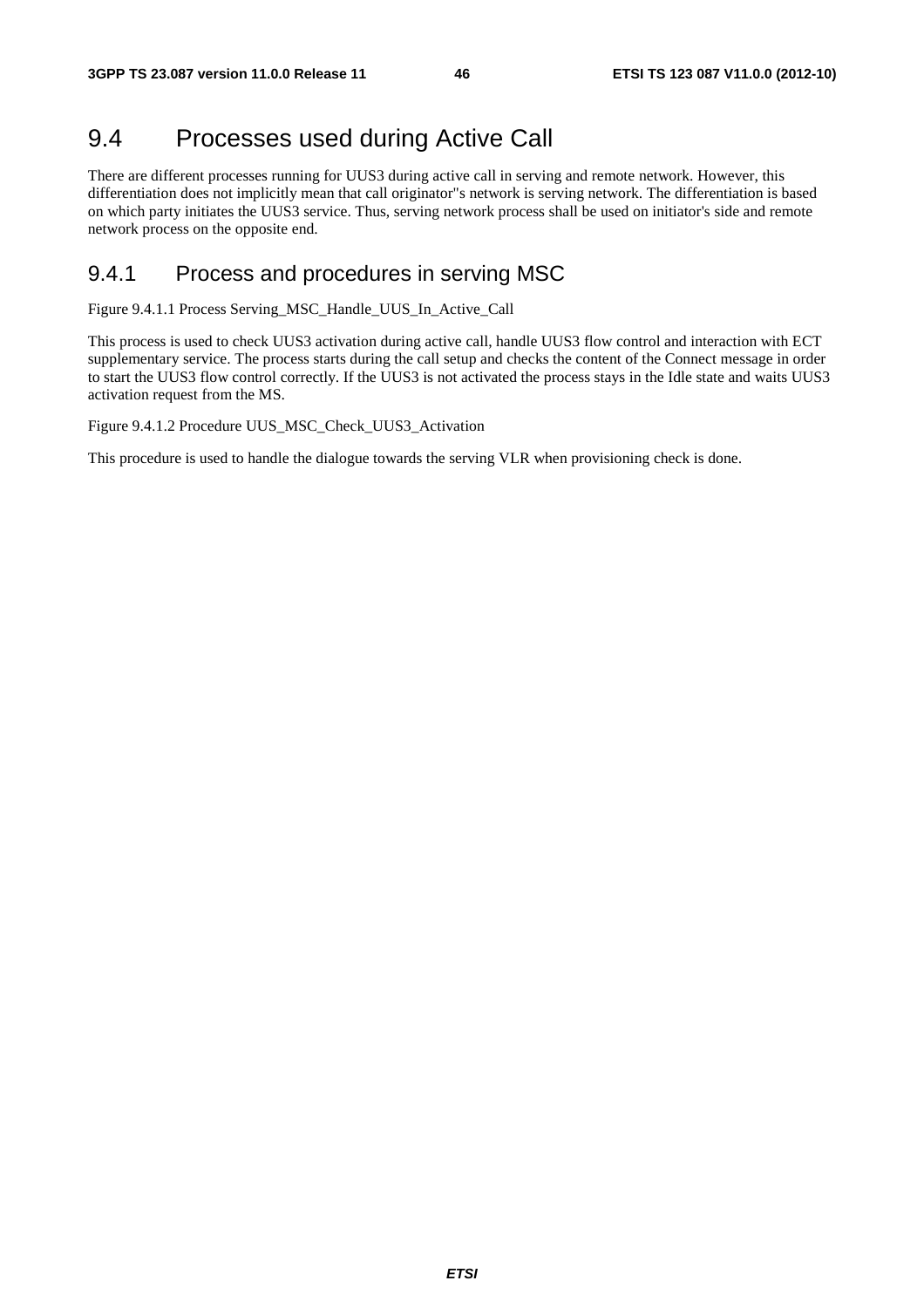

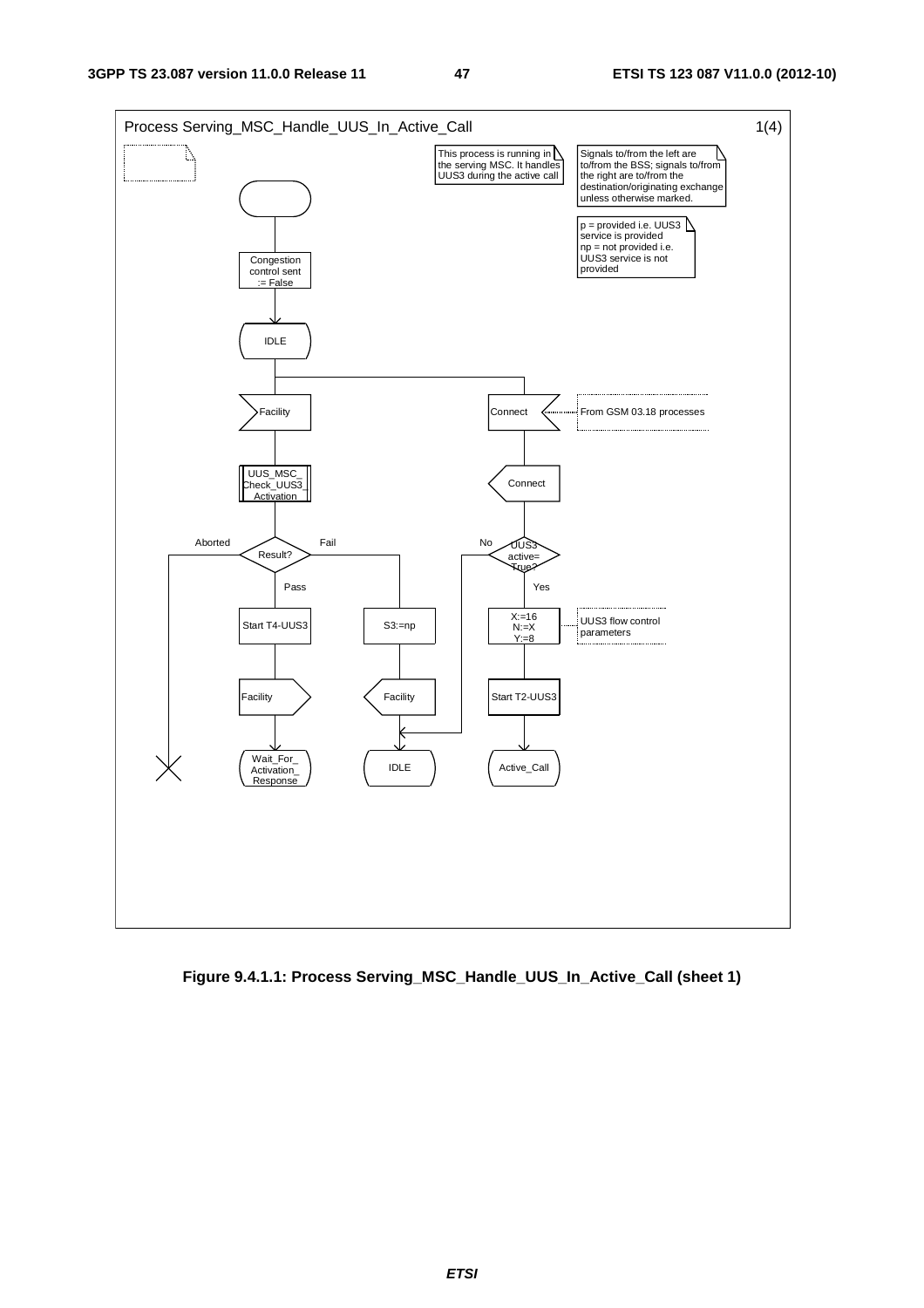

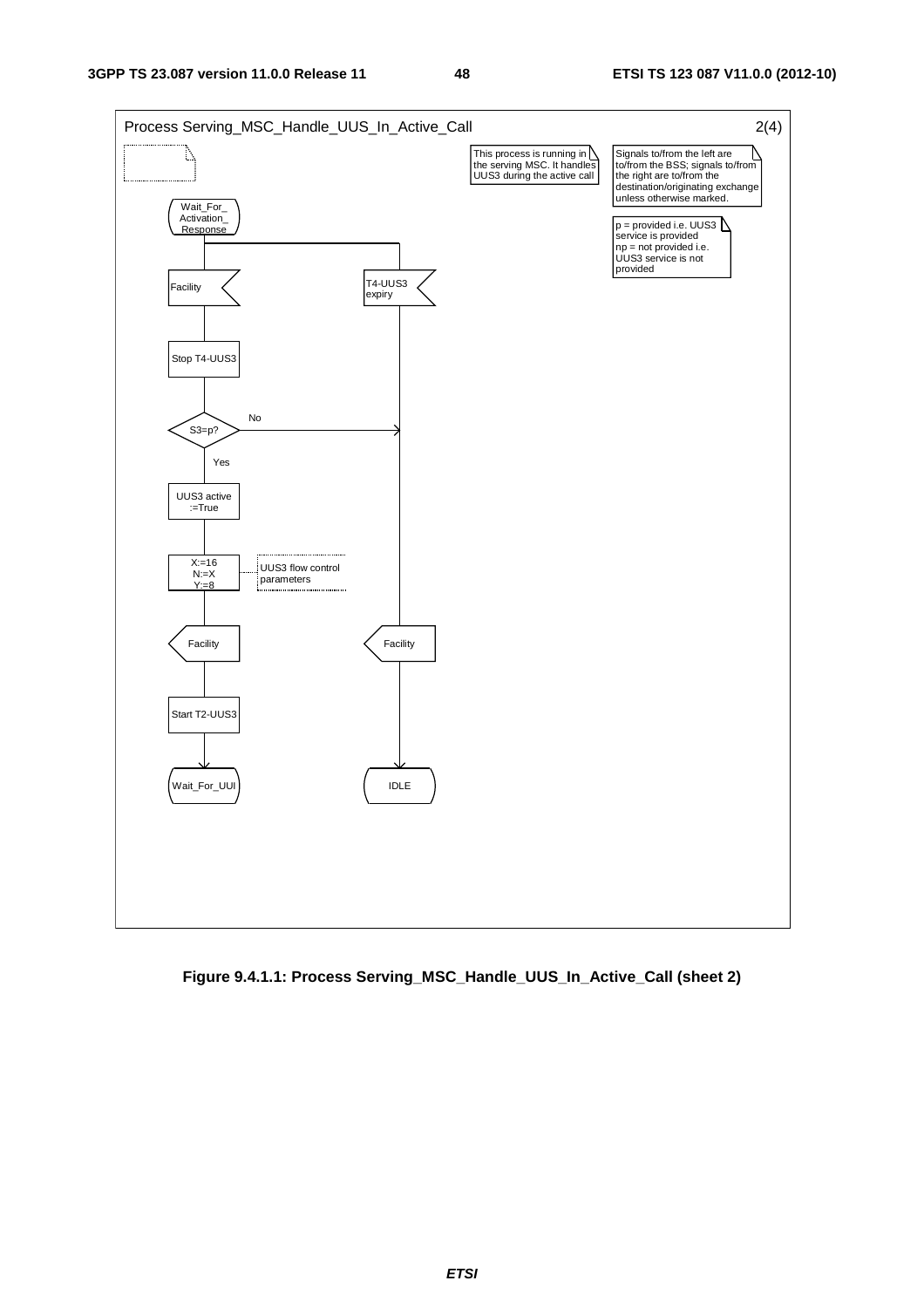

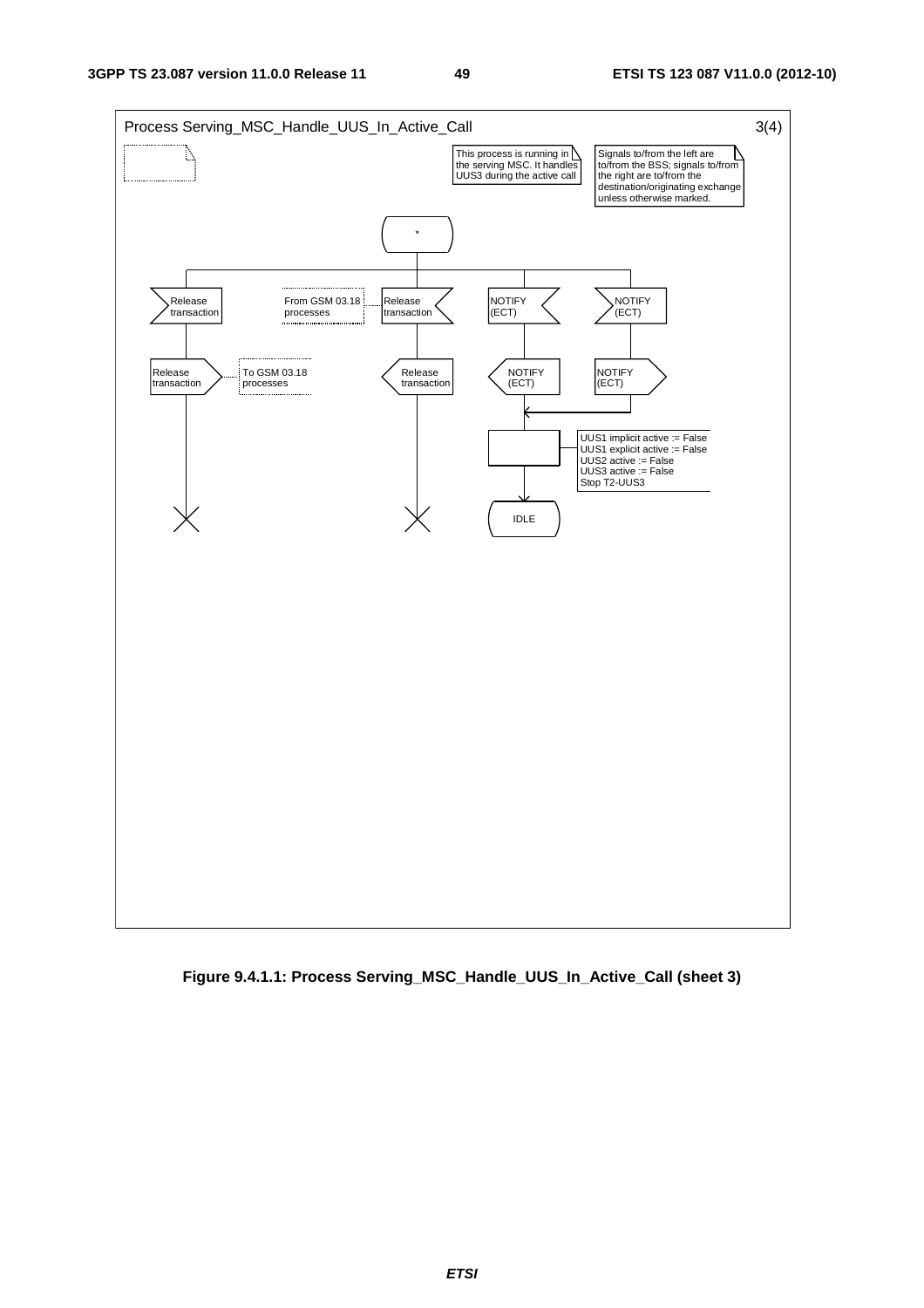

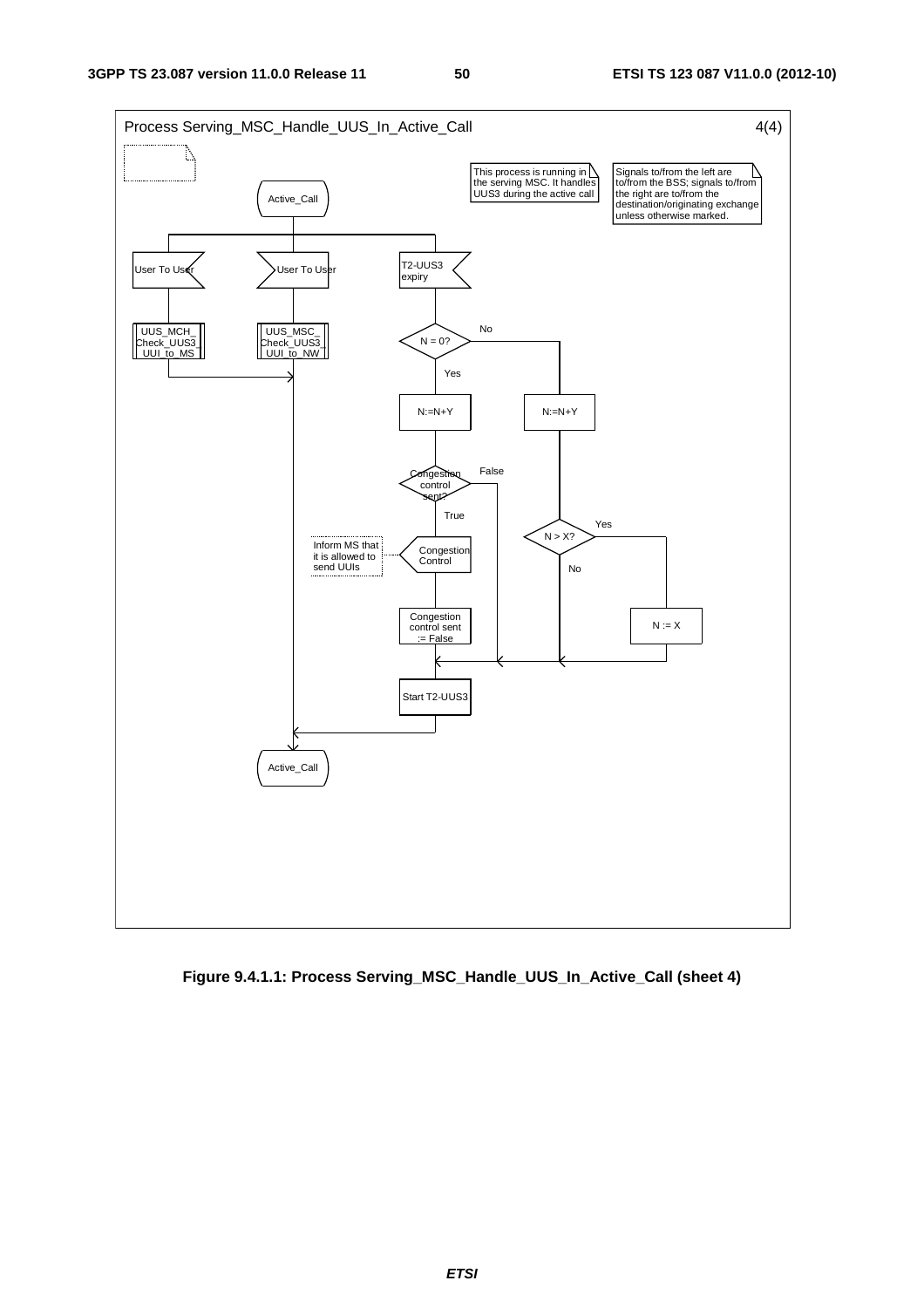

**Figure 9.4.1.2: Procedure UUS\_MSC\_Check\_UUS3\_Activation**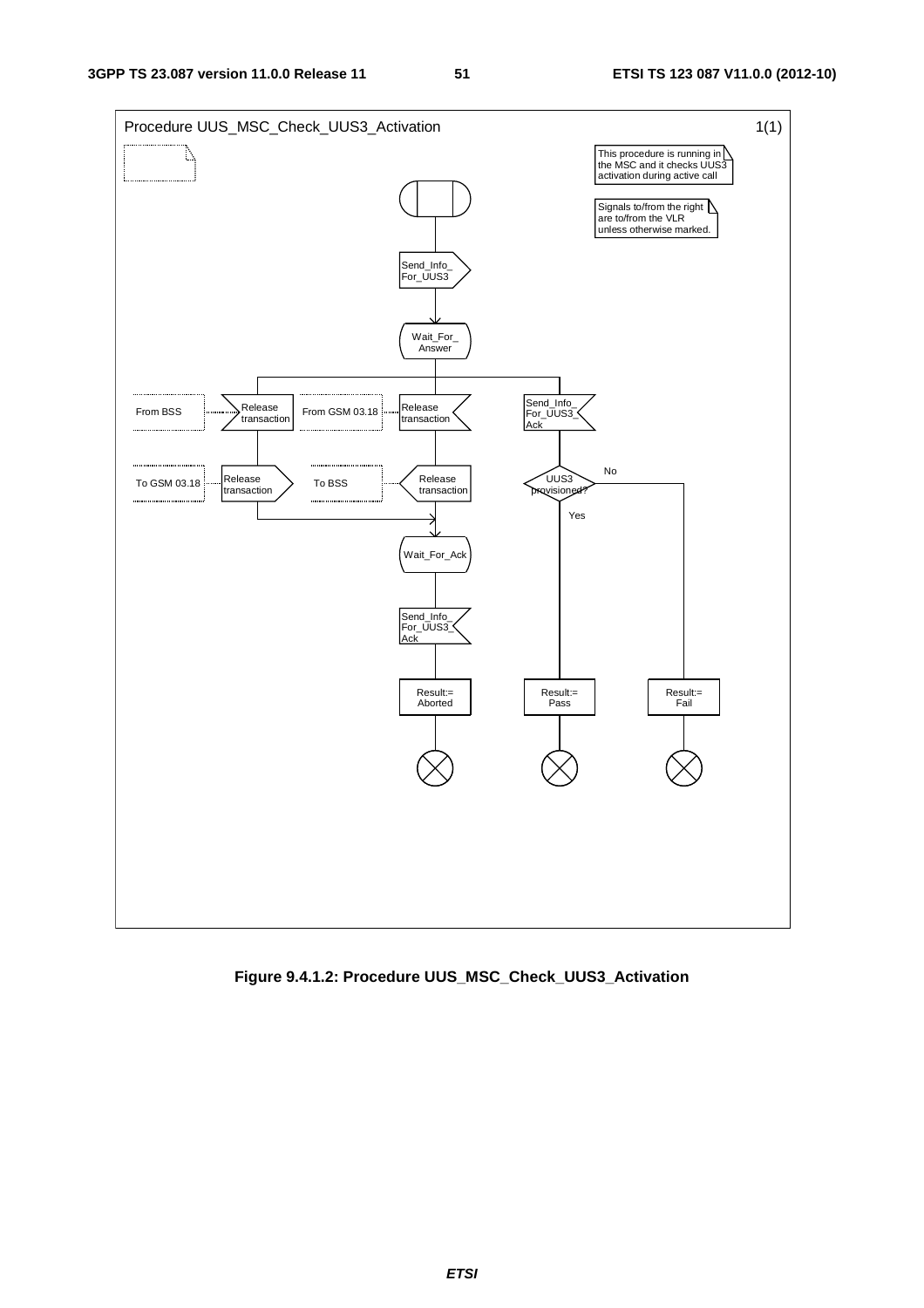#### 9.4.2 Process and procedures in serving VLR

Figure 9.4.2.1 Process Serving\_VLR\_Handle\_UUS\_In\_Active\_Call

This process is running in the serving VLR. If the UUS3 activation request comes during the active call, this process is used to check whether the service is provisioned to the subscriber.



**Figure 9.4.2.1: Process Serving\_VLR\_Handle\_UUS\_In\_Active\_Call**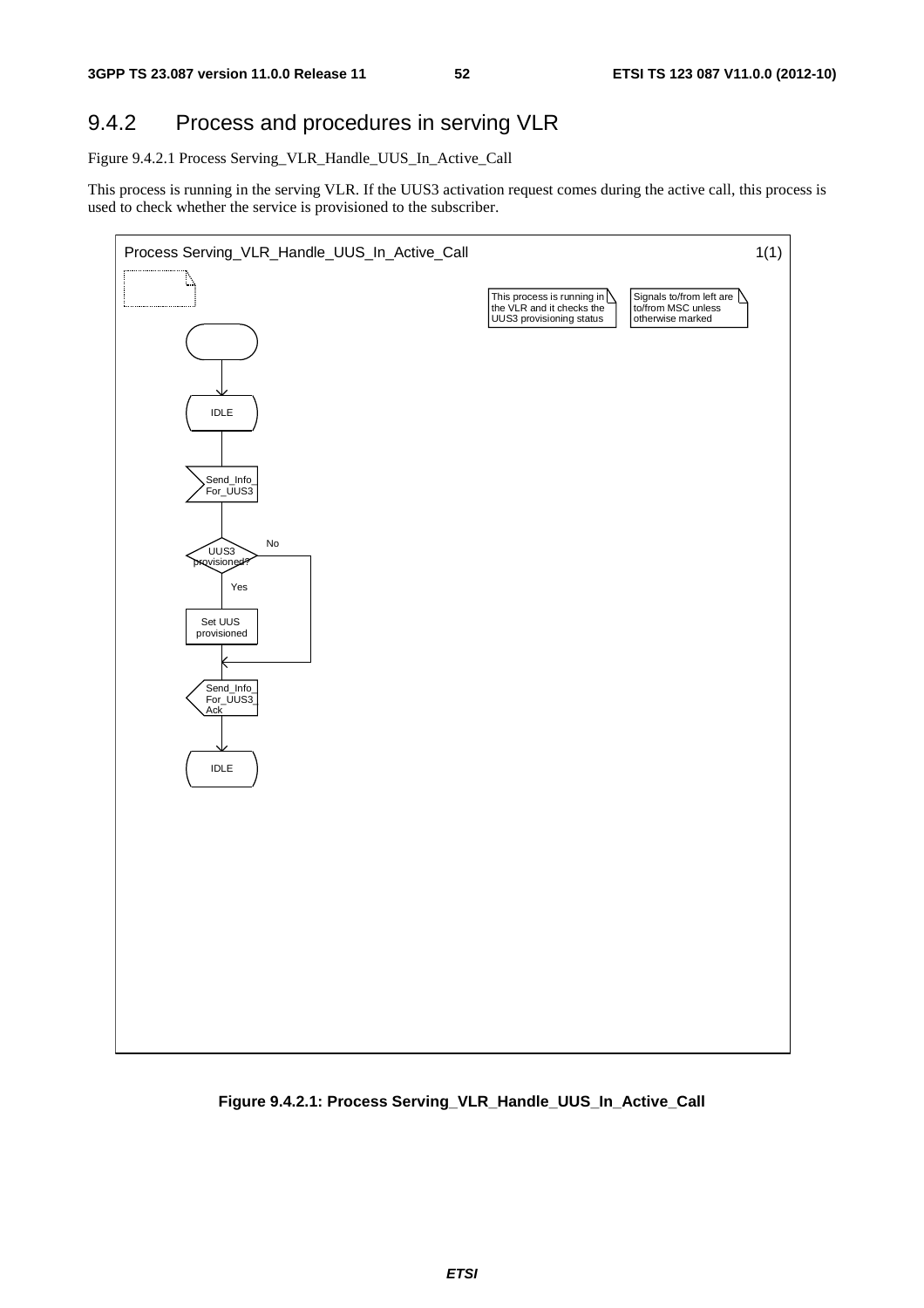#### 9.4.3 Process and procedures in remote MSC

Figure 9.4.3.1 Process Remote\_MSC\_Handle\_UUS\_In\_Active\_Call

This process is running in the remote MSC. It is used for checking whether UUS3 UUI"s can be passed on and control the flow control for UUS3. The process starts during the call setup and checks the content of the Connect message in order to start the UUS3 flow control correctly. If the UUS3 is not activated the process stays in the Idle state and waits UUS3 activation request from the NW.



**Figure 9.4.3.1: Process Remote\_MSC\_Handle\_UUS\_In\_Active\_Call (sheet 1)**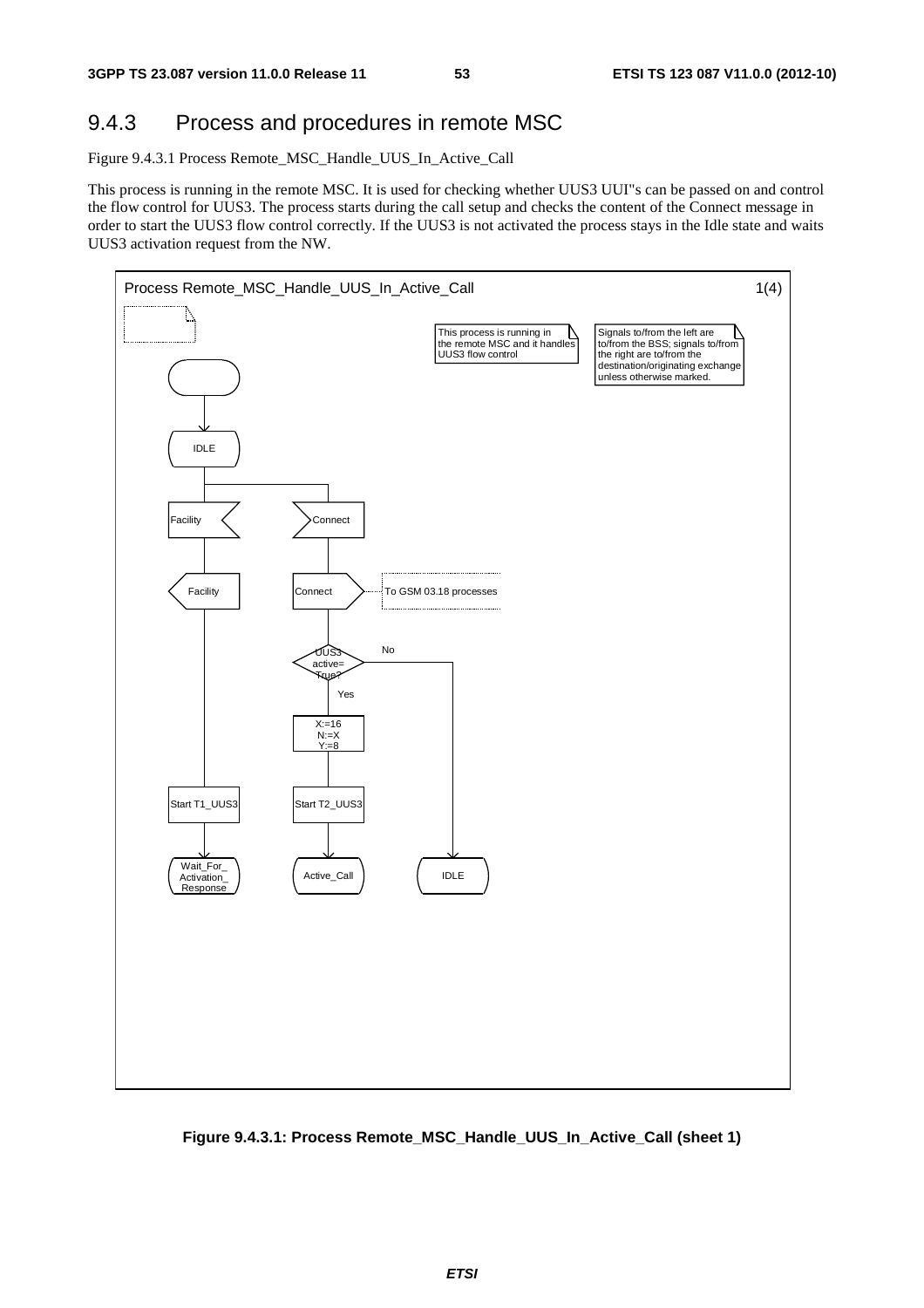

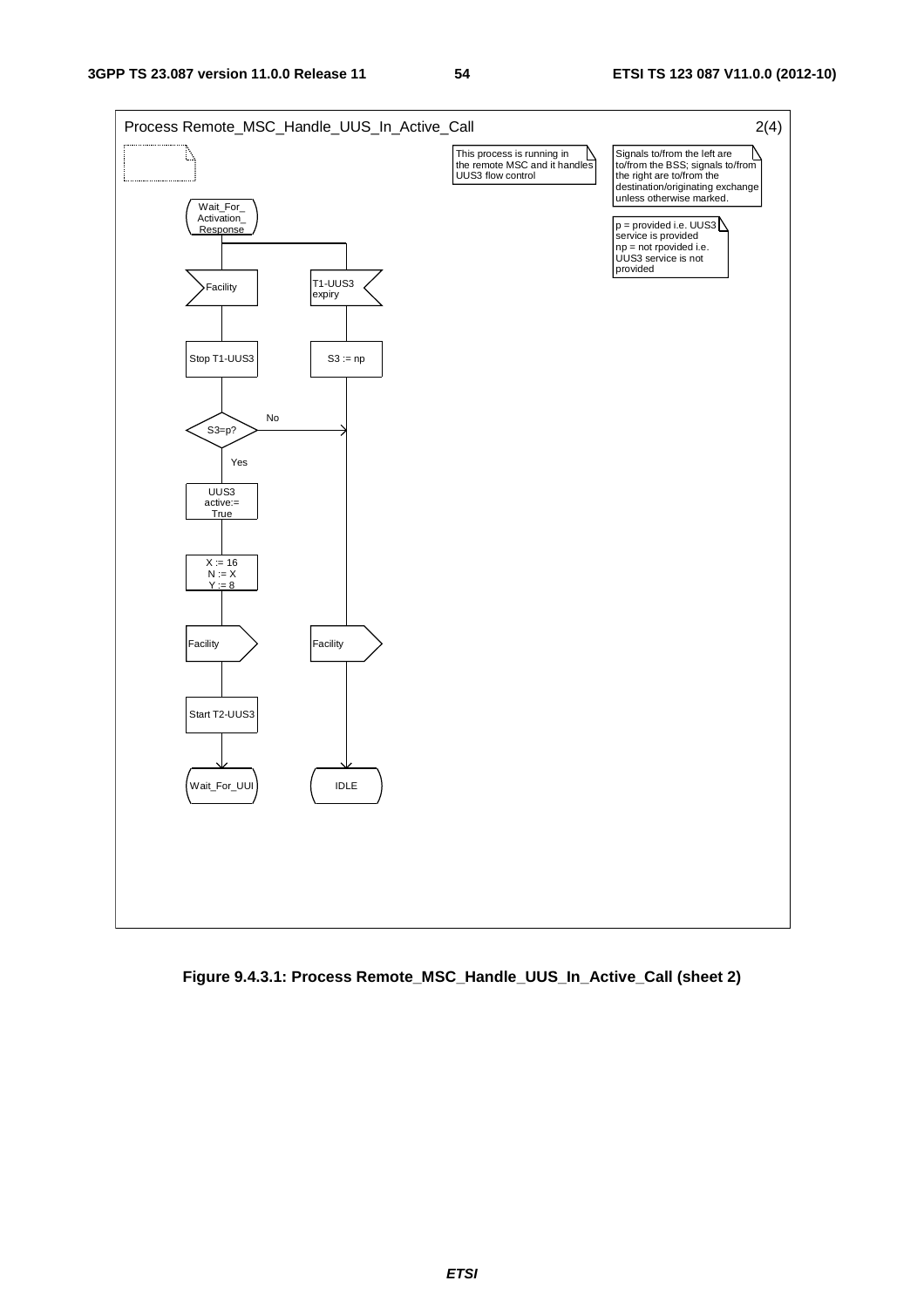

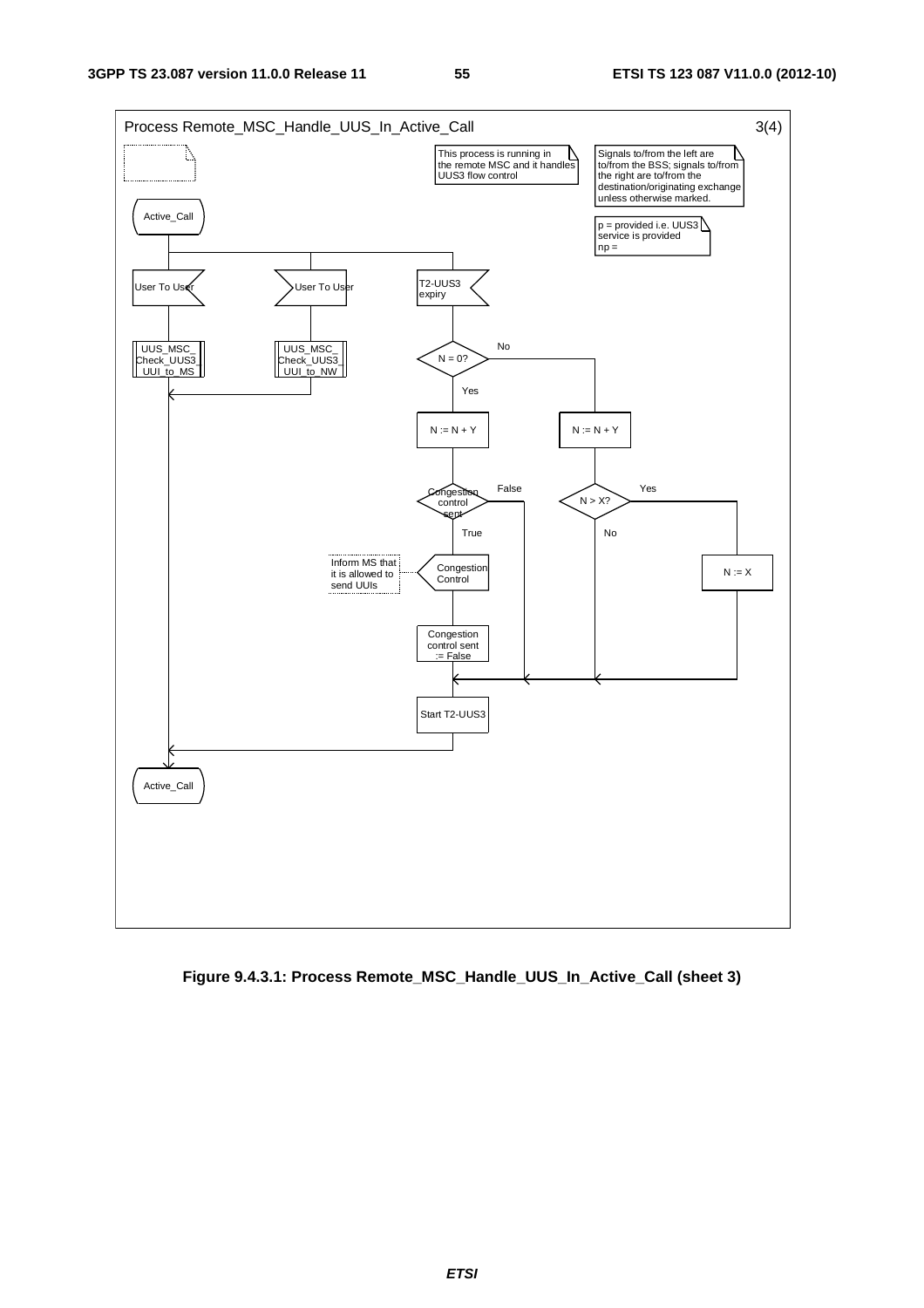

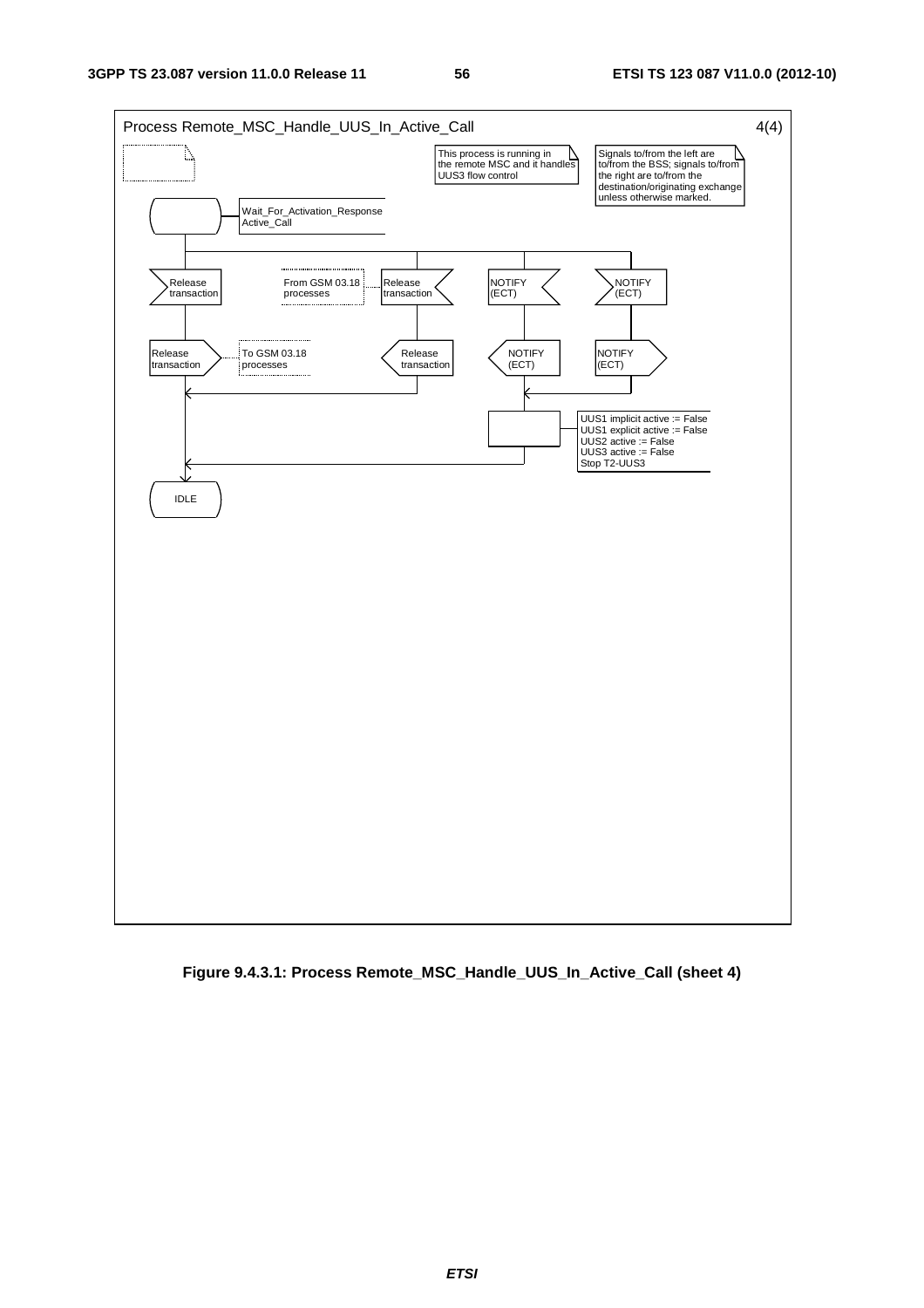## 10 Information stored in the HLR and in the VLR

## 10.1 Information stored in the HLR

The following logical states are applicable for each of the 3 Services of the User-to-user supplementary service (refer to GSM 03.11 for an explanation of the notation):

| <b>Provisioning State</b> | <b>Registration State</b> | <b>Activation State</b> | <b>HLR Induction State</b> |
|---------------------------|---------------------------|-------------------------|----------------------------|
| (Not Provisioned,         | Not Applicable,           | Not Active,             | Not Induced)               |
| (Provisioned.             | Not Applicable,           | Active and operative,   | Not Induced)               |

The HLR shall store:

- the logical state of each of the 3 services of the UUS supplementary service (which shall be one of the valid states listed above) on a per subscriber basis.

## 10.2 Transfer of information from HLR to VLR

If the provisioning state for the UUS services is "Provisioned" then when the subscriber registers on a VLR the HLR shall send that VLR information about the logical state of these UUS services.

If the logical state of the UUS services is changed while a subscriber is registered on a VLR then the HLR shall inform the VLR of the new logical state of the UUS services.

#### 10.3 Information stored in the VLR

For the supplementary service UUS the VLR shall store the service state information received from the HLR.

## 11 State transition model

Figure 11.1 shows the successful cases of transition between the applicable logical states of the service. The state changes are caused by actions of the service provider.



**Figure 11.1: State transition model** 

## 12 Handover

Handover will have no impact on the control procedures and the operation of the service.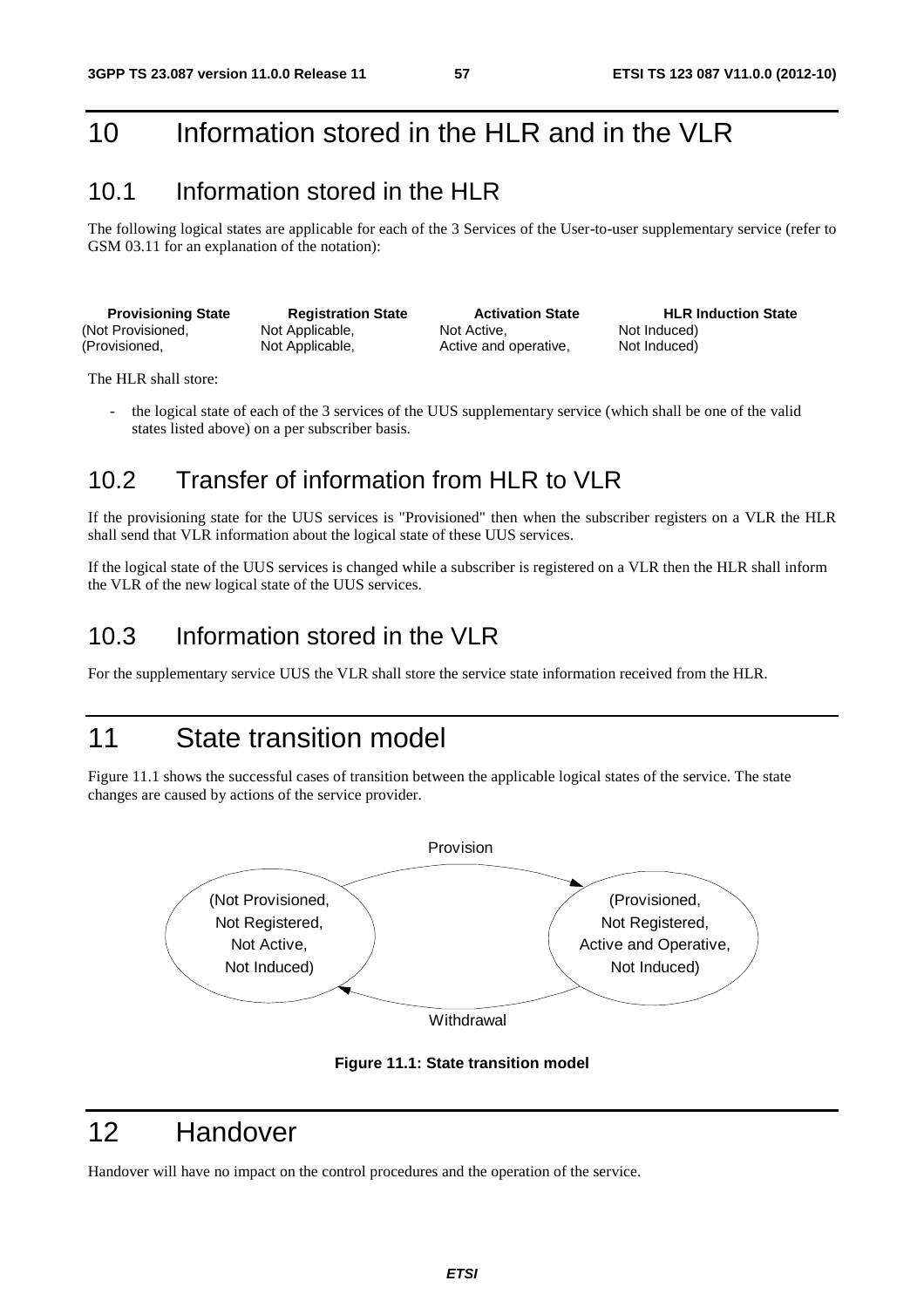## Annex A (informative): Change history

| <b>Change history</b> |                 |                |           |            |               |     |                |                                  |
|-----------------------|-----------------|----------------|-----------|------------|---------------|-----|----------------|----------------------------------|
| <b>TSG CN#I</b>       | <b>Spec</b>     | <b>Old Ver</b> | <b>CR</b> | <b>Rev</b> | <b>Phase</b>  | Cat | <b>New Ver</b> | <b>Subject/Comment</b>           |
| Apr 1999              | GSM 03.87 7.0.0 |                |           |            | <b>R98</b>    |     |                | Transferred to 3GPP CN1          |
| CN#03                 | 23.087          |                |           |            | <b>R99</b>    |     | 3.0.0          | Approved at CN#03                |
|                       | 23.087          | 3.0.0          |           |            | R99           |     | 3.0.1          | References updated from 2G to 3G |
| CN#09                 | 23.087          | 3.0.1          | 001       |            | <b>R99</b>    | F   | 3.1.0          | <b>SDL</b> refresh               |
| <b>CN#11</b>          | 23.087          | 3.1.0          |           |            | Rel-4         |     | 4.0.0          | Release 4 after CN#11            |
| <b>CN#16</b>          | 23.087          | 4.0.0          |           |            | Rel-5         |     | 5.0.0          | Release 5 after CN#16            |
| <b>CN#26</b>          | 23.087          | 5.0.0          |           |            | Rel-6         |     | 6.0.0          | Release 6 after CN#26            |
| CT#36                 | 23.087          | 6.0.0          |           |            | Rel-7         |     | 7.0.0          | Upgraded unchanged from Rel-6    |
| CT#42                 | 23.087          | 7.0.0          |           |            | Rel-8         |     | 8.0.0          | Upgraded unchanged from Rel-7    |
| CT#46                 | 23.087          | 8.0.0          |           |            | Rel-9         |     | 9.0.0          | Update to Rel-9 version (MCC)    |
| 2011-03               | 23.087          | 9.0.0          |           |            | <b>Rel-10</b> |     | 10.0.0         | Update to Rel-10 version (MCC)   |
| 2012-09               | 23.087          | 10.0.0         |           |            | Rel-11        |     | 11.0.0         | Update to Rel-11 version (MCC)   |